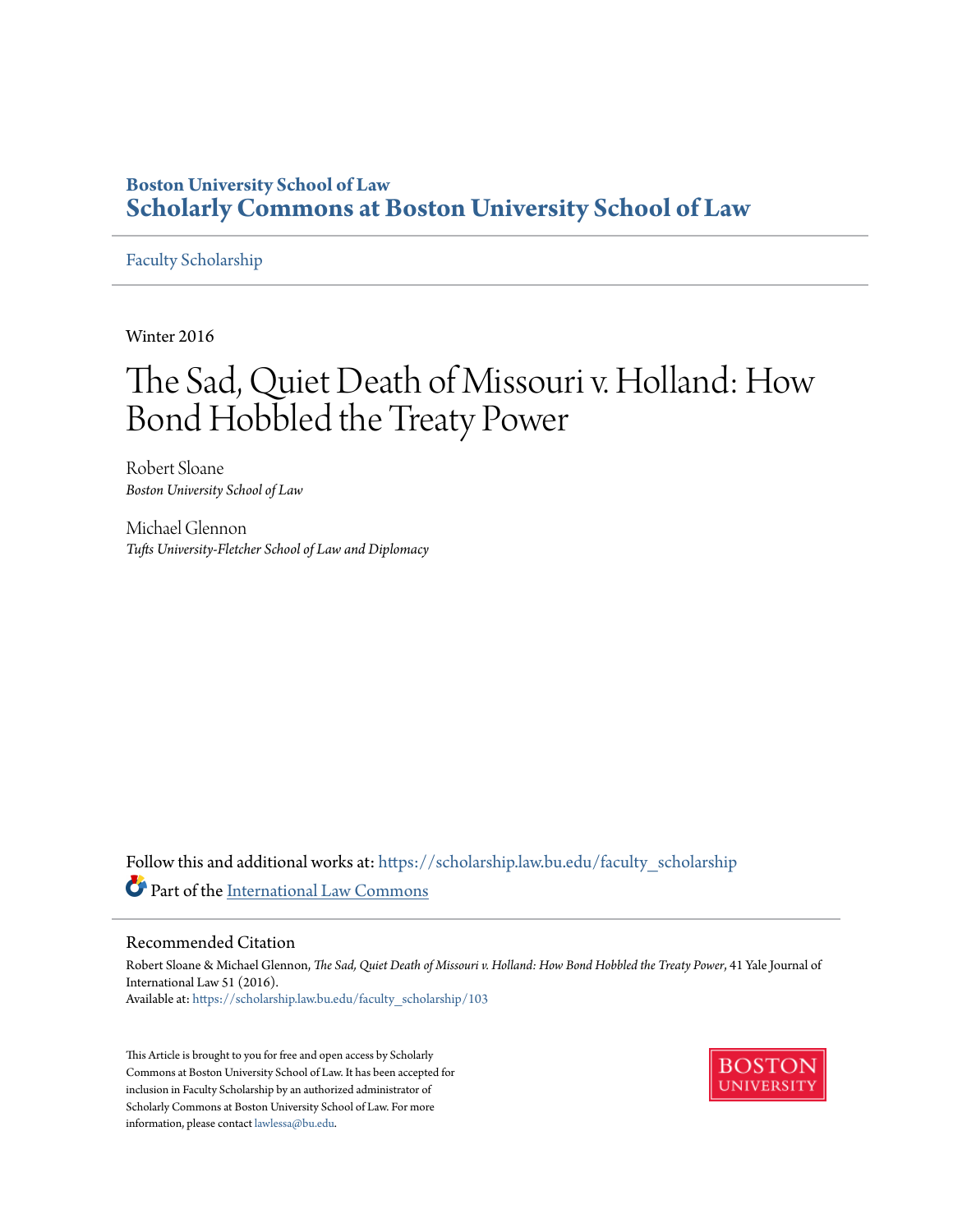

# **THE SAD, QUIET DEATH OF** *MISSOURI V. HOLLAND***: HOW** *BOND* **HOBBLED THE TREATY POWER**

Boston University School of Law Public Law & Legal Theory Paper No. 16-02

41 Yale Journal of International Law 51 (2015).

Revised February 24, 2016

Michael J. Glennon The Fletcher School of Law and Diplomacy, Tufts University

> Robert D. Sloane Boston University School of Law

This paper can be downloaded without charge at:

<http://www.bu.edu/law/faculty-scholarship/working-paper-series/>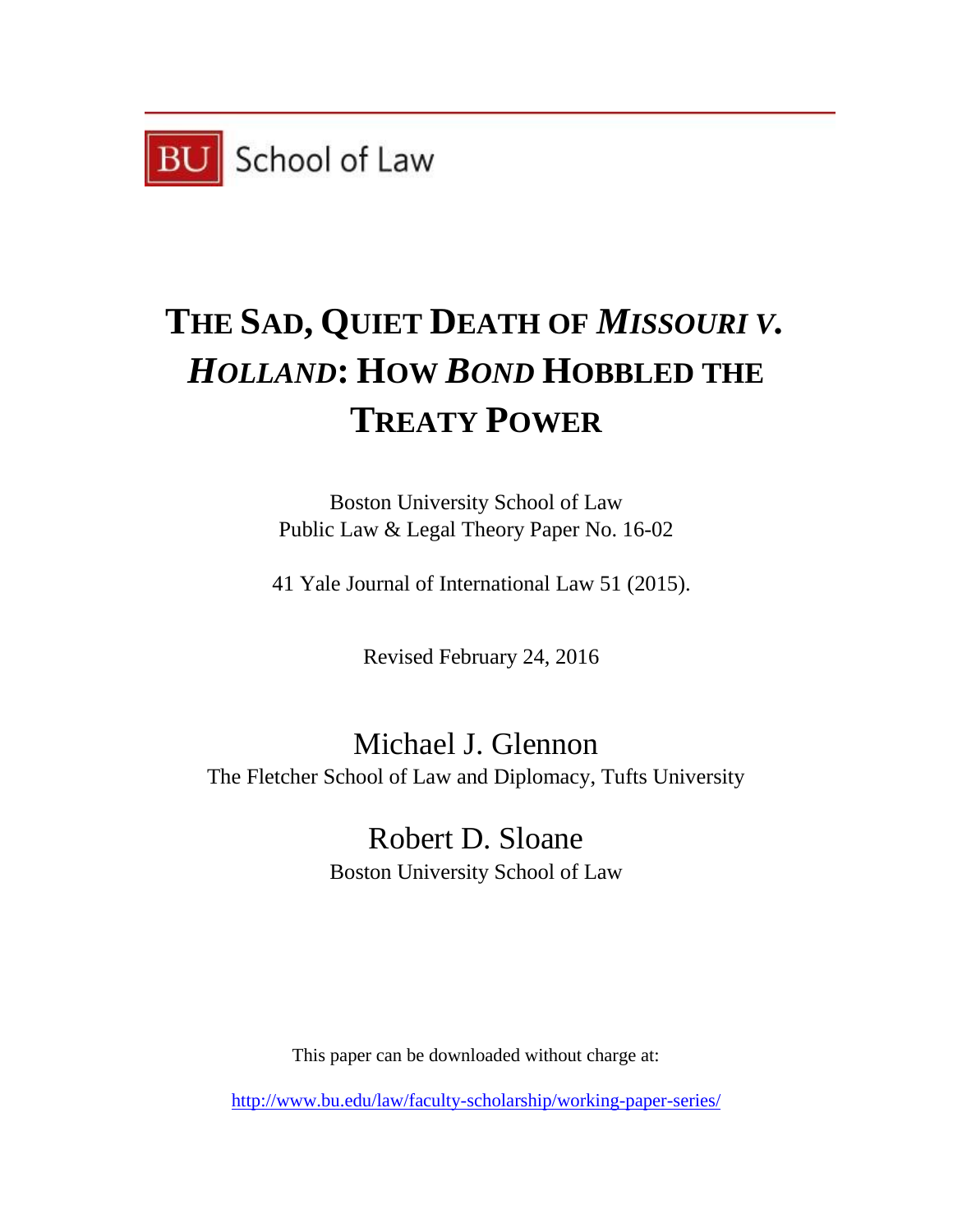# Article

## **The Sad, Quiet Death of** *Missouri v. Holland***: How** *Bond* **Hobbled the Treaty Power**

**Michael J. Glennon† & Robert D. Sloane††**

| $\mathbf{I}$ . |                |                                                                                     |                                                                        |  |
|----------------|----------------|-------------------------------------------------------------------------------------|------------------------------------------------------------------------|--|
| Π.             |                |                                                                                     |                                                                        |  |
|                | $\mathbf{A}$ . |                                                                                     |                                                                        |  |
|                | B <sub>1</sub> |                                                                                     |                                                                        |  |
|                |                | $\mathbf{1}$                                                                        |                                                                        |  |
|                |                | 2 <sup>1</sup>                                                                      |                                                                        |  |
|                |                | $\mathcal{E}$                                                                       |                                                                        |  |
|                | C.             |                                                                                     |                                                                        |  |
| III.           |                |                                                                                     |                                                                        |  |
|                | $A_{\cdot}$    |                                                                                     |                                                                        |  |
|                | B <sub>1</sub> |                                                                                     |                                                                        |  |
|                |                | 1.                                                                                  |                                                                        |  |
|                |                | 2 <sup>1</sup>                                                                      | Holland's Uniform Standard: Treaties and Implementing Legislation72    |  |
|                |                | $\overline{3}$ .                                                                    |                                                                        |  |
|                |                | 4 <sup>1</sup>                                                                      |                                                                        |  |
|                |                | 5 <sub>1</sub>                                                                      | Carey v. South Dakota: The Constitutional Avoidance Canon in Context79 |  |
| IV.            |                |                                                                                     |                                                                        |  |
|                | $A_{-}$        | Before <i>Bond</i> : States' Rights, Individual Rights, and the Lessons of History, |                                                                        |  |
|                |                |                                                                                     |                                                                        |  |
|                | B <sub>1</sub> |                                                                                     |                                                                        |  |
|                |                | $\mathbf{1}$ .                                                                      |                                                                        |  |
|                |                | 2 <sup>1</sup>                                                                      |                                                                        |  |
| V.             |                |                                                                                     |                                                                        |  |
|                | $\mathbf{A}$ . | After Bond: The Treaty Power and Federalism in Contemporary Perspective 92          |                                                                        |  |
|                | B <sub>1</sub> |                                                                                     |                                                                        |  |
|                | C.             |                                                                                     |                                                                        |  |
|                | D.             |                                                                                     |                                                                        |  |
|                | $E_{\rm c}$    |                                                                                     |                                                                        |  |
|                |                |                                                                                     |                                                                        |  |

<sup>†</sup> Professor of International Law, The Fletcher School of Law and Diplomacy, Tufts University.

<sup>††</sup> Professor of Law and R. Gordon Butler Scholar in International Law, Boston University School of Law. We acknowledge with gratitude the insightful critiques and suggestions of Anthony C. Colangelo, Michael C. Dorf, Gary Lawson, and W. Michael Reisman; and the research assistance of Julie Krosnicki, Angela Linhardt, Gabriela Morales, Ashley Novak, Seth Pate, and Emma Wright. Professor Sloane would also like to express his gratitude to Gary Born and WilmerHale's Scholar-in-Residence Program for generously providing the time and resources to carry out some of the initial work on this Article.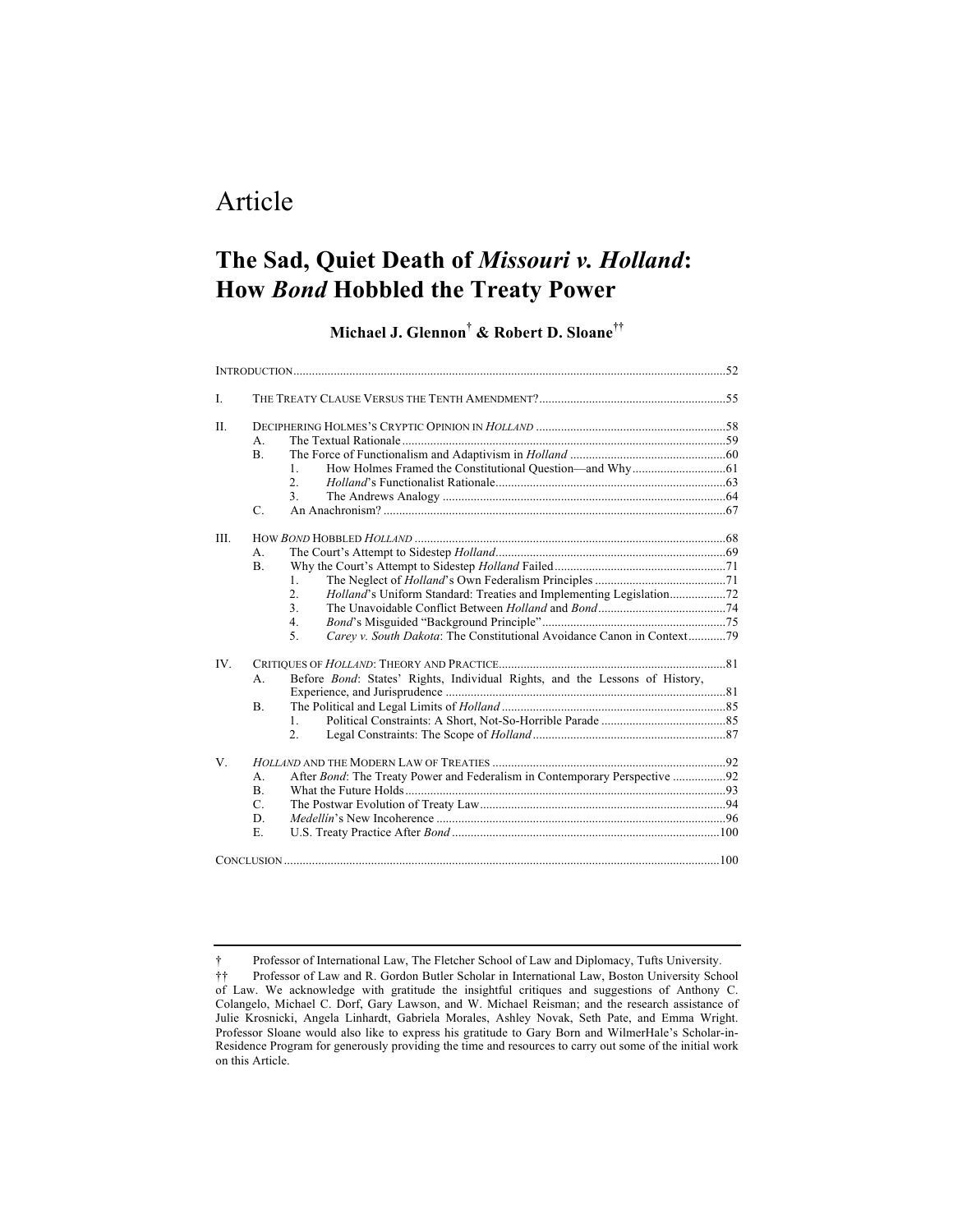*The treaties of the United States, under the [Articles of Confederation] are liable to infractions of thirteen [states] . . . . The faith, the reputation, the peace of the whole union, are thus continually at the mercy of the prejudices, the passions, and the interests of every member of which it is composed. Is it possible that foreign nations can either respect or confide in such a government? Is it possible that the people of America will longer consent to trust their honor, their happiness, their safety, on so precarious a foundation?*

—Alexander Hamilton<sup>1</sup>

#### INTRODUCTION

*Missouri v. Holland*<sup>2</sup> was to the federal treaty power what *McCulloch v. Maryland*<sup>3</sup> is to its legislative power. In *McCulloch*, Chief Justice Marshall wrote that "we must never forget that it is a *Constitution* we are expounding."4 In *Holland*, Justice Holmes interpreted the treaty power in the spirit of Marshall's dictum by adopting a functional, adaptivist approach to its relationship to the Tenth Amendment. Referring to the degree to which the federal government may make treaties that trench upon what might ordinarily be traditional state functions, he wrote, "We must consider what this country has become in deciding what that Amendment has reserved."<sup>5</sup> *Holland* was therefore far more than what generations of law students might recall as the curious case about migratory birds written by the Supreme Court's most eminent Justice since Marshall; it was a case, like *McCulloch*, that would have vindicated their professors in claiming that we live today, not only in Marshall's America but in Holmes's too. The Constitution's remarkable durability and resilience over 230 years should be ascribed in no small part to the prescient spirit of pragmatism that infuses cases like *McCulloch* and *Holland.*

Yet *Holland*, alas, should now be discussed in the past tense. On June 2, 2014, in *Bond v. United States*, <sup>6</sup> the Supreme Court abandoned *Holland*. It did not say so. Nor did the Justices themselves believe *Bond* did so. Chief Justice Roberts, for the majority, and Justices Scalia, Alito, and Thomas, who concurred in the judgment only, arguing that *Holland* should be unambiguously overruled, all nonetheless wrote as though *Bond* did not disturb *Holland*. Commentators, too, did not see *Holland*'s demise.<sup>7</sup> A consensus rapidly emerged that the Court had decided *Bond* on a narrow statutory basis, successfully—even if, to the concurring Justices, objectionably—eliding the

<sup>1.</sup> THE FEDERALIST NO. 22, at 144 (Alexander Hamilton) (Jacob E. Cooke ed., 1961).

<sup>2.</sup> 252 U.S. 416 (1920).

<sup>3.</sup> 17 U.S. (4 Wheat.) 316 (1819).

<sup>4.</sup> *Id*. at 407.

<sup>5.</sup> *Holland*, 252 U.S. at 434.

<sup>6.</sup> 134 S. Ct. 2077 (2014).

<sup>7.</sup> *E*.*g*., Curtis A. Bradley, *Federalism, Treaty Implementation, and Political Process*: Bond v. United States, 108 AM. J. INT'L L. 486, 486, 495 (2014); Jean Galbraith, *Congress's Treaty-Implementing Power in Historical Practice*, 56 WM. & MARY L. REV. 59, 73 (2014); Heather K. Gerken, *Slipping the Bonds of Federalism*, 128 HARV. L. REV. 85, 89 (2014); Nicholas Quinn Rosenkranz, Bond v. United States*: Concurring in the Judgment*, 2014 CATO SUP. CT. REV. 285, 306 (2014). For examples of earlier media commentary to the same effect, see *infra* note 98.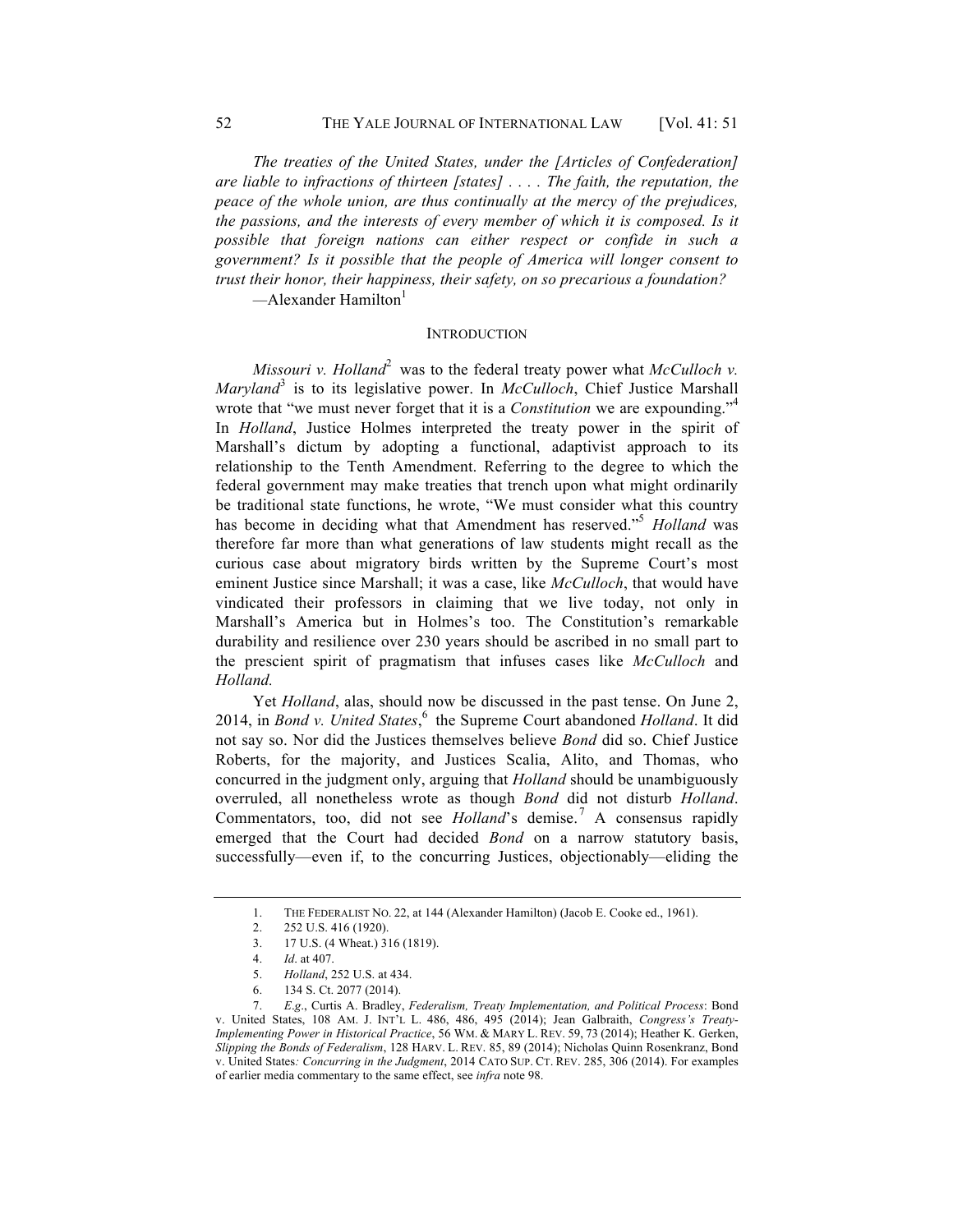constitutional issue in *Holland*. But that consensus was premature; and it is mistaken. The Court *tried*, of course, to avoid the constitutional issues raised by *Holland*. But it failed. In fact, holding all else constant, had *Bond* honored *Holland*, the Court would have reached the opposite result; had *Holland* applied *Bond*'s analysis—a federalism background principle and commensurate canon of avoidance that will henceforth govern laws implementing treaties— *Holland*, too, would have reached the opposite result.<sup>8</sup>

We write to explain, and lament, *Holland*'s passing. We argue that it represented the most sensible reconciliation of the tension between the Treaty Clause and the Tenth Amendment. We further suggest that *Bond* is inconsistent with the Court's decision in *Medellin v. Texas*,<sup>9</sup> for the Court there suggested that the federal government can do what *Bond* has now held that it constitutionally cannot. Yet the problem *Bond* creates is not limited to one inconsistency; it runs deeper. By abandoning *Holland*, the Court has handicapped the nation in a globalizing world and risked impeding the ability and reliability of the United States as a treaty partner. Without *Holland*, it will be well-nigh impossible for the nation to honor certain treaties—treaties that the nation has routinely concluded since its founding and, today more than ever, we expect, increasingly will. Mindful of the origins of the Treaty Clause in the experience with state practice under the Articles of Confederation, it is not only unfortunate but also hazardous for the Court to have unwittingly recreated one of the paramount problems the Framers sought to remedy at Philadelphia.

Granted, the Court surely will not soon explicitly regard *Bond* as having overruled *Holland*. But for the reasons we develop, adherence to *Bond*'s analysis would effectively undermine *Holland*—notwithstanding the majority's effort in *Bond* to avoid constitutional questions. Indeed, ironically, it is the Court's misguided insistence on a background principle and constitutional avoidance canon based on pre-*Holland* federalism that renders *Bond* inconsistent with *Holland*. At most, *Holland* survives in name only. Unless the Court repudiates *Bond*'s analysis, it will have abandoned *Holland*'s core doctrine*.* We conclude, however, by noting that the Court could choose to reorient and expand its remarks in *Bond* so as to reinvigorate the *Holland* doctrine—without conceding error in the case (and thus perhaps saving institutional face). Such a reorientation would likely have the additional virtue of clarifying *Holland*'s holding in conformity with the actual principles that animated Holmes's opinion.

We develop the argument in five parts. In Part I, we clarify the conundrum created by the treaty power's interaction with the Tenth Amendment.

In Part II, we argue that a close reading of *Holland* reveals that its true rationale is far more subtle and forceful than the textual-delegation rationale often ascribed to Justice Holmes. We also consider how two oft-neglected

<sup>8.</sup> We assume that no alternative rationale or tacit consideration existed in either case; holding the facts, law, and judicial analyses constant, both decisions would have reached the opposite result at the times *Holland* and *Bond*, respectively, were decided.

<sup>552</sup> U.S. 491 (2008).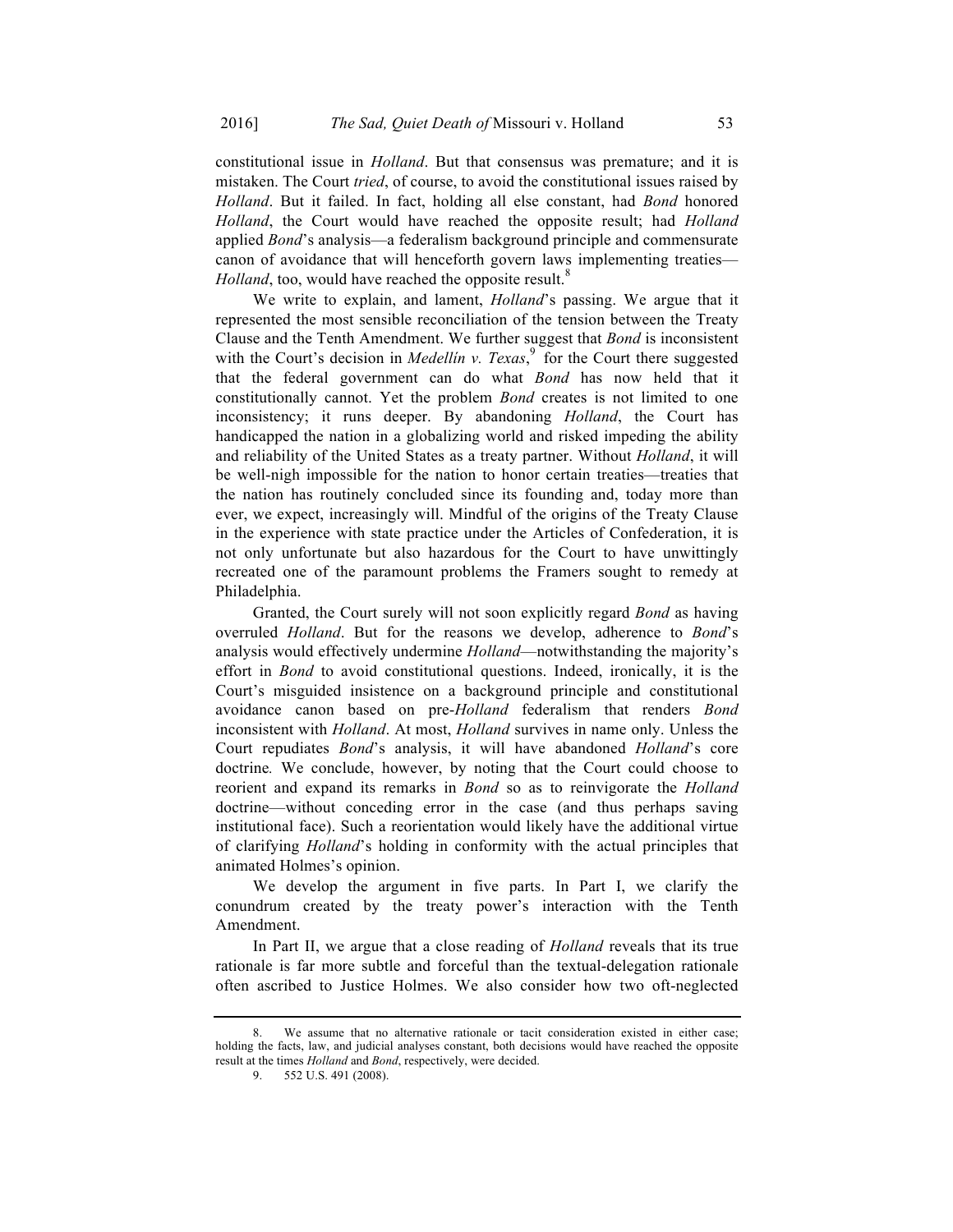decisions on which Holmes relied, *Andrews v. Andrews*<sup>10</sup> and *Carey v. South*  Dakota,<sup>11</sup> offer critical insight into what *Holland* held—and why.

In Part III, we scrutinize *Bond* and argue that, contrary to the consensus that it left *Holland* untouched, *Bond* gutted *Holland* by rejecting at least two indispensable predicates of Holmes's analysis: first, that a treaty and its implementing legislation must be considered together; and, second, that a treaty's validity under the Tenth Amendment immunizes that treaty's implementing legislation against a generic federalism challenge. In contrast, *Bond* held that a treaty and its implementing legislation must be assessed separately under the Tenth Amendment—without considering the implementing statute in view of the treaty it implements; and that in doing so, the "statute—unlike the [treaty]—*must* be read consistent with principles of federalism inherent in our constitutional structure."<sup>12</sup> Further, the Court erred by treating those "principles of federalism" as excluding, rather than incorporating, *Holland*'s interpretation of the interaction of the Tenth Amendment and the Article II treaty power.

A careful analysis of what Justice Holmes held in *Holland* makes clear that *Bond* and *Holland* cannot be reconciled. We do not find it plausible to dismiss the Court's troubling premise ("the statute—unlike the [treaty]—*must* be read consistent with principles of federalism inherent in our constitutional structure") as a mere case of careless or ill-considered language. The quoted premise does not exist in isolation. It both motivated and enabled the majority's approach to statutory interpretation and, in particular, Chief Justice Roberts's reliance on the canon of constitutional avoidance based on supposed background federalism concerns. Had the majority honored *Holland*, no such concerns would have arisen.

The Court could have plausibly decided *Bond* on the basis of nonconstitutional principles of statutory interpretation—resolving what it saw as an ambiguity in the implementing legislation without resort to a federalism-based canon of constitutional avoidance. But tellingly, it did not. To the contrary, the proposition that a treaty's implementing legislation, unlike the treaty itself, "must be read consistent with principles of federalism inherent in our constitutional structure," <sup>13</sup> constituted *an indispensable predicate* of the majority's statutory analysis—the chief factor that resolved the putative ambiguity of the implementing legislation. The same predicate is emblematic of the *Bond* Court's central mistake. Assuming, as every Justice correctly did, the constitutionality of the treaty,  $14$  "there can be no dispute about the validity of the statute<sup>"15</sup> based only on general "principles of federalism inherent in our constitutional structure."<sup>16</sup>

<sup>10.</sup> 188 U.S. 14 (1903), *abrogated by* Sherrer v. Sherrer, 334 U.S. 343 (1948).

<sup>11.</sup> 250 U.S. 118 (1919).

<sup>12.</sup> 134 S. Ct. 2077, 2088 (2014) (emphasis added).

<sup>13.</sup> *Id*. at 2088.

<sup>14.</sup> *See id*. at 2098 (Scalia, J., concurring in the judgment) (noting the Court's consensus that the treaty is valid).

<sup>15.</sup> Missouri v. Holland, 252 U.S. 416, 432 (1920).

<sup>16.</sup> *Bond*, 134 S. Ct. at 2088.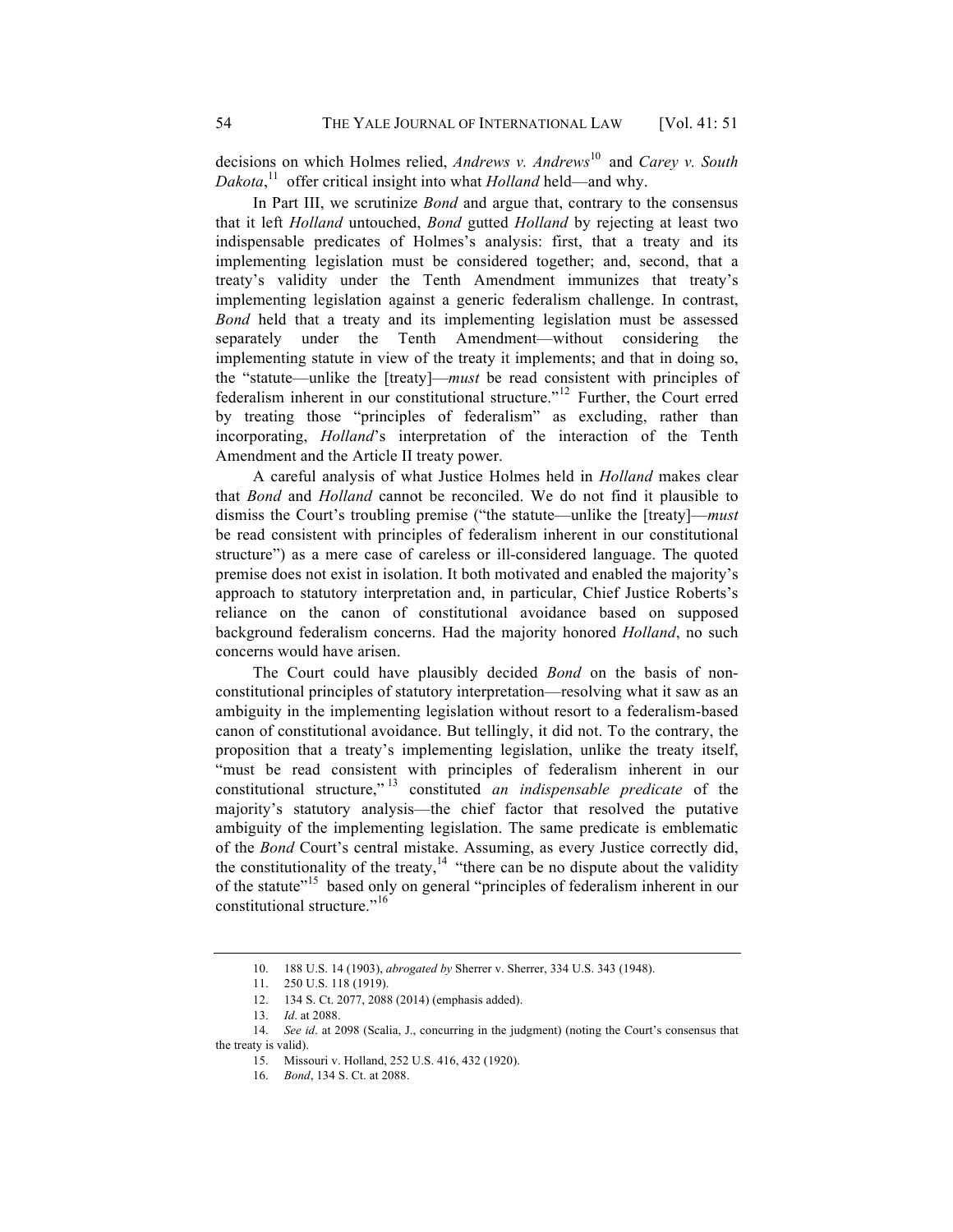In Part IV, we argue that perennial critiques of *Holland* and the risks it allegedly entails ring hollow. No theoretical consideration or practical development since *Holland* has suggested any reason to disturb its doctrine. Indeed, critics have been unable to point to a single incident of abuse or concrete, not hypothetical, example of any risk that the decision supposedly poses, including the parade of horribles *Holland* allegedly set to march. Nor does *Holland* threaten to abrogate individual rights or other constitutional limits. It does not, as the Court wrote in 1957, "confer power on the Congress, or on any other branch of Government, which is free from the restraints of the Constitution,"<sup>17</sup> in particular, those rights set forth in the Bill of Rights and other provisions of the Constitution.

In Part V, we consider *Bond*'s likely future consequences, especially its potentially deleterious implications for modern U.S. treaty practice. We suggest that the Court's decision in *Medellín v. Texas*<sup>18</sup> implicitly required *Holland*'s doctrine. *Bond*'s abandonment of *Holland* therefore renders a core holding in *Medellín*, which is likely the most significant decision on the domestic U.S. law of treaties in decades, incoherent. More generally, *Bond* needlessly complicates the conduct of U.S. foreign affairs. It diminishes the nation's diplomatic capacity, handicapping it in its relations with foreign nations and threatening its ability to cooperate with them to tackle some of the most serious global issues in the twenty-first century.

We conclude that the nation's response to its experience under the Articles of Confederation, which motivated the Framers to lodge the treaty power in the federal government and to make treaties supreme federal law, remains equally vital today. *Bond*'s short-term effects may seem modest. But the nation may well come to regret abandoning *Holland*. For that reason, we conclude by suggesting how the Court might resolve the problems *Bond*  created. Without calling into question the result in *Bond*, the Court could recast its copious references to federalism to bring its jurisprudence back into conformity with *Holland*—because the very "principles of federalism inherent in our constitutional structure,"<sup>19</sup> on which the Court placed such emphasis, *include* Holmes's reconciliation of the treaty power and federalism.

#### I. THE TREATY CLAUSE VERSUS THE TENTH AMENDMENT?

The treaty power and the Tenth Amendment, read together, present a conundrum. The Tenth Amendment provides simply, "The powers not delegated to the United States by the Constitution, nor prohibited by it to the States, are reserved to the States respectively, or to the people."<sup>20</sup> Article II gives the President "power, by and with the advice and consent of the Senate, to make treaties, provided two thirds of the Senators present concur.<sup>221</sup> The conundrum lies in the consequences of applying, or not applying, Tenth

<sup>17.</sup> Reid v. Covert, 354 U.S. 1, 16-17 (1957); *see also* Boos v. Barry, 485 U.S. 312 (1988).

<sup>18.</sup> 552 U.S. 491 (2008).

<sup>19.</sup> *Bond*, 134 S. Ct. at 2081.

<sup>20.</sup> U.S. CONST. amend. X.

<sup>21.</sup> *Id*. art. II, § 2, cl. 2.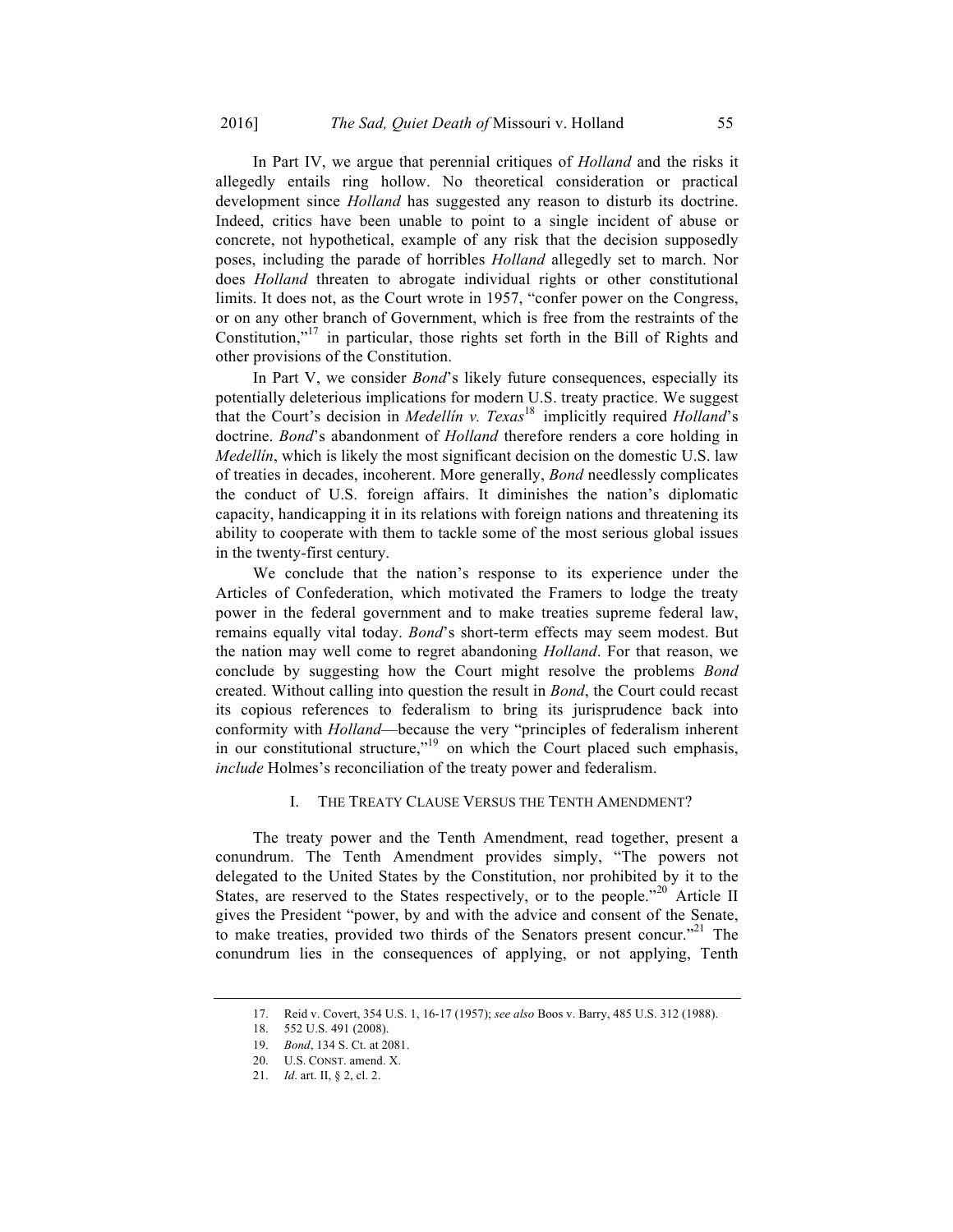Amendment limits to the treaty power in the event that the federal government were to ratify an Article II treaty<sup>22</sup> regulating a subject generally reserved to the states—that is, an area of law that falls within the traditional power of the states to legislate on matters not delegated by the Constitution to the federal government. $^{23}$ 

If the Tenth Amendment limits the treaty power, a treaty obliging the United States to legislate on a subject reserved to the states would by definition be unconstitutional. The federal government would be powerless to enter into the potentially broad class of treaties obliging the United States to enact domestic federal laws regulating areas of traditional state competence. In practice, foreign nations would also lack an alternative way to conclude such treaties with the United States. They would be compelled to negotiate with each state individually in an effort to conclude fifty identical international agreements, which, under the Constitution, would be "compacts."<sup>24</sup>

The Compact Clause requires that agreements between states and foreign nations receive congressional approval.<sup>25</sup> That a foreign nation might negotiate fifty substantially identical compacts with the states, each contingent on congressional approval, is implausible, not to mention inefficient. And even if a series of state compacts could be concluded, the United States, as a nation, would not be legally bound by them under federal law; it would not be a party. The nation would be all but powerless to enforce an international obligation in the event of a state's breach.

Because any federal law intended to implement international legal obligations under these compacts would be unconstitutional, it would also be left to the states to agree on how to implement those obligations uniformly under their respective laws and constitutions. This scenario, including the level of cooperation it would require, is—to say the least—improbable.<sup>26</sup> Yet as a rule, international law recognizes and governs relations between nations, not their political subdivisions. So the United States, not the states, might incur *international* legal responsibility for any breach.<sup>27</sup> That prospect, of course, ranked among the foremost defects of the Articles of Confederation. It is

<sup>22.</sup> *Holland* relied on the proposition that Article II treaties differ from other types of U.S. international agreements. References to treaties, unless otherwise indicated, are therefore only to international agreements made in conformity with Article II.

<sup>23.</sup> International law refers to countries as nation-states or simply states. Because we discuss both nation-states and U.S. states, for clarity and convenience, we refer to nation-states as "countries" or "nations" and to the states of the Union as "states."

<sup>24.</sup> U.S. CONST. art. I, § 10. International law is indifferent to the denomination of an international agreement (compact, treaty, convention, etc.). Vienna Convention on the Law of Treaties art. 2(1)(a), May 23, 1969, 1155 U.N.T.S. 331. Under the Constitution, however, even though neither the Court nor anyone else has managed to explain what differentiates treaties from compacts, terminology matters. *See* LOUIS HENKIN, FOREIGN AFFAIRS AND THE US CONSTITUTION 152 & nn.12- 13 (2d ed. 1996) (citing, inter alia, Felix Frankfurter & James M. Landis, *The Compact Clause of the Constitution—A Study in Interstate Adjustments*, 34 YALE L.J. 685, 695 n.37 (1925)).

<sup>25.</sup> U.S. CONST. art. I, § 10, cl. 3.

<sup>26.</sup> *Cf*. New York v. United States, 505 U.S. 144 (1992) (concluding that Congress may not constitutionally commandeer the states to enter into compacts by which they would cooperate to dispose of radioactive waste produced within their respective jurisdictions).

<sup>27.</sup> Articles on the Responsibility of States for Internationally Wrongful Acts art. 4, *in* Report of the International Law Commission on the Work of Its Fifty-Third Session, UN GAOR, 56th Sess., Supp. No. 10, at 43, UN Doc. A/56/10 (2001).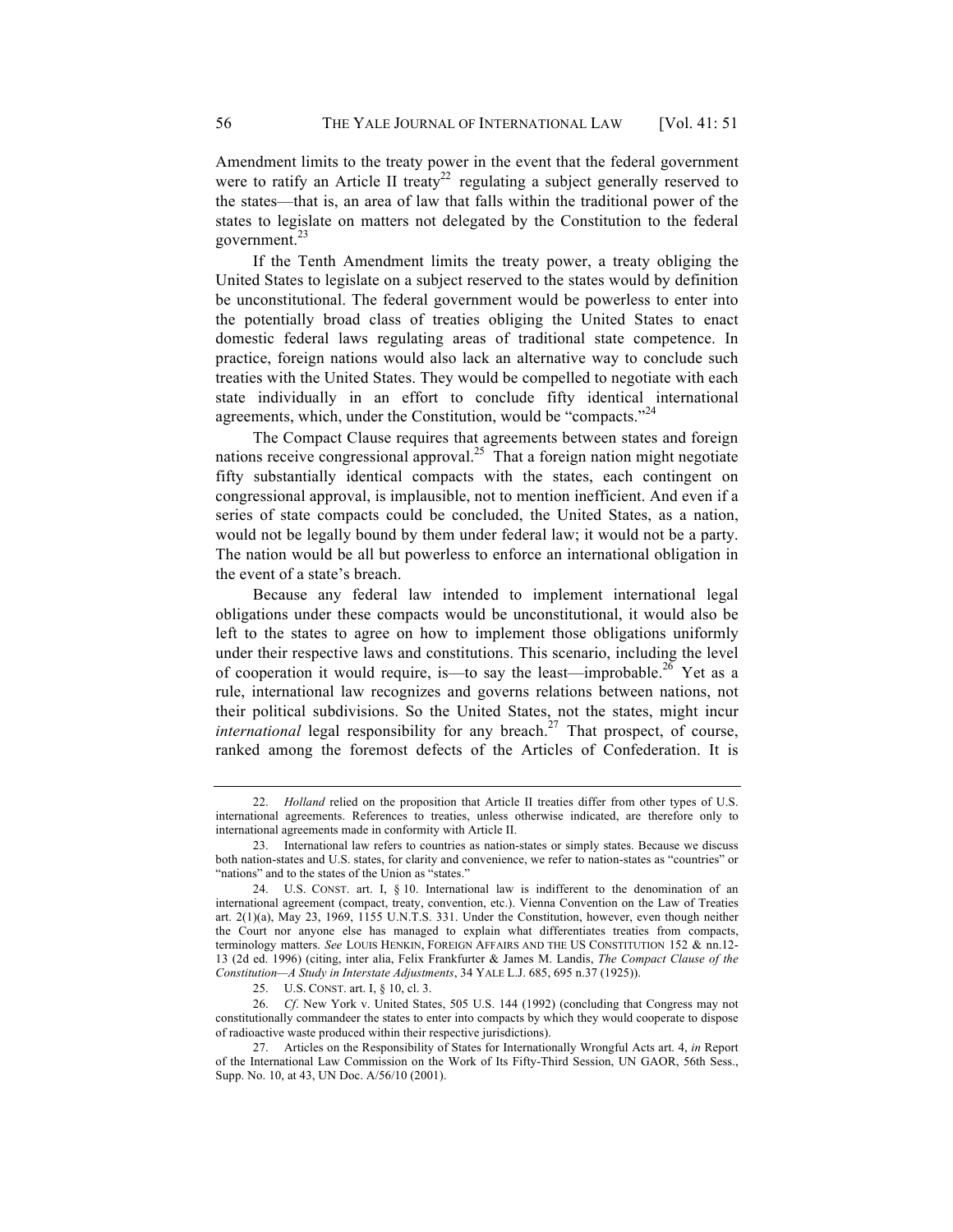difficult to imagine that the Framers understood the Tenth Amendment and the treaty power, in conjunction, to create one of the very problems they sought to resolve at Philadelphia. At any rate, today, with more and more problems requiring global cooperation and with the proliferation of multilateral treaties, the detrimental consequences of this reading of the Constitution could be serious and far-reaching. The United States could find itself increasingly isolated in foreign affairs and handicapped in its relations with other nations.

Yet the alternative resolution to the conundrum is also problematic. If the Tenth Amendment does not limit the treaty power, the rights reserved to the states would be theoretically defeasible at the whim of the federal government. With the right treaty partner, it would seem that the federal government could enter into a treaty on a subject ordinarily reserved to the states and then enact legislation to implement its treaty obligations under the Necessary and Proper Clause.<sup>28</sup> The treaty and its implementing legislation, in turn, would preempt inconsistent state law under the Supremacy Clause. The principal obstacle to federal government intent upon usurping state authority over a local issue would be finding another nation able and willing to enter into a treaty including the necessary obligations. Echoing other critics, Justice Scalia thus suggested in *Bond* that "the holding that a statute prohibiting the carrying of firearms near schools went beyond Congress's enumerated powers . . . could be reversed by negotiating a treaty with Latvia providing that neither sovereign would permit the carrying of guns near schools."<sup>29</sup> If the treaty power enables the federal government to coopt powers reserved to the states in this way, the Tenth Amendment would become no more than a "parchment barrier" in Madison's felicitous phrase. <sup>30</sup> State authority over traditional state functions could atrophy as globalization, and the consequent need for international cooperation on issues once deemed quintessentially local, relentlessly broaden and advance.

For most of the nineteenth century and into the twentieth, the United States remained a largely agrarian, inward-looking country and a comparatively minor player on the international stage. The 1823 Monroe Doctrine,  $31$  while principally intended to convey to the major European powers that the United

<sup>28.</sup> U.S. CONST. art. I, § 8, cl. 18. Indeed, depending on its details, the implementing legislation could preempt state regulation of an entire field of law ordinarily reserved to the states.

<sup>29.</sup> Bond v. United States, 134 S. Ct. 2077, 2100 (2014) (Scalia, J., concurring in the judgment). Since *Missouri v*. *Holland*, 252 U.S. 416 (1920), commentators have expressed concerns about this risk. We are aware of no evidence that it has ever materialized. Comparable hypotheticals have, however, become a staple of courses in foreign relations law. *Holland* is often deemed a "liberal" decision because of such hypotheticals. Yet the issue does not, in fact, track any partisan divide. Consider, by contrast to Justice Scalia's example, what might be characterized as a "conservative" hypothetical: the Supreme Court overrules *Roe v*. *Wade*, 410 U.S. 113 (1973), holding that abortion's regulation falls within the realm of rights reserved to the states. Thereafter, some states prohibit abortion while others legalize and regulate it. The President and Senate, dissatisfied with the unwieldy patchwork of state laws and believing abortion should be nationally prohibited, ratify the American Convention on Human Rights, Nov. 22, 1969, 1144 U.N.T.S. 123. Article 4 of the Convention says that everyone has the right to life, which "shall be protected by law, in general, from the moment of conception." *Id*. art. 4. Congress might then enact implementing legislation to uniformly prohibit abortion in all or virtually all circumstances, preempting state laws that authorize it. Countless similar hypotheticals, culminating in conventionally liberal or conservative outcomes, may be constructed. *Holland*'s political valence is de minimis.

<sup>30.</sup> THE FEDERALIST NO. 48, at 333 (James Madison) (Jacob E. Cooke ed., 1961).

<sup>31.</sup> 41 ANNALS OF CONG. 22-23 (1823) (statement of Pres. James Monroe).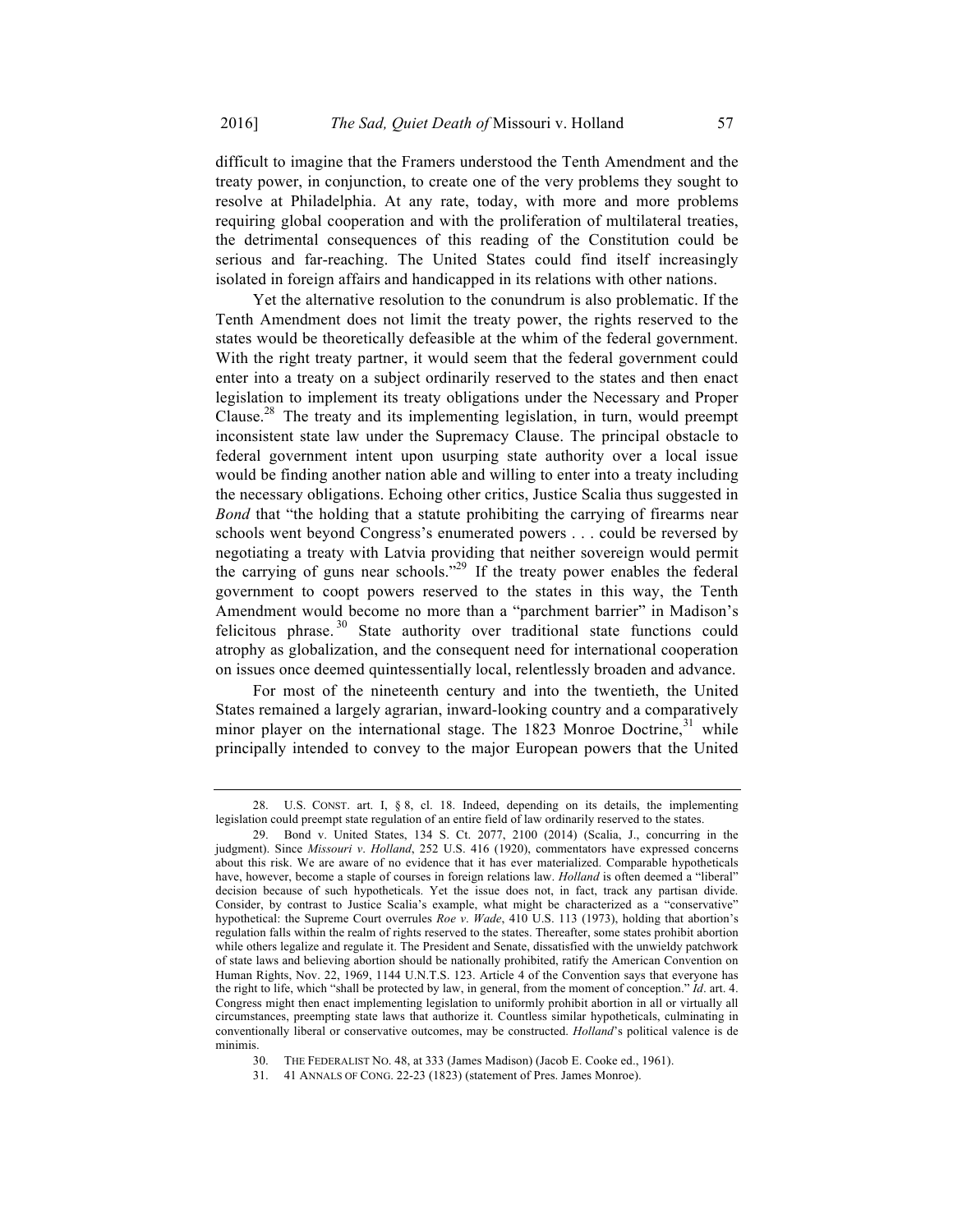States would not tolerate their intrusion in the Western hemisphere, also reflected a policy against being drawn into the maelstrom of European diplomatic maneuvering, colonial politics, and wars—a prudent stance for a fledgling nation that persisted, with some exceptions, into the twentieth century.<sup>32</sup> Also, for much of the nineteenth century, custom remained the principal source of international law. Treaties, particularly multilateral treaties, were less common.<sup>33</sup> And because treaties seldom implicated local issues, the conundrum raised by the potential tension between the treaty power and the Tenth Amendment remained largely academic.

Nations began to conclude more treaties after the 1814 Congress of Vienna, however, and by the turn of the century, the number of treaties had proliferated. Even then, bilateral treaties remained the norm and multilateral treaties focused almost exclusively on bread-and-butter international issues. Nations rarely perceived the need for international regulation of local issues. Research discloses few jurists at the time who considered whether treaties could regulate matters that traditionally fell within the province of state law.<sup>34</sup> Nor had the Supreme Court yet considered the issue directly.<sup>35</sup> But it would have been at least reasonable to suppose that the federal government could not sidestep the Tenth Amendment with a minuet patterned by the Treaty Clause.

#### II. DECIPHERING HOLMES'S CRYPTIC OPINION IN *HOLLAND*

That changed in 1920. The issue confronted the Court squarely in Missouri v. Holland.<sup>36</sup> In 1913, Congress had enacted one of the nation's first environmental laws, regulating the taking of game and migratory birds.<sup>37</sup> Yet less than two decades earlier, in *Geer v. Connecticut*, the Court had said that "the right to preserve game flows from the undoubted existence in the State of a police power,"<sup>38</sup> notwithstanding incidental effects on interstate commerce. Relying in part on *Geer*, two federal district courts held that the 1913 statute usurped powers reserved to the states.<sup>39</sup>

<sup>32.</sup> JOHN LEWIS GADDIS, THE COLD WAR: A NEW HISTORY 206 (2005).

<sup>33.</sup> *See* Curtis A. Bradley, *The Treaty Power and American Federalism*, 97 MICH. L. REV. 390, 396 (1998).

<sup>34.</sup> *But see* HENKIN, *supra* note 24, at 189-90, 456 n.57. Some scholars sought to establish "that the executive and legislative branches of the government in the period 1830-60 believed that treaties could not deal with matters not otherwise in the federal domain." *Id*. at 456 n.57 (citing, inter alia, Ralston Hayden, *The States' Rights Doctrine and the Treaty-Making Power*, 22 AM. HIST. REV. 566 (1917)). According to Henkin, however, these scholars "represented a minority view." HENKIN, *supra* note 24, at 462 n.57.

<sup>35.</sup> In *Bond v*. *United States*, 134 S. Ct. 2077, 2098 & n.4 (2014), Justice Scalia noted that *Neely v*. *Henkel*, 180 U.S. 109, 121 (1901), and *Prigg v*. *Pennsylvania*, 41 U.S. (16 Pet.) 539, 619 (1842), respectively, "embraced" and "arguably favor[ed]" the rationale in *Holland*—albeit, in his view, "without reasoning." In contrast, in *Mayor of New Orleans v*. *United* States, 35 U.S. (10 Pet.) 662 (1836), the Court said that treaties may not expand the scope of the powers delegated by the Constitution to the federal government. Henkin suggests that "the basic principles of . . . *Holland* were laid down in the early years of the Republic." HENKIN, *supra* note 24, at 463 n.65 (citing Ware v. Hylton, 3 U.S. (3 Dall.) 199 (1796)).

<sup>36.</sup> 252 U.S. 416 (1920).

<sup>37.</sup> Act of Mar. 4, 1913, ch. 145, 37 Stat. 828, 847 (codified as amended at 16 U.S.C. § 673 (2012)).

<sup>38.</sup> 161 U.S. 519, 534 (1896).

<sup>39.</sup> United States v. McCullagh, 221 F. 288 (D. Kan. 1915); United States v. Shauver, 214 F.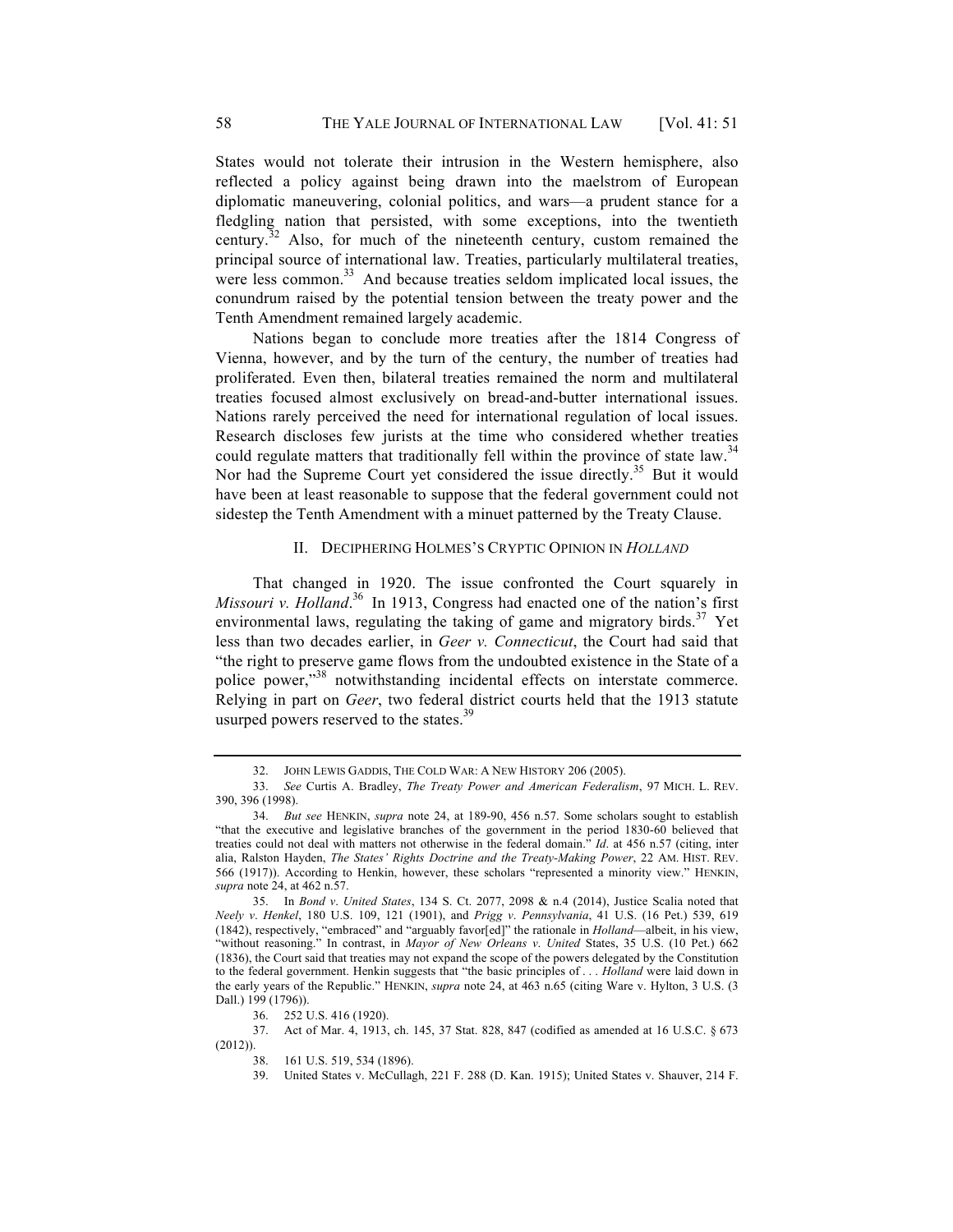Undeterred, the United States entered into a treaty with the United Kingdom, which, at the time, controlled Canadian territory. Migratory birds of value to both nations routinely traversed the border. The treaty thus required each nation to enact laws protecting migratory birds within their territories. Congress then enacted legislation substantially identical to the 1913 statute that two federal district courts had struck down<sup>40</sup>—but this time in the exercise of its Necessary and Proper Clause power to implement the treaty. Missouri brought suit claiming a Tenth Amendment violation. The Court therefore faced the core issue directly: may Congress legislate under the Necessary and Proper Clause to implement an Article II treaty if the implementing legislation might otherwise exceed Congress's enumerated powers, $41$  intruding upon an area of law ordinarily reserved to the states by the Tenth Amendment?

Justice Holmes answered in the affirmative with characteristic eloquence and brevity. Whether he truly intended to offer arguments in the alternative, *Holland* has been read to supply at least two rationales for the Court's decision: one textual, the other functionalist or adaptivist. Much of the literature focuses on or presupposes the former (textual) rationale. Yet as we will see, it is implausible. We nonetheless explain and critique it briefly at the outset—in part because of its prominence in the literature but, more significantly, to situate it within the context of *Holland*'s actual, and far more compelling, rationale.

#### A. *The Textual Rationale*

The textual rationale seizes upon Holmes's self-evident observation that Article II of the Constitution delegates the whole treaty power to the federal government.<sup>42</sup> At first blush, Holmes thus seems to have supposed simply that any treaty, and any law made to implement a treaty, is by definition not reserved to the states. But that apparent argument rests on a semantic error. The Treaty Clause, which says that the President has "Power, by and with the Advice and Consent of the Senate, to make Treaties," is not a delegated power comparable to Congress's Article I, Section 8 delegated (enumerated) powers; rather, it is a *mode of exercising* power. It enables the federal government to make treaties to regulate international issues, including but not limited to trade, extradition, military alliances, borders, fishing and navigation rights, and

<sup>154 (</sup>E.D. Ark. 1914). These decisions have been thought to show that, before *Holland*, no one thought treaties could empower the federal government to act in realms otherwise reserved to the states. Not so. Before *Holland*, at least three district courts had sustained the Migratory Bird Treaty Act notwithstanding that substantially the same law might be constitutionally beyond federal power absent the treaty. *See* United States v. Thompson, 258 F. 257 (E.D. Ark. 1919); United States v. Rockefeller, 260 F. 346, 348 (D. Mont. 1919); United States v. Samples, 258 F. 479 (W.D. Miss. 1919); *see also Bond*, 134 S. Ct. at 2098 & n.4 (2014) (Scalia, J., concurring in the judgment) (citing two earlier Supreme Court opinions favorable to *Holland*).

<sup>40.</sup> Missouri v. Holland, 252 U.S. 416, 431 (1920).

<sup>41.</sup> Many have framed the issue posed by *Holland* solely in terms of Congress's Article I, Section 8 delegated powers. That is misleading, for it is not the question Holmes answered. The Constitution does not limit the federal government's delegated powers to those of Congress. Nor is there a "plausible reason to suppose that the treaty power can extend only to subjects within Congress's enumerated powers." Gary Lawson & Guy Seidman, *The Jeffersonian Treaty Clause*, 2006 U. ILL. L. REV. 1, 11.

<sup>42.</sup> *See Holland*, 252 U.S. at 432.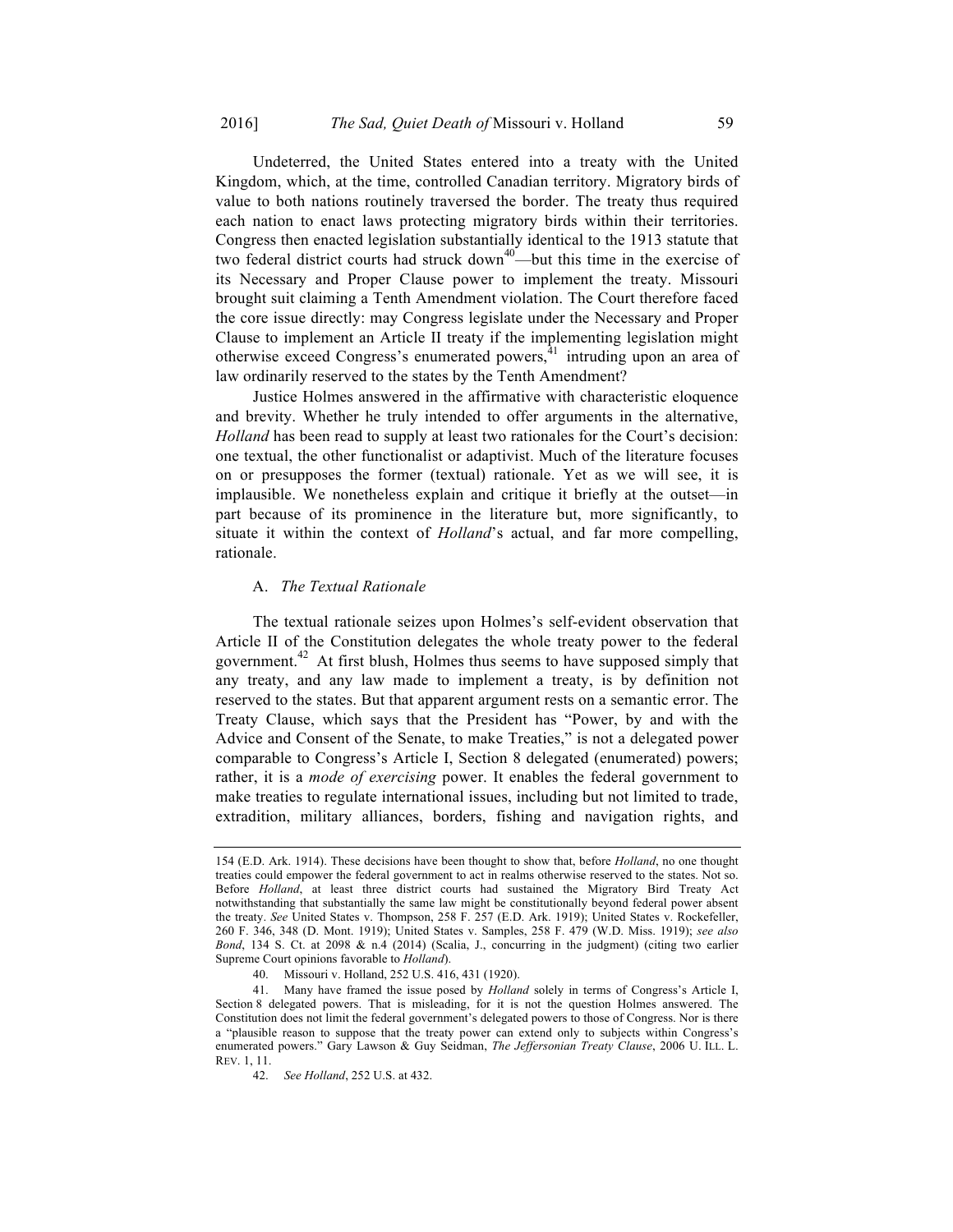diplomatic relations. Unlike Congress's Article I, Section 8 powers, the text of Article II, Section 2 neither specifies nor limits the subjects about which treaties may be concluded.

Congress's legislative power, insofar as that refers to its power to make laws, is likewise properly understood as a *mode of exercising* the powers "herein granted,"<sup>43</sup> by Article I, Section 8 over enumerated subjects: regulating commerce, coining money, establishing post offices, making rules to govern the army, and so forth.<sup>44</sup> The Constitution does not say that Congress has the "power to make laws"; rather, it vests "[a]ll legislative Powers herein granted" in "a Congress of the United States."<sup>45</sup> Hence, the word "Power[]" in Article I, Section 1 is not semantically equivalent to "Power" in Article II, Section 2, Clause 2. When we speak of Congress's delegated powers, we typically mean the Article I, Section 8 "list" of enumerated powers, not Congress's authority to make laws about the items on that list. In short, the word "delegated" can be ambiguous and therefore misunderstood in this context. Were we to conceptualize the treaty and legislative modes as freestanding powers that the Constitution delegates to the federal government, then the Tenth Amendment, which reserves to the states those powers not delegated to the federal government, would limit the operation of *neither*. That construction would effectively read the Tenth Amendment out of the Constitution. It would have nothing on which to operate.

To avoid this absurd result, neither the legislative nor the treaty mode should be understood as a delegated power within the meaning of the Tenth Amendment. The textual rationale alone would not only sweep too broadly; it is simply implausible. The other, and far better, rationale, as Holmes surely recognized, would likely be characterized in modern constitutional theory as functionalist or adaptivist. Our analysis of *Holland* will focus on this dimension of its rationale—for despite, or perhaps because of, the perennial debate about Holmes's "cryptic" opinion,  $46$  it has not, we suggest, been correctly or fully understood in the literature.

#### B. *The Force of Functionalism and Adaptivism in* Holland

Holmes made short work of the facts in *Holland*, recounting them briefly only to remark that "it is enough that the bill is a reasonable and proper means to assert the alleged quasi sovereign rights of a State," for "the question raised is the general one whether the treaty and statute are void as an interference with the rights reserved to the States."<sup>47</sup> But after so posing the question, Holmes appropriately reframed it. The issue, he said, cannot be resolved simply by

<sup>43.</sup> U.S. CONST. art. I, § 1.

<sup>44.</sup> The Constitution does not, of course, delegate the power to make treaties to the states; it expressly prohibits them from exercising this mode of exercising power. *Id*. art. I, § 10, cl. 1. But delegating the treaty mode to the federal government—without enumerating (as Article I, Section 8 does for Congress) or otherwise indicating the scope of the *substantive* legal issues delegated—does not tell us which, if any, such substantive issues the Tenth Amendment might nonetheless reserve to the states.

<sup>45.</sup> *Id*. art. I, § 1.

<sup>46.</sup> *E*.*g*., Rosenkranz, *supra* note 7, at 295.

<sup>47.</sup> 252 U.S. at 431-32.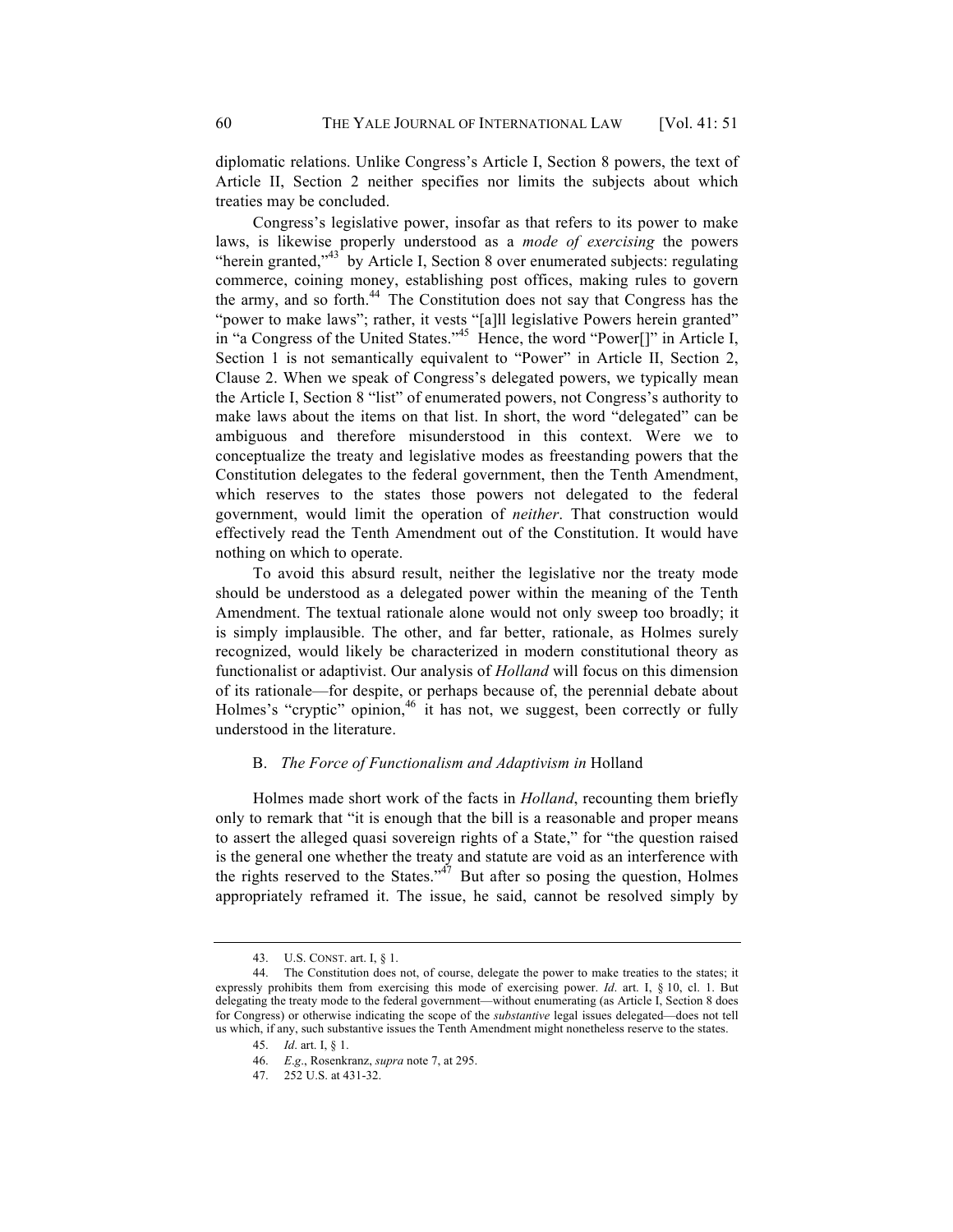reference to the Tenth Amendment. That Amendment reserves to the states only what the Constitution does not delegate to the federal government—and yet Article II delegates the treaty power to the federal government. Holmes did not, however, rest his argument on this observation alone, which, as noted, would be misguided.

#### 1. *How Holmes Framed the Constitutional Question—and Why*

It is nonetheless worth pausing here to emphasize how and why Holmes reframed the constitutional question as he did. Missouri had argued that the federal statute interfered with its Tenth Amendment right to regulate migratory birds within its territory—not to make treaties. $48$  That is, of course, exactly as one would have expected. After all, the Court had previously characterized this right as an aspect of "the undoubted existence in the state of a police power."<sup>49</sup> And just one year before *Holland*, in *Carey v. South Dakota*, the Court had applied the interpretive canon of constitutional avoidance<sup>50</sup> to avoid deciding the constitutionality under the Tenth Amendment of the *pre*-treaty 1913 Migratory Bird Act relative to a state law that regulated the shipping of migratory birds. Justice Brandeis, speaking for the Court, construed the 1913 Act narrowly, sidestepping the federalism issue and reiterating essentially what the Court had said in *Geer*: "a state has exclusive power to control wild game within its borders, and the South Dakota law was valid when enacted, although it incidentally affected interstate commerce."<sup>51</sup> The Missouri law at issue in *Holland* also did not affect interstate commerce more than incidentally, for the Court construed the Commerce Clause more narrowly at the time. Missouri therefore had every reason to conclude that the Tenth Amendment reserved to it the right to regulate migratory birds, free from federal interference.

But Justice Holmes correctly reoriented the analysis to focus on the true—and constitutionally distinct—question. Rather than asking whether the Tenth Amendment reserves to the states *power over the subject* of the legislation (migratory birds), the question raised in *Geer* and *Carey*, he observed that the Amendment does not, of course, reserve to the states the *power to make treaties*. To the contrary, the Constitution expressly delegates that power to the federal government and denies it to the states.<sup>52</sup> That was and is uncontroversial. It is not the gravamen of Holmes's rationale, as noted in the preceding Section. Yet it enabled him to clarify an indispensable point: that the "question before us is narrowed to an inquiry into the ground upon which the present supposed *exception* is placed."<sup>53</sup>

Holmes clarified, in other words, that the appropriate way to frame the constitutional question in *Holland*, in contrast to *Carey* and *Geer*, is not to ask

<sup>48.</sup> *See* Missouri v. Holland, 252 U.S. 416, 431 (1920).

<sup>49.</sup> Geer v. Connecticut*,* 161 U.S. 519, 534 (1896).

<sup>50.</sup> Carey v. South Dakota, 250 U.S. 118, 122 (1919) ("Where a statute is reasonably susceptible of two interpretations, by one of which it would be clearly constitutional and by the other of which its constitutionality would be doubtful, the former construction should be adopted.").

<sup>51.</sup> *Id*. at 120.

<sup>52.</sup> U.S. CONST. art. I, § 10; *id*. art. II, § 2.

<sup>53.</sup> 252 U.S. at 432 (emphasis added).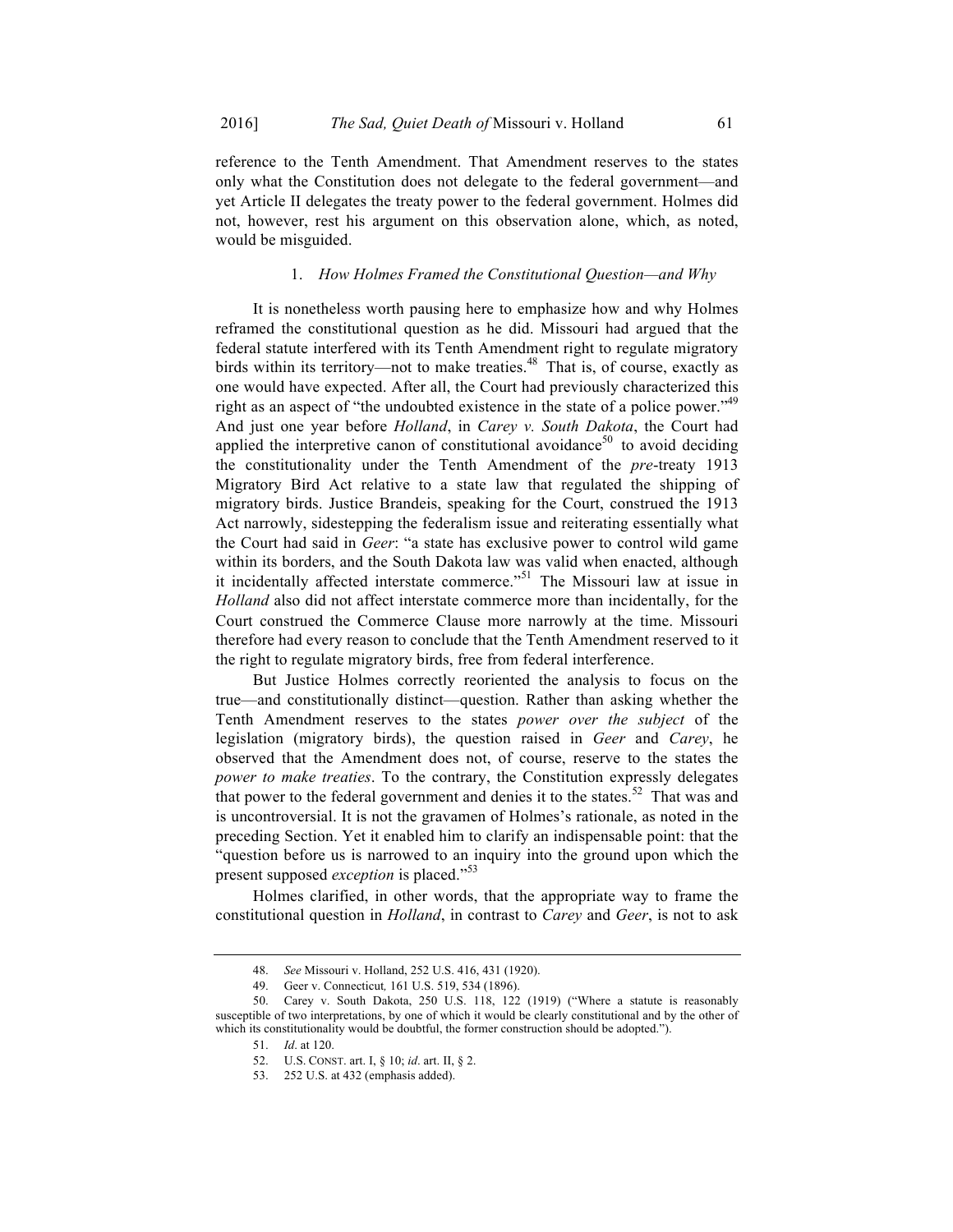whether the treaty power calls for an exception to the Tenth Amendment but the converse: whether the Tenth Amendment compels an exception to the federal government's otherwise plenary power to make treaties. Recall in this regard that the federal government's power to make treaties, unlike Congress's power to make laws, is not textually limited to enumerated subjects. That is why, as Holmes thereafter emphasized, "[w]hether the two cases [striking down on Tenth Amendment grounds the earlier federal law regulating migratory birds] were decided rightly or not[,] they cannot be accepted *as a test of the treaty power*."<sup>54</sup> As he remarked in a critical but often misunderstood sentence, "[i]f the treaty is valid there can be no dispute [under the Tenth Amendment] about the validity of the statute under Article 1, Section 8, as a necessary and proper means to execute the powers of the Government."<sup>55</sup> *Holland* therefore focused on the Tenth Amendment validity of the *treaty*—and only derivatively on its implementing legislation.

*Holland*, Holmes continued, raised an issue quite distinct from those in *Geer*, *Carey*, and the two federal district court decisions that had struck down the earlier 1913 Migratory Bird Act—namely, whether the Tenth Amendment compels an exception to the otherwise (textually) plenary federal power to make treaties. The Court held that it does not. Holmes's rationale for this conclusion is worth quoting here at length:

It is said that a treaty cannot be valid if it infringes the Constitution, that there are limits, therefore, to the treaty-making power, and that one such limit is that what an act of Congress could not do unaided, in derogation of the powers reserved to the States, a treaty cannot do. . . .

[But] that cannot be accepted as a test of the treaty power [under the Tenth Amendment]. We do not mean to imply that there are no qualifications to the treatymaking power; but they must be ascertained in a different way. It is obvious that there may be matters of the sharpest exigency for the national well being that an act of Congress could not deal with but that a treaty followed by such an act could, and it is not lightly to be assumed that, in matters requiring national action, ''a power which must belong to and somewhere reside in every civilized government" is not to be found. . . . What was said in that case with regard to the powers of the States applies with equal force to the powers of the nation in cases where the States individually are incompetent to act. . . . [W]hen we are dealing with words that also are a constituent act, like the Constitution of the United States, we must realize that they have called into life a being the development of which could not have been foreseen completely by the most gifted of its begetters. It was enough for them to realize or to hope that they had created an organism; it has taken a century and has cost their successors much sweat and blood to prove that they created a nation. The case before us must be considered in the light of our whole experience and not

<sup>54.</sup> *Id*. at 433 (emphasis added).

<sup>55.</sup> *Id*. at 432. This sentence has caused needless confusion and often been criticized, most recently by Justice Scalia's characterization of it as "unreasoned and citation-less." Bond v. United States, 134 S. Ct. 2077, 2098 (2014) (Scalia, J., concurring in the judgment); *cf*. Bradley, *supra* note 33, at 424 (speculating about this sentence's interpretation). In context, it is clear that Holmes meant only to refer to the Tenth Amendment validity of the legislation, that is, valid in the sense of necessary and proper despite otherwise potentially applicable federalism limits. Legislation to implement a treaty may, of course, be invalid for many reasons that have nothing to do with the Tenth Amendment. It might, for example, bear an insufficiently rational relationship to the treaty under the Necessary and Proper Clause or abrogate express individual rights. *See* Boos v. Barry, 485 U.S. 312 (1988); Reid v. Covert, 354 U.S. 1 (1957). Holmes did not—because nothing in *Holland* required him to—speculate about such other arguable "qualifications to the treaty-making power." 252 U.S. at 432.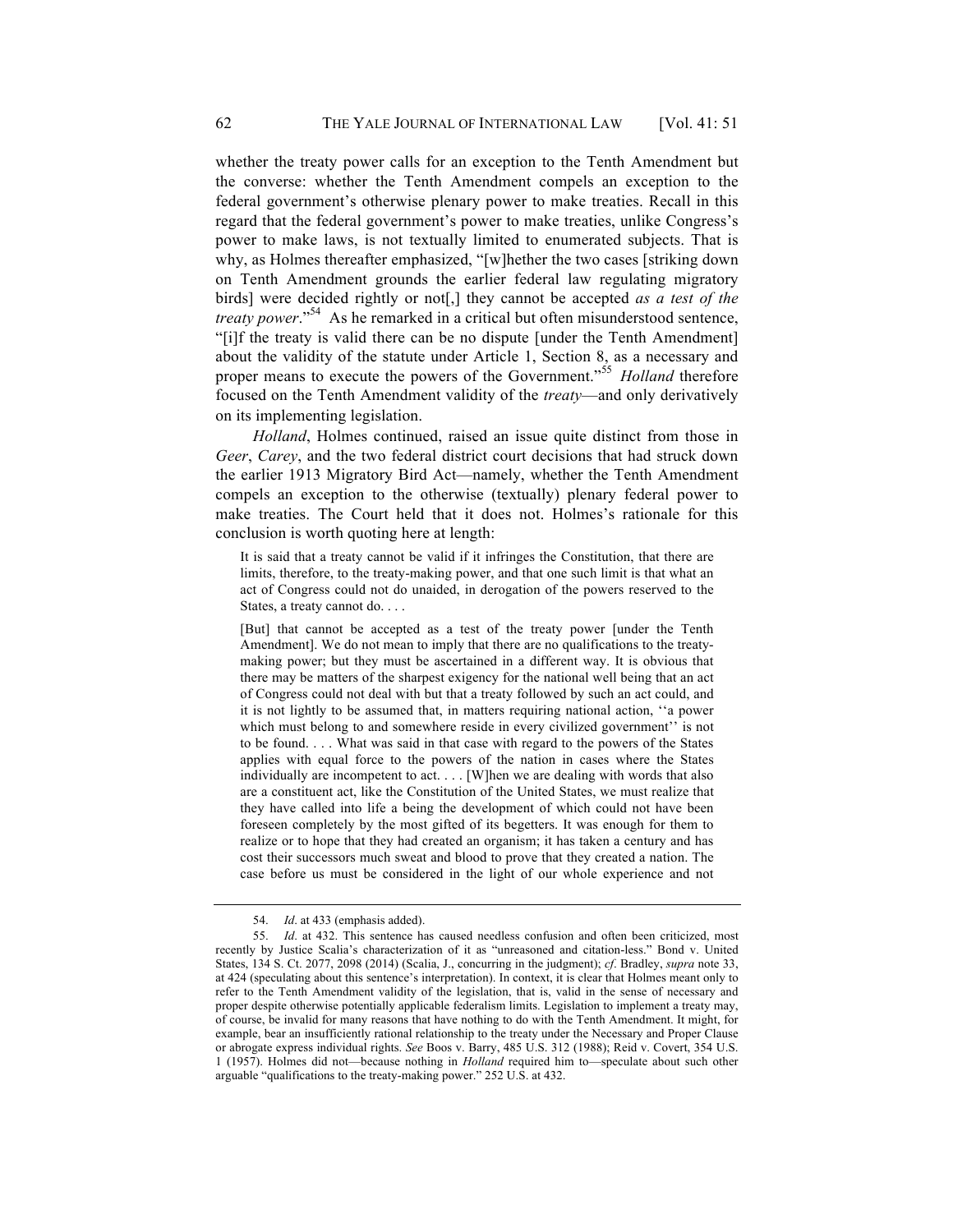merely in that of what was said a hundred years ago. The treaty in question does not contravene any prohibitory words to be found in the Constitution. The only question is whether it is forbidden by some invisible radiation from the general terms of the Tenth Amendment. We must consider what this country has become in deciding what that Amendment has reserved. $56$ 

#### 2. Holland*'s Functionalist Rationale*

This quotation has become famous, not only for its significance to *Holland*'s rationale but also because it captures a particular, albeit controversial, view of political theory, judicial interpretation, and the relevance of history to constitutional adjudication. Were it adopted generally, it would exert an especially forceful influence on the broader field of foreign affairs law, which frequently invokes history, practice, tradition, and similar non-textual considerations. It is also essential to understanding what *Holland* necessarily held—and why *Bond* and *Holland* cannot be reconciled. So at the risk of belaboring *Holland*'s analysis, it is instructive to consider this passage in greater depth.

Holmes began with the proposition that the treaty power is not just an alternative method by which the federal government may exercise in the international sphere the same congressional powers enumerated in Article I, Section 8; rather, Article II, Section 2, the treaty power, is a separate and independent *source* of federal lawmaking power. It both complements and augments Congress's enumerated powers. The Treaty Clause gives the federal government—in particular, the "treaty-makers,"<sup>57</sup> viz., the President plus twothirds of the Senate<sup>58</sup>—the power to make national law by international means: "It is obvious," Holmes wrote, "that there may be matters of the sharpest exigency that an act of Congress could not deal with but that a treaty followed by such an act could."<sup>59</sup>

For *Holland*'s critics, of course, it was, and is, not at all obvious. But Holmes did not believe that the Framers, with the experience under the Articles fresh in their minds, created a Constitution that would disable the United States as a nation from exercising the same powers as other nations, including the power to make internationally lawful treaties. International law, of course, does not place federalism constraints on treaties; and it is definitional of a nation that it has full capacity to enter into relations with other nations.<sup>60</sup> The Constitution *itself*, for Holmes, established a fully empowered and functional nation. That is why, as he concluded, this authority must be found somewhere in the nation's government.<sup>61</sup> Yet in the federalist structure of the United States, it does not

<sup>56.</sup> *Holland*, 252 U.S. at 432-34 (citations omitted).

<sup>57.</sup> *See generally* HENKIN, *supra* note 24, at 175-214.

<sup>58.</sup> U.S. CONST. art. II, § 2, cl. 2.

<sup>59.</sup> *Holland*, 252 U.S. at 433.

<sup>60.</sup> *See, e*.*g*., Montevideo Convention on the Rights and Duties of States art. 1, Dec. 26, 1933, 165 L.N.T.S. 19.

<sup>61.</sup> This conclusion might at first seem redolent of Justice Sutherland's notoriously problematic theory in *United States v*. *Curtiss-Wright Export Co*., 299 U.S. 304 (1936)—viz., that sovereignty provides the federal government, and in particular, in Sutherland's view, the President, with an extra-Constitutional source of power—although *Curtiss-Wright* postdates *Holland*. Yet Holmes clearly meant to interpret the Constitution *itself*. Nothing in *Holland* suggests any dubious thesis about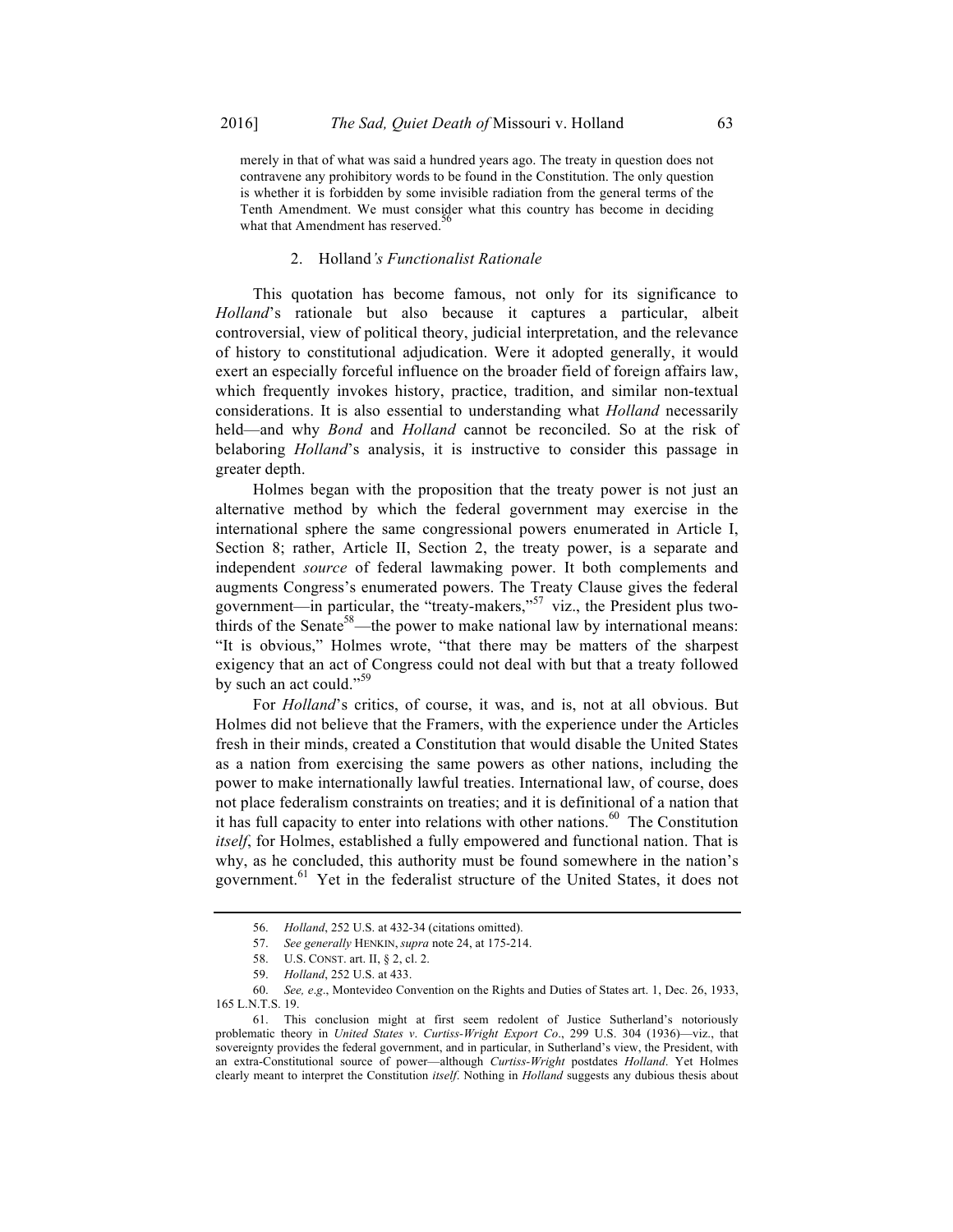reside in the states. Nor could it. The national experience under the Articles established as much. And the nation's history and experience since 1789, especially the Civil War (in which Holmes fought and to which he alluded in *Holland*) put any residual doubts on this issue to rest.

Not coincidentally, Holmes's reference to "matters of the sharpest exigency for the national well being" echoes Marshall's proclamation in *McCulloch v. Maryland*. The Treaty Clause, like the Necessary and Proper Clause, is part of

a constitution, intended to endure for ages to come, and consequently, to be adapted to the various *crises* of human affairs. To have prescribed the means by which government should, in all future time, execute its powers, would have been to change, entirely, the character of the instrument, and give it the properties of a legal code. It would have been an unwise attempt to provide, by immutable rules, for exigencies which, if foreseen at all, must have been seen dimly, and which can be best provided for as they occur.<sup>6</sup>

Marshall's words aptly capture Holmes's answer to the question of the appropriate test, as he put it, of the treaty power. Given the "character of the [Constitution]," the treaty power's scope and limits were not frozen for all time by "immutable rules," which the Constitution set out in 1789. It is not accidental that the Article II power to make treaties, unlike Congress's Article I power to make laws, does not enumerate an exclusive list of allowable subjects for treaties. The treaty power must be sufficiently flexible to adapt to the exigencies of governing a nation "for ages to come."<sup>63</sup> It must be robust enough to handle crises "which, if foreseen at all, must have been seen dimly, and which can be best provided for as they occur."<sup>64</sup>

#### 3. *The Andrews Analogy*

Holmes's reference to *Andrews v. Andrews*<sup>65</sup> is far more significant in this regard than scholars have recognized. It clarifies the nature and force of *Holland*'s rationale. A routine estate dispute in Massachusetts, *Andrews* may at first seem to be no more than a convenient source for a poignant quotation. It reached the Supreme Court only because the plaintiff invoked the Full Faith and Credit Clause, <sup>66</sup> injecting a federal question into an otherwise quintessential state-law dispute in which the decedent's ex-wife and second wife each sought appointment as administratrix of his estate. The local issues in *Andrews* scarcely seem relevant to the international issues in *Holland*.

Yet *Andrews* clarifies *Holland*'s functional rationale. While Holmes did not offer details about the case, his remark on it is informative: "What was said

extraconstitutional foreign-affairs powers. *See* Michael D. Ramsey, *The Myth of Extraconstitutional Foreign Affairs Power*, 42 WM. & MARY L. REV. 379 (2000).

<sup>62.</sup> McCulloch v. Maryland, 17 U.S. (4 Wheat.) 316, 415 (1819); *see also* THE FEDERALIST No. 23, at 147 (Alexander Hamilton) (Jacob E. Cooke ed., 1961).

<sup>63.</sup> *McCulloch*, 17 U.S. (4 Wheat.) at 415.

<sup>64.</sup> *Id*.

<sup>65.</sup> 188 U.S. 14, 33 (1903), *abrogated by* Sherrer v. Sherrer, 334 U.S. 343 (1948). *Sherrer*'s abrogation of *Andrews* does not affect how the latter informs the rationale in *Holland*: What matters is Justice White's rationale and his constitutional methodology, not the validity of his conclusion.

<sup>66.</sup> U.S. CONST. art. IV, § 1.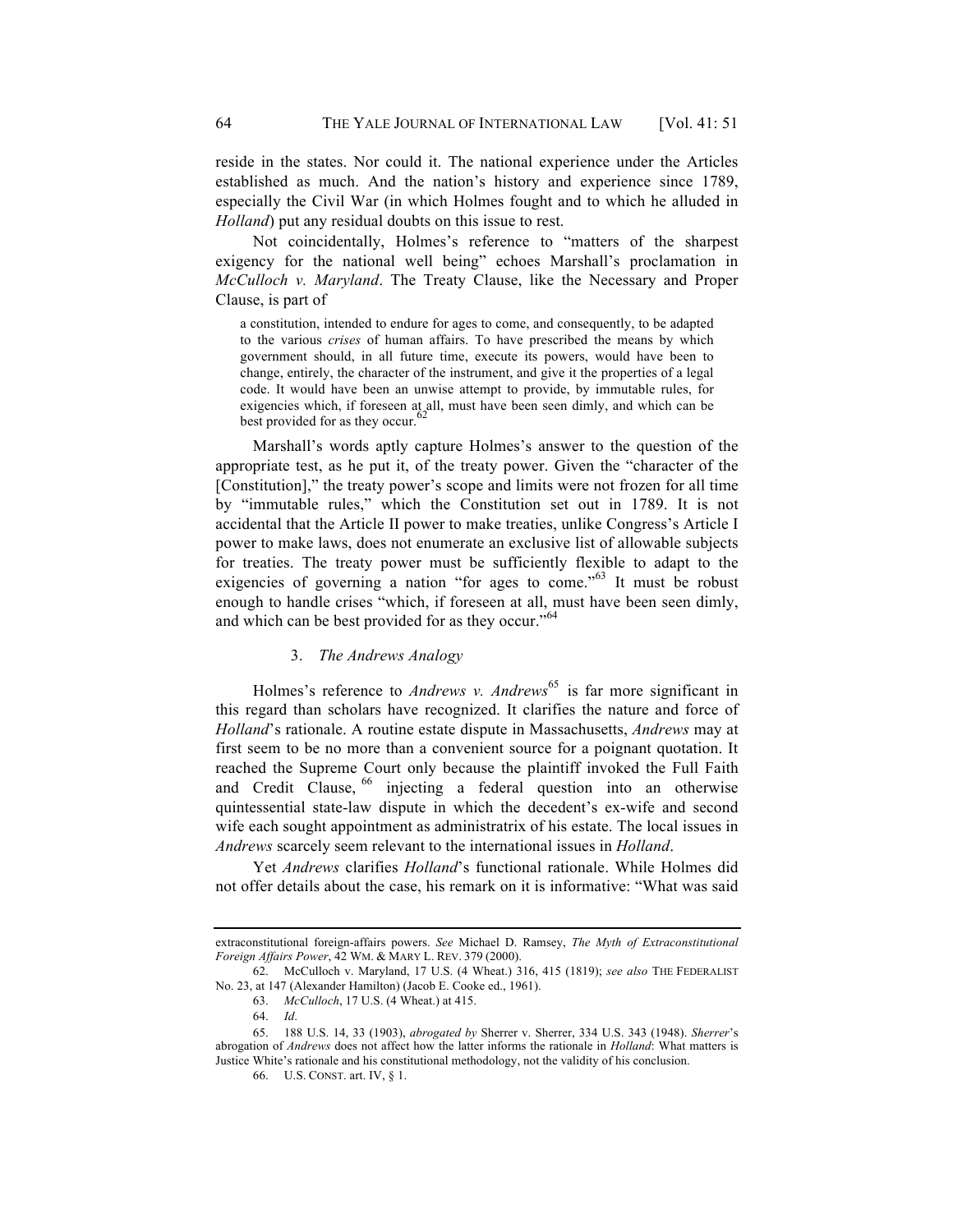in [*Andrews*] with regard to the powers of the States applies with equal force to the powers of the nation in cases where the States individually are incompetent to act."<sup>67</sup> The gravamen of Justice White's opinion for the Court in *Andrews* was that the Constitution established a functional *nation*. It should therefore be construed, in the event of ambiguity or uncertainty, to effectively lodge every legal power indispensable to a well-ordered nation in *a* government, state or federal, of that nation. Understanding *Andrews*'s relevance to *Holland* requires a brief review of the former's facts.

Charles Andrews sought to divorce his first wife, Kate. But the law of his domicile, Massachusetts, disallowed it. He therefore moved to South Dakota for the short period of time needed to establish residence, secured a divorce decree in South Dakota state court, and then returned to Massachusetts. A year later, he married his second wife, Annie. When he died five years later, Annie and Kate each claimed the right to administer his estate. The trial court, while observing that Kate had unscrupulously "connived at and acquiesced in the South Dakota divorce decree," found that she nonetheless retained the "right to administer his estate as his lawful widow,"<sup>68</sup> for Massachusetts law prohibited Charles's conduct and directed its courts not to recognize the South Dakota divorce decree.<sup>69</sup> Because that decree could not be enforced in Massachusetts, Kate remained the decedent's lawful spouse and administratrix of his estate. Annie countered that the Full Faith and Credit Clause preempted Massachusetts state law and compelled its courts to enforce the decree, making her, not Kate, the administratrix.

*Andrews*'s relevance can now be fully appreciated. In the United States of 1903, legally codified cultural norms conceived of marriage as a vital social institution. *Andrews*, citing earlier decisions, went so far as to describe marriage as "an essential attribute of government . . . upon which the *existence* of civilized society depends."<sup>70</sup> The Constitution does not, obviously, delegate power over marriage to the federal government; it is a power reserved to the states. But just as in *Holland* applying the treaty power despite what might ordinarily be Tenth Amendment reserved rights over the legal regulation of migratory birds generated a conundrum, so too, in *Andrews*, did applying the Full Faith and Credit Clause to the reserved authority of the states over marriage. The Constitution apparently required Massachusetts to give full faith and credit to, and hence enforce, the very divorce decree that its own law prohibited. One law or the other, state or federal, had to yield.

A formal reading of the Constitution would have required that federal law prevail: A decree rendered in one state must be given full faith and credit in the courts of every other.<sup>71</sup> The Constitution therefore seemed to require Massachusetts to enforce the South Dakota divorce decree in its courts even though its own state law prohibited just that. But the *Andrews* Court reasoned that so applying the Full Faith and Credit Clause to marriage would effectively

<sup>67.</sup> Missouri v. Holland, 252 U.S. 416, 433 (1920).

<sup>68.</sup> *Andrews*, 188 U.S. at 17.

<sup>69.</sup> *Id*. at 29.

<sup>70.</sup> *Id*. at 30-31 (emphasis added).

<sup>71.</sup> U.S. CONST. art. IV, § 1.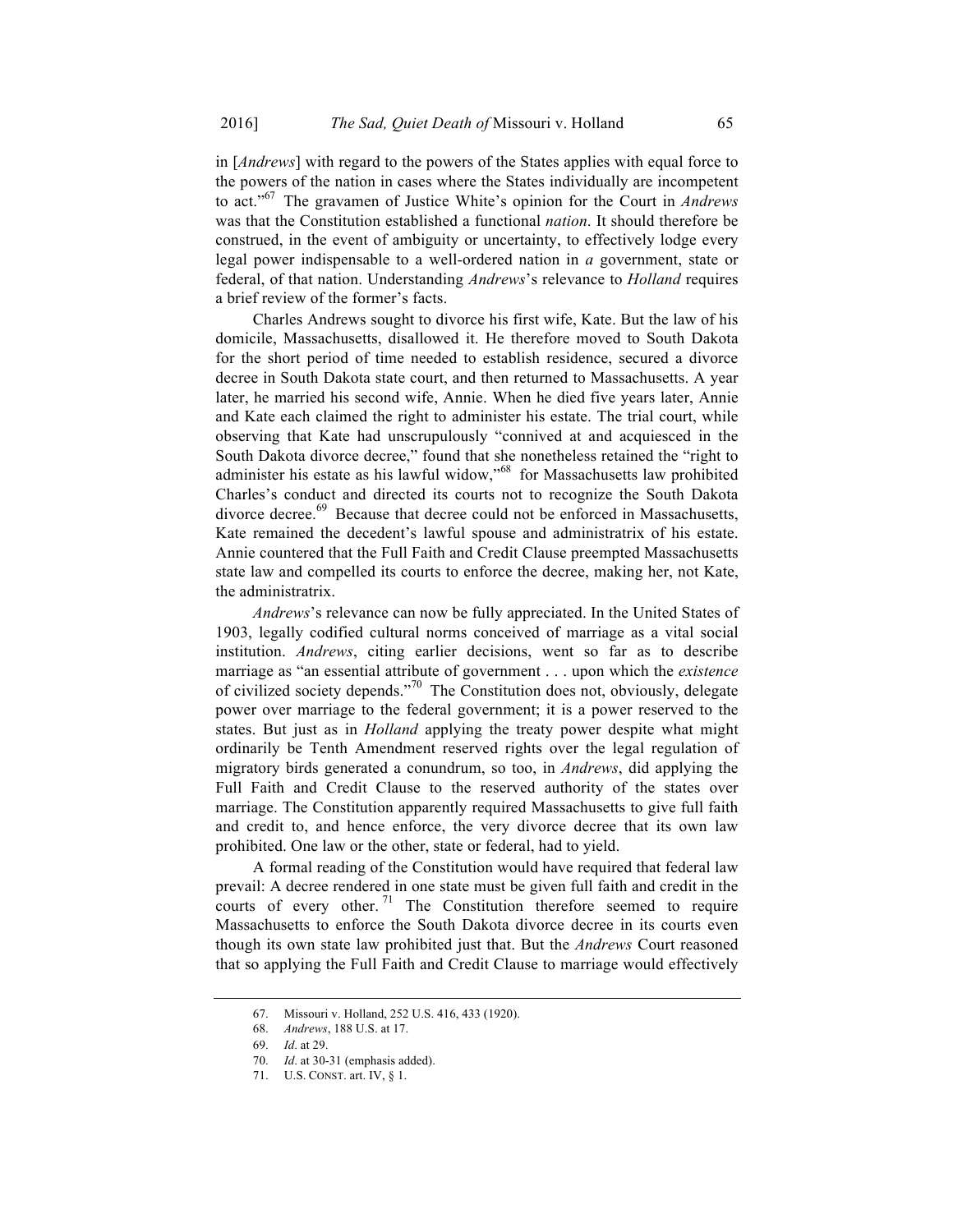deprive the domiciliary state of its reserved right under the Tenth Amendment to regulate marriage: a citizen of one state could evade its marriage laws, as did Charles, by the expedient of residing briefly in another state with lax marriage laws, obtaining a divorce decree there, returning to his domicile, and then enforcing the out-of-state decree in its courts—notwithstanding any domiciliary state law to the contrary, which the Constitution would preempt.

Justice White declined to construe the Constitution to require this dysfunctional result. Because, he noted, the Full Faith and Credit Clause could divest the states of their reserved right to regulate marriage, and yet the Constitution does not delegate that power to the federal government, it would result that, in practice, *neither* the states *nor* the federal government could effectively regulate marriage—a social institution "upon which the existence of civilized society depends," and further, one which "ha[d] always been subject to the control of the [state] legislature.<sup> $n^2$ </sup> To interpret the Constitution in *Andrews* to nullify Massachusetts state marital law would therefore be to prioritize form over substance. It would "presuppos[e] that the determination of what powers are reserved and what delegated by the Constitution is to be ascertained by a blind adherence to mere form, in disregard of the substance of things. But the settled rule is directly to the contrary.<sup> $73$ </sup> The Court concluded that it would be untenable to interpret the Constitution to "destroy"—that is, to deprive government in the aggregate (state *and* federal) of—the effective legal power to regulate marriage, a social institution indispensable to government.<sup>74</sup>

The same principle, Holmes reasoned in *Holland*, applies, *mutatis mutandis*, to the treaty power. It would be untenable to construe the Constitution to deprive the federal government of the power to make and implement treaties indispensable to the nation the Constitution established "for ages to come."<sup>75</sup> Treaties, like the social institution of marriage during the *Andrews* era, are "an essential attribute of government."76 To insist that the treaty power cannot be exercised if the subject would otherwise be reserved to the states would be to render an important class of treaties beyond the authority of *any* government of the United States—state or federal. For it would be implausible to suppose that treaties could be coordinated and enforced uniformly by the states. The treaty power is among the "powers of the nation . . . where the States individually are incompetent to act."<sup>77</sup>

*Holland*, in brief, applied the constitutional logic of *Andrews*—viz., to oversimplify somewhat, that the Court should construe tensions in the text to enable the Constitution to function effectively given evolving national interests and needs—to a converse situation in terms of whether, functionally, federal or state law should prevail: in *Andrews*, that logic prioritized state law; in *Holland*, federal. But the principle in each case is the same: a contrary holding

<sup>72.</sup> *Andrews*, 188 U.S. at 30.

<sup>73.</sup> *Id*. at 33.

<sup>74.</sup> *Id*. ("This would be but to declare that, in a necessary aspect, government had been destroyed by the adoption of the Constitution."); *cf*. Missouri v. Holland, 252 U.S. 416, 435 (1920).

<sup>75.</sup> McCulloch v. Maryland, 17 U.S. (4 Wheat.) 316, 415 (1819).

<sup>76.</sup> *Andrews*, 188 U.S. at 31.

<sup>77.</sup> *Holland*, 252 U.S. at 433.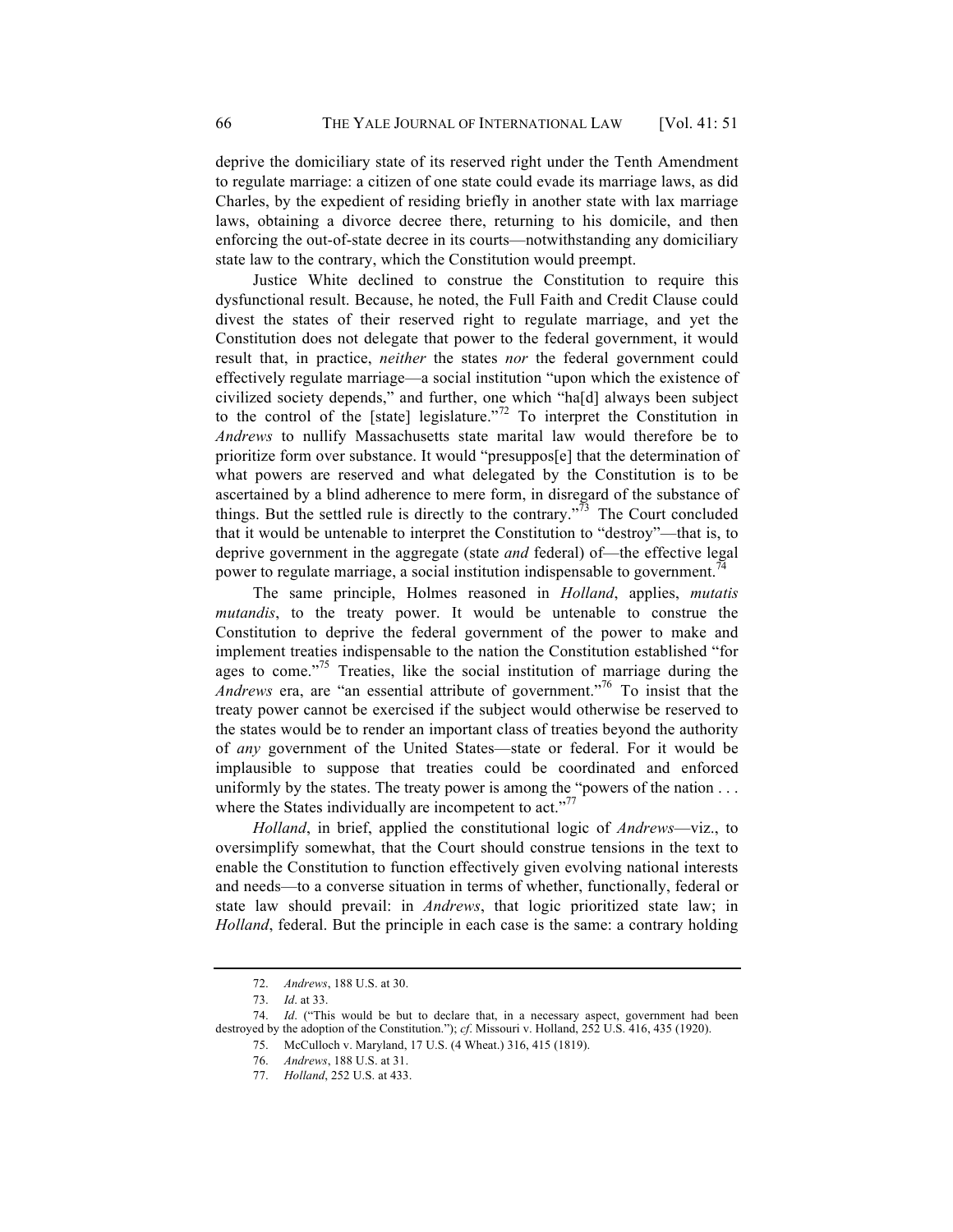would interpret the Constitution to deprive government (in the aggregate, state and federal) of power to regulate "a subject . . . upon which the existence of civilized society depends,  $\frac{1}{2}$  a power indispensable to the nation's "well being,"<sup>79</sup> and perhaps even to its "existence."<sup>80</sup> Neither Justice White nor Justice Holmes thought a sound interpretation of the Constitution, which *establishes* the United States as a nation, compels a conclusion that *disempowers and diminishes* that nation.

#### C. *An Anachronism?*

The preservation of migratory birds may not strike the modern reader as a "national interest of very nearly the first magnitude."<sup>81</sup> Nor would many citizens today describe the social institution of marriage as indispensable to the "existence" of civilized society. $82$  But it would be mistaken to dismiss the logic of these cases as anachronistic. At the time of *Holland*, migratory birds were, the Court emphasized, a crucial "food supply" and "protectors of our forests and our crops."<sup>83</sup> The federal government's need to prevent their extinction by entering into a treaty—after lower courts had struck down its earlier effort to accomplish the same objective through the use of Congress's Article I powers alone—is itself evidence of just how important this national interest was at the time. And whatever the truth of Justice Holmes's characterization of the need to protect migratory birds, or of Justice White's description of marriage, the principle advanced in both cases is no less forceful: the Constitution need not and should not be read to disable government (again, understood in the aggregate, federal *and* state) from legislating effectively on matters of national significance.

Holmes stressed in *Holland* that a vital national interest could "be protected *only* by national action in concert with that of another power."<sup>84</sup> Without the doctrine established in *Holland*, such vital national interests, then as now, would be beyond the power of the United States to safeguard and promote. That is the gravamen of Holmes's argument: *a Constitution intended to function effectively for the ages and to adapt to the exigencies of a constantly evolving nation should not be read to deny government the power to protect indispensable interests of the nation it constitutes.*<sup>85</sup>

As we will see in Part V, despite its relatively modest influence in the past century, contemporary international law and dramatic changes in the

84. *Id*. (emphasis added).

<sup>78.</sup> *Andrews*, 188 U.S. at 31.

<sup>79.</sup> *Holland*, 252 U.S. at 433.

<sup>80.</sup> *Andrews*, 188 U.S. at 31; *cf*. *Holland*, 252 U.S. at 435.

<sup>81.</sup> *Holland*, 252 U.S. at 435.

<sup>82.</sup> On the other hand, *Obergefell v*. *Hodges*, 135 S. Ct. 2584 (2015), suggests that citizens continue to perceive marriage as a critical social institution.

<sup>83.</sup> *Holland*, 252 U.S. at 435.

<sup>85.</sup> Holmes did not argue that "need implies power," a dangerously illiberal argument. He accepted that the Constitution limits as well as empowers government, and he suggested that limits on the treaty power exist. He denied, however, that those limits were properly to be ascertained simply by checking the list of Congress's enumerated powers. Again, there is no "plausible reason to suppose that the treaty power can extend only to subjects within Congress's enumerated powers." Lawson & Seidman, *supra* note 41, at 11.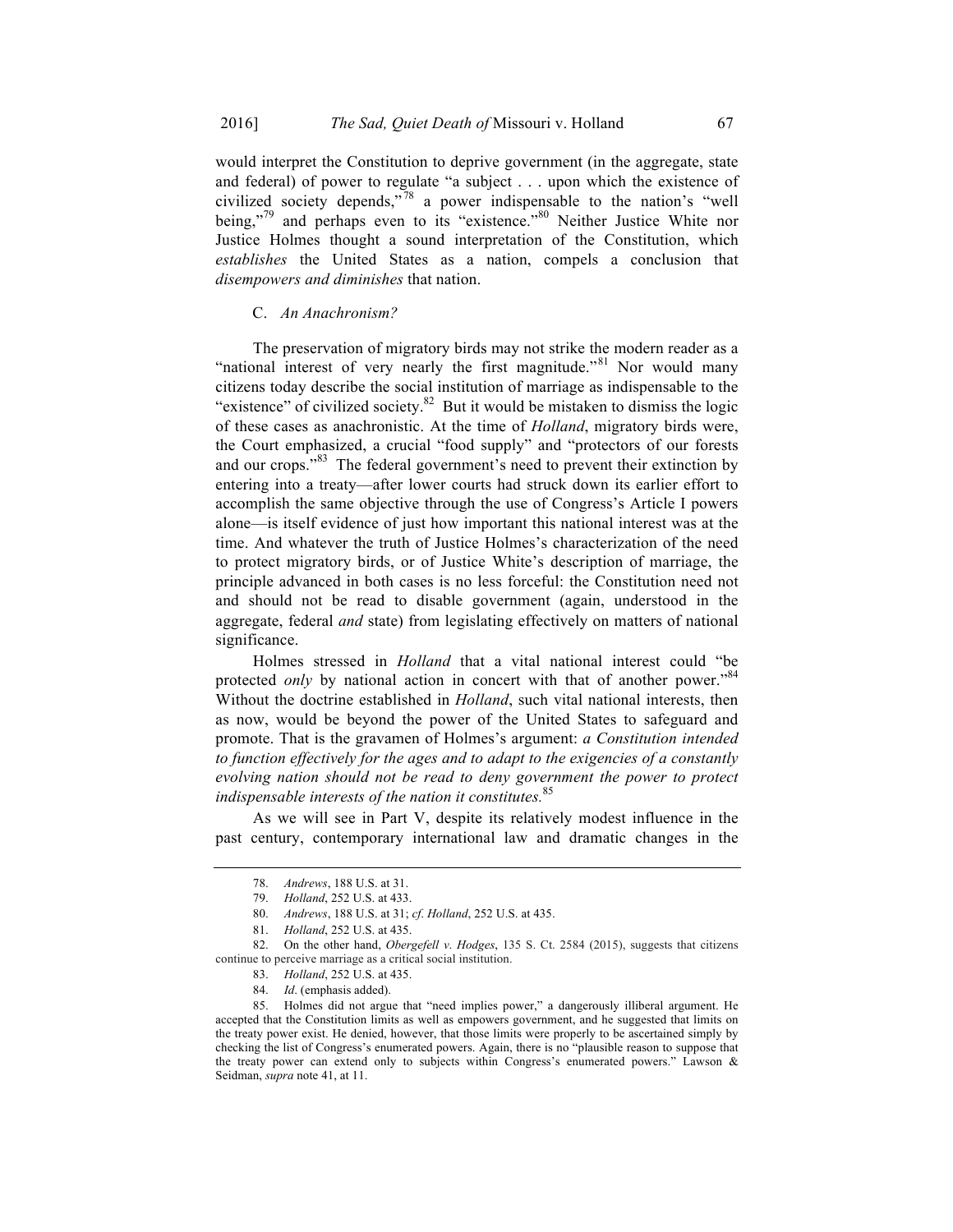global legal order mean that *Holland*'s reconciliation of the treaty power with federalism remains even more vital to the national interest today. Only that reconciliation enables the Constitution to endure in this regard and to "adapt[] to the various *crises* of human affairs" we face in the twenty-first century. Given the consensus that *Bond* did not overrule or substantially modify *Holland*'s core doctrine, however, why is there cause for concern? Because, as we explain in the next part, the consensus is wrong: *Bond* eviscerated *Holland*.

#### III. HOW *BOND* HOBBLED *HOLLAND*

In 2014, the Supreme Court granted certiorari to review *United States v.*  Bond,<sup>87</sup> which squarely posed the issue in *Holland* for the first time in nearly a century. The *film noir* facts of the case generated no few chuckles. In 1997, the United States ratified the Convention on Chemical Weapons (CWC or Convention).<sup>88</sup> It requires the parties to prohibit certain activities set forth in the Convention, including by "enacting penal legislation."<sup>89</sup> The prohibited activities include the development, possession, or use of chemical weapons, which the CWC defines as "[t]oxic chemicals and their precursors," which, in turn, it defines broadly as "[a]ny chemical which through its chemical action on life processes can cause death, temporary incapacitation or permanent harm to humans or animals. This includes all such chemicals, regardless of their origin or of their method of production, and regardless of whether they are produced in facilities, in munitions or elsewhere."<sup>90</sup> Congress implemented the CWC in 1998.<sup>91</sup> The CWC Implementation Act, modeled closely on the Convention's language, made it a federal crime to develop, possess, or use chemical weapons.<sup>92</sup>

In 2006, Carol Anne Bond, a microbiologist, discovered that her friend Myrlinda Haynes was pregnant by Bond's husband. Seeking revenge, Bond stole toxic chemicals from her employer and ordered others on the Internet. On at least twenty-four occasions between November 2006 and June 2007, she spread these chemicals on Haynes's car door, mailbox, and doorknob. Bond did not intend to kill Haynes; rather, she "hoped that Haynes would touch the chemicals and develop an uncomfortable rash."<sup>93</sup> Because the chemicals were readily noticeable, however, Haynes avoided them except on one occasion, when she suffered a minor burn to her thumb. Haynes repeatedly reported Bond's conduct to the police. Eventually, they referred her reports to the postal service, which set up surveillance and filmed Bond stealing from Haynes's mailbox and stuffing chemicals into her car muffler.

Federal prosecutors indicted Bond for mail theft and—perhaps because

<sup>86.</sup> McCulloch v. Maryland, 17 U.S. (4 Wheat.) 316, 415 (1819).

<sup>87.</sup> 681 F.3d 149, 149-70 (3d Cir. 2012).

<sup>88.</sup> Convention on the Prohibition of the Development, Production, Stockpiling and Use of Chemical Weapons and on Their Destruction, *opened for signature* Jan. 13, 1993, 1974 U.N.T.S. 317.

<sup>89.</sup> *Id*. art. VII.

<sup>90.</sup> *Id*. art. II.

<sup>91.</sup> Bond v. United States, 134 S. Ct. 2077, 2083 (2014).

<sup>92.</sup> *Id*. at 2085.

<sup>93.</sup> *Id*.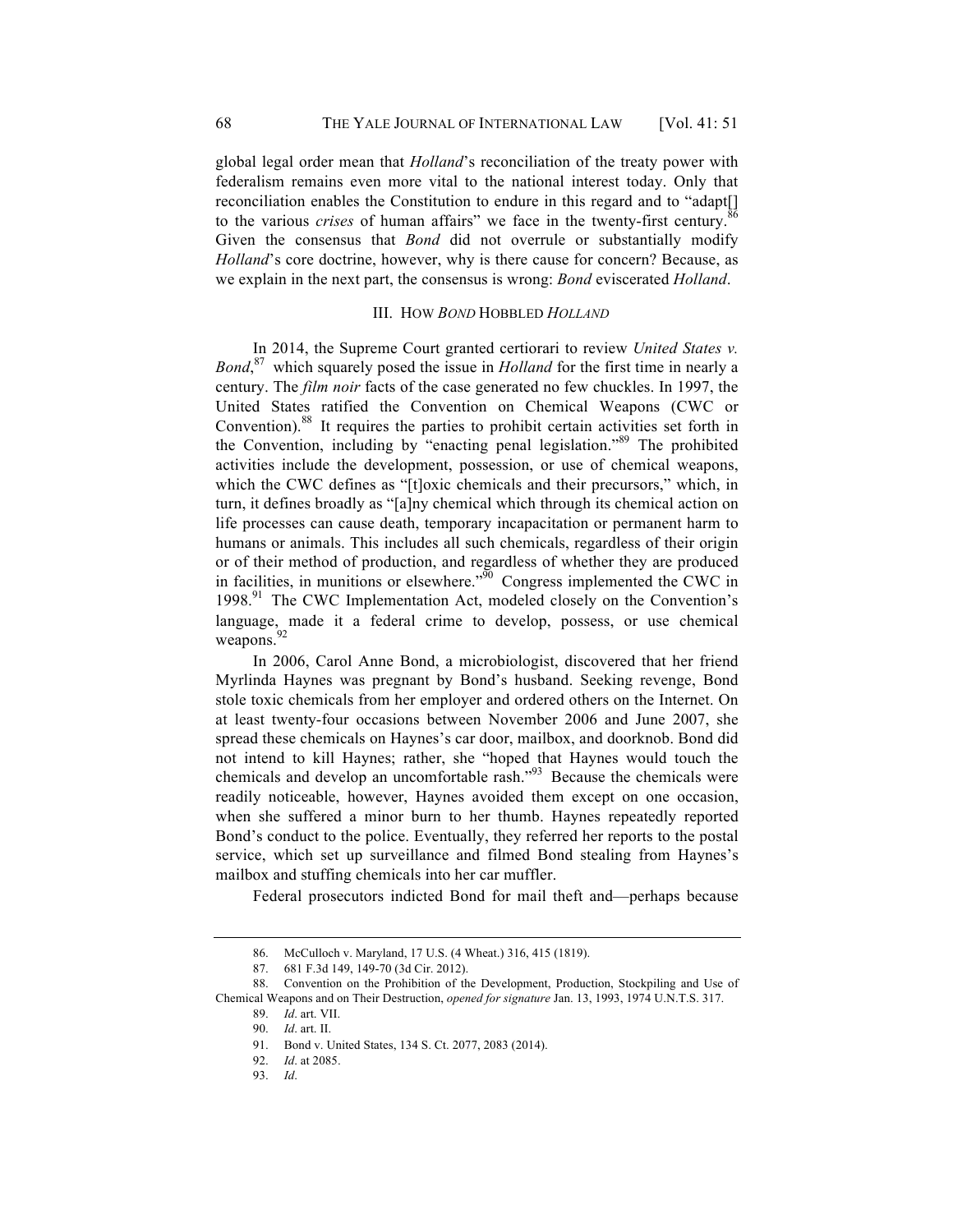this charge alone failed to capture the seriousness of Bond's attempted assaults—also for a violation of 18 U.S.C. § 229, the main criminal provision of the Act. Bond moved to dismiss this charge on two grounds. First, while conceding that her conduct could not technically be characterized as a statutorily exempt "peaceful purpose<sup>[]</sup>,"<sup>94</sup> she argued that this exemption implied that the Act should not be read to reach non-"warlike" conduct. Second, she argued that, if it did, the Act "exceeded Congress's enumerated powers and invaded powers reserved to the States by the Tenth Amendment."<sup>95</sup> The Third Circuit rejected her arguments, relying, in the latter case, on *Holland*  to sustain section 229 as "necessary and proper to carry the [CWC] into effect."96

#### A. *The Court's Attempt to Sidestep* Holland

Because the federal government disavowed reliance on the Commerce Clause as the basis for section  $229<sup>97</sup>$  leaving implementation of the CWC through the Necessary and Proper Clause as the statute's only potential constitutional basis, *Bond* offered the Court an opportunity, were it so inclined, to overrule *Holland*. But the majority did not seem so inclined. It instead chose to decide the case on statutory grounds, thereby avoiding—or so it thought the need to revisit the constitutional issue it had decided in *Holland*. And since the Court's decision, a consensus has indeed emerged that, for better or worse, the *Bond* Court successfully elided *Holland* and managed to leave its core holding undisturbed.<sup>98</sup>

According to this now-orthodox view, the Court dodged the issue in *Holland* by applying the canon of constitutional avoidance and resolving *Bond* on statutory grounds alone. That is, in fact, not only the consensus among commentators; it is how all of the Justices evidently understood the majority opinion, written by Chief Justice Roberts and joined by Justices Kennedy, Ginsburg, Breyer, Sotomayor, and Kagan. Justices Scalia, Thomas, and Alito, who concurred in the judgment despite vehement disagreement with the majority opinion, nonetheless understood it as the majority did.<sup>99</sup>

The Supreme Court, so this reading of the case continues, essentially embraced the statutory interpretation of the Act that the Third Circuit had rejected.<sup>100</sup> Avoiding consideration of the Tenth Amendment's interaction with

100. The Third Circuit, like the concurring Supreme Court Justices, concluded that the constitutional question could not be avoided because "while one may well question whether Congress

<sup>94.</sup> *Id*. at 2086.

<sup>95.</sup> *Id*.

<sup>96.</sup> *Bond*, 681 F.3d 149, 162 (3d Cir. 2012).

<sup>97.</sup> *See id*. at 168-69.

<sup>98.</sup> To the best of our knowledge, all commentary on *Bond* to date takes this position. *See supra* note 7. For earlier media commentary, see, among many other examples, Adam Liptak, *Chemical Weapons Treaty Does Not Apply to Petty Crime*, *Justices Rule*, N.Y. TIMES, June 3, 2014, at A13, and Ronald J. Bettauer, *Supreme Court Limits Holding in Bond, Not Reaching Constitutional Treaty Implementation Authority*, AM. SOC'Y INT'L L. INSIGHTS (June 25, 2014), http://www.asil.org/insights /volume/18/issue/14/supreme-court-limits-holding-bond-not-reaching-constitutional-treaty.

<sup>99.</sup> *See Bond*, 134 S. Ct. at 2094-97 (Scalia, J., concurring in the judgment). Justices Thomas and Alito adopted Justice Scalia's analysis in this regard. *See id*. at 2102 (Thomas, J., concurring in the judgment); *id*. at 2111 (Alito, J., concurring in the judgment).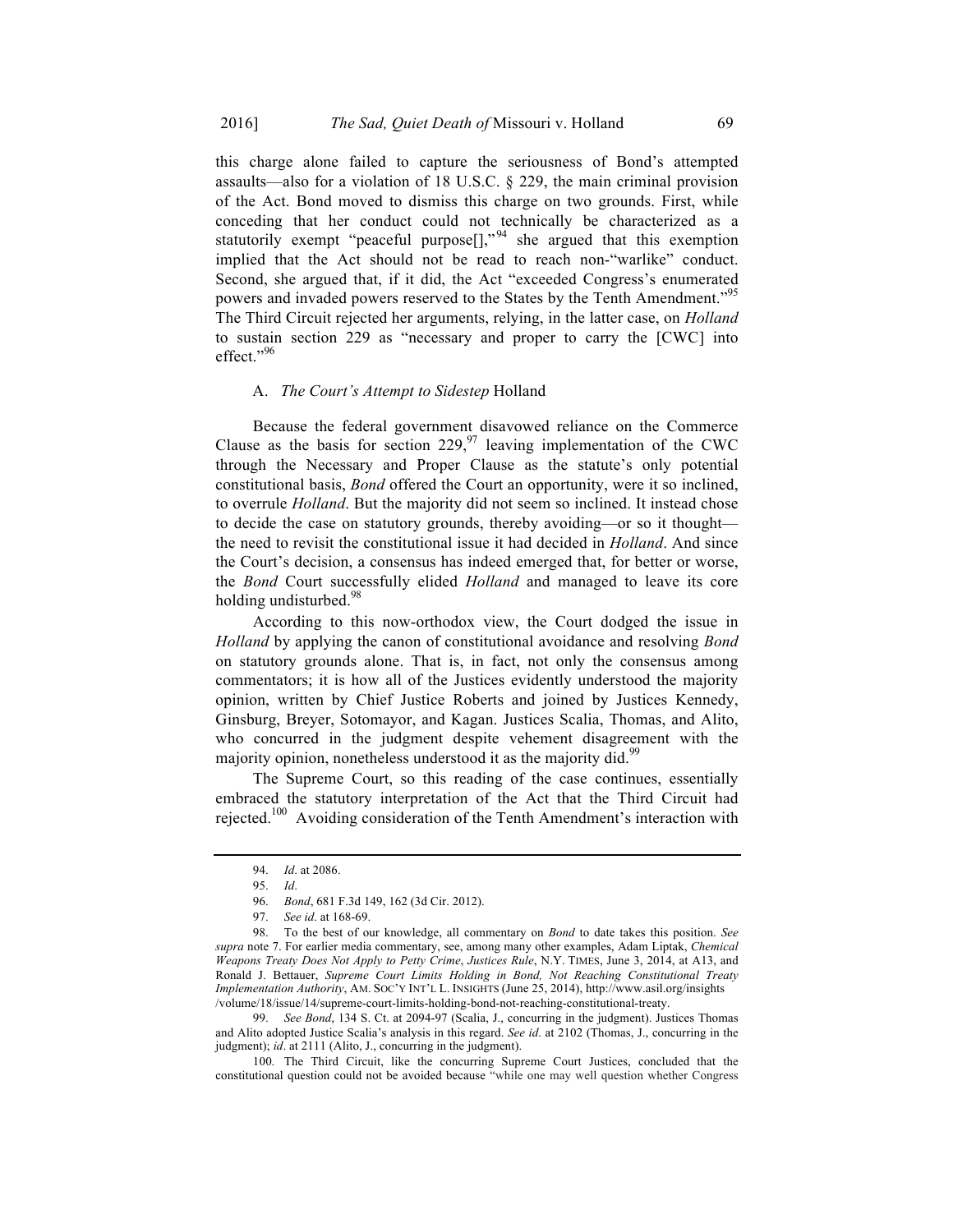the Treaty Clause, the Court read the Act narrowly such that it did not need to revisit *Holland*: Roberts found it implausible to construe the Act as criminalizing Bond's pedestrian efforts at revenge for marital infidelity. Congress enacted the Act, Roberts concluded, to implement the CWC's ban on chemical *weapons*—not, as he colorfully wrote, to define chemical weapons so broadly as to "sweep in everything from the detergent under the kitchen sink to the stain remover in the laundry room" or to "make[] it a federal offense to poison goldfish."101

In short, by construing the Act's text narrowly and inferring that Congress did not intend to criminalize conduct such as Bond's, the majority rendered section 229 unobjectionable from a federalism perspective. The Court concluded that the Act simply did not reach any conduct vouchsafed to the states by the Tenth Amendment. Roberts thereby obviated any need for the Court to decide whether the Act—*if* it were interpreted to sweep more broadly, and *if* it were found to intrude upon traditional state functions absent a treaty could nonetheless be constitutionally sustained as necessary and proper to implement the CWC under the doctrine it had adopted in *Holland*.

A cursory reading of the majority opinion indeed seems to bear out this view of the majority opinion and therefore to minimize *Bond*'s import. Roberts summarized the potential stakes in the *Holland* debate only to dismiss it as needless to resolve *Bond*. <sup>102</sup> He began with the canon of constitutional avoidance: that, as a rule, "the Court will not decide a constitutional question if there is some other ground upon which to dispose of the case."<sup>103</sup> Consequently, he considered whether a non-constitutional ground to resolve *Bond* existed and concluded that Bond's statutory argument—that the Act, properly interpreted, did not reach her misconduct—supplied a sound one.

Despite the Act's facially broad language, Roberts found "no reason to think the sovereign nations that ratified the Convention were interested in anything like Bond's common law assault"; and at any rate, "nothing prevents Congress from implementing the Convention in the same manner it legislates with respect to innumerable other matters—observing the Constitution's division of responsibility between sovereigns and leaving the prosecution of purely local crimes to the States."<sup>104</sup> The gravamen of Roberts's argument is therefore clear: The Act excludes Bond's conduct because the correct statutory construction of section 229, the one consistent with its text and Congress's presumed intent, renders it inapplicable to "purely local crimes."<sup>105</sup>

envisioned the Act being applied in a case like this, the language itself does cover Bond's criminal conduct. . . . [T]he statute speaks with sufficient certainty that we feel compelled to consider the hard question presented in this appeal." *Bond*, 681 F.3d at 155.

<sup>101.</sup> *Bond*, 134 S. Ct. at 2091. The majority concluded that "[t]here is no reason to suppose that Congress—in implementing the Convention on Chemical Weapons—thought" that "the global need to prevent chemical warfare [requires] the Federal Government to reach into the kitchen cupboard, or to treat a local assault with a chemical irritant as the deployment of a chemical weapon." *Id*. at 2093.

<sup>102.</sup> *See id*. at 2087.

<sup>103.</sup> *Id*.

<sup>104.</sup> *Id*.

<sup>105.</sup> *Id*. at 2090.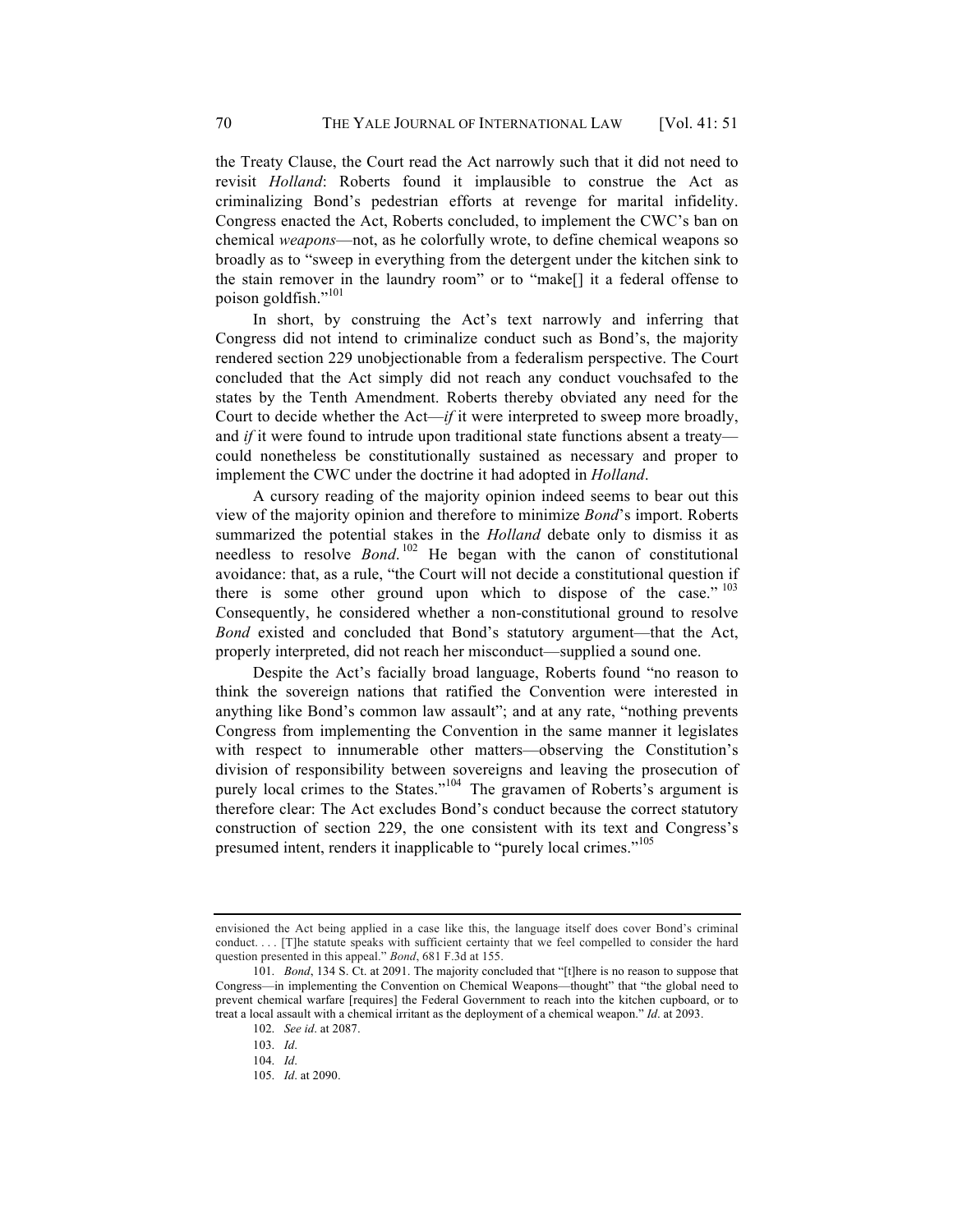#### B. *Why the Court's Attempt to Sidestep* Holland *Failed*

#### 1. *The Neglect of* Holland*'s Own Federalism Principles*

Despite the Court's efforts, a close analysis of *Bond* reveals that it failed to sidestep the constitutional issues in *Holland* for at least three related reasons, summarized here and further elaborated below.

First, recall that after citing the canon of constitutional avoidance, the Court proceeded from the premise that it "[f]ortunately [had] no need to interpret the scope of the Convention . . . . Bond was prosecuted under [section 229], and the statute—unlike the Convention—must be read consistent with principles of federalism inherent in our constitutional structure."<sup>106</sup> So framed by the Court, this premise is mistaken. To be sure, it is conceivable that this quotation reflects no more than ill-considered language. But the balance of the majority opinion suggests otherwise, and it is difficult to reconcile this statement with *Holland.* If the majority meant that treaty-implementing legislation must be read "consistent with" the *same* "principles of federalism inherent in our constitutional structure" as those that apply to legislation that does not implement a treaty, that proposition is manifestly inconsistent with *Holland*. <sup>107</sup> Whatever else *Holland* held, there can be no question that it distinguished between federalism constraints on laws that do and do not implement treaties.

Second, the same quotation reflects the Court's struggle to avoid revisiting *Holland*. If we assume, as did every member of the Court, that the majority succeeded, then *Holland* remains good law and binding precedent. That, in turn, means that "principles of federalism inherent in our constitutional structure," as authoritatively interpreted by the Court itself, do not *conflict* with *Holland*'s doctrine; they *incorporate* it. *Holland*'s resolution of the tension between the treaty power and the Tenth Amendment, in other words, is among the "principles of federalism inherent in our constitutional structure." It is also among the federalism principles that the Court invoked and therefore should have applied when it enlisted the constitutional avoidance canon in support of its resolution of section 229's perceived ambiguity. Yet the *Bond* Court did not—as *stare decisis* and respect for precedent generally require—adhere to *Holland*'s conclusion about federalism principles in the context of a treatyimplementing statute.

Third, *Holland* held that a treaty and its implementing legislation must be appraised together under the Tenth Amendment; if the treaty is valid in this regard, so too is its implementing legislation. *Bond* proceeded from the contrary premise that the "statute—unlike the [treaty]—must be read consistent with principles of federalism inherent in our constitutional structure."<sup>108</sup> The

<sup>106.</sup> *See id*. at 2088.

<sup>107.</sup> Had *Holland* truly been treated as good law by the majority, the Act at issue in *Bond* would not have presented an ordinary case of statutory interpretation—to be resolved in conformity with the same federalism principles that apply to a statute that does not implement a treaty. *Bond* mistakenly applied the same methodology as the federal district courts that had appraised the 1916 Migratory Bird Treaty Act *before* the Court's decision in *Holland*.

<sup>108.</sup> *Bond*, 134 S. Ct. at 2088.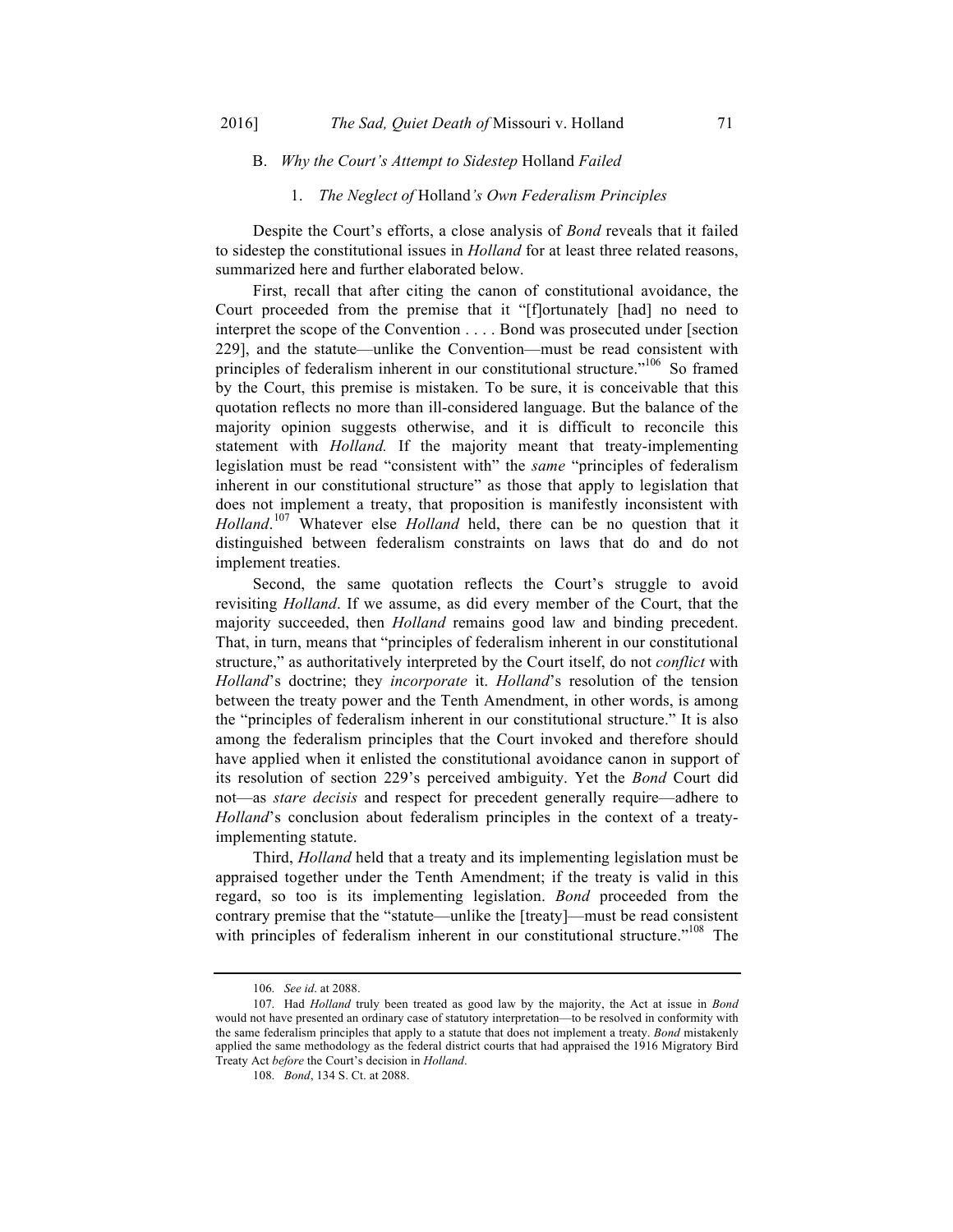majority further reasoned that "nothing prevents Congress from implementing the Convention in the same manner it legislates with respect to innumerable other matters—observing the Constitution's division of responsibility between sovereigns and leaving the prosecution of purely local crimes to the States."<sup>109</sup> The majority's assertion would ordinarily be unobjectionable. Nations frame multilateral treaties in terms that enable them to implement international legal obligations so as not to violate internal laws. *Bond*'s conflict with *Holland* in this regard arises because the majority's premise—viz., that legislation to implement treaties must comply with the *same* federalism principles as apply to legislation that does not—directly contravenes *Holland*. Were that so, a treaty and its implementing legislation could be assessed independently under the Tenth Amendment, notwithstanding *Holland*'s insistence to the contrary, viz., that a treaty's validity vis-à-vis federalism renders its implementing legislation valid under the Tenth Amendment—as necessary and proper to implement the treaty. $110$ 

#### 2. Holland*'s Uniform Standard: Treaties and Implementing Legislation*

Each prong of the majority's analysis depended ineluctably on the last of these flawed reasons—never acknowledged as such, still less justified namely, that the implementing legislation (the Act) and the treaty it implements (the CWC) may be appraised independently under the Tenth Amendment. Introducing the balance of the majority's analysis, Roberts thus wrote that "the statute—unlike the Convention—must be read consistent with principles of federalism inherent in our constitutional structure."<sup>111</sup> Under *Holland*, that's wrong. The validity of the CWC and the Act must be assessed together; logically, the two are inextricably linked. *Holland* held, among other things, that under the Tenth Amendment, if the treaty is constitutionally valid, so is its implementing legislation; if the treaty is not, neither is its implementing legislation. Roberts could interpret the Act not to reach purely local crimes only by neglecting, indeed subverting, this essential premise of *Holland*: *The constitutional validity of an Article II treaty determines the validity under the Tenth Amendment of its implementing legislation.*

Holmes could not have made this more explicit: "If the *treaty* is valid, there can be no dispute about the [Tenth Amendment] validity of the statute under Article I, Section 8, as a necessary and proper means to execute the powers of the Government."<sup>112</sup> That is why, recall, Holmes recast the constitutional question in *Holland* to focus on the *treaty*'s validity rather than that of the implementing legislation: "The language of the Constitution as to the supremacy of *treaties* being general, the question before us is narrowed to an inquiry into the ground upon which the present supposed *exception* [to the

<sup>109.</sup> *Id*. at 2087.

<sup>110.</sup> *See* 252 U.S. 416, 432 (1920).

<sup>111.</sup> *Bond*, 134 S. Ct. at 2088.

<sup>112.</sup> *Holland*, 252 U.S. at 432 (emphasis added).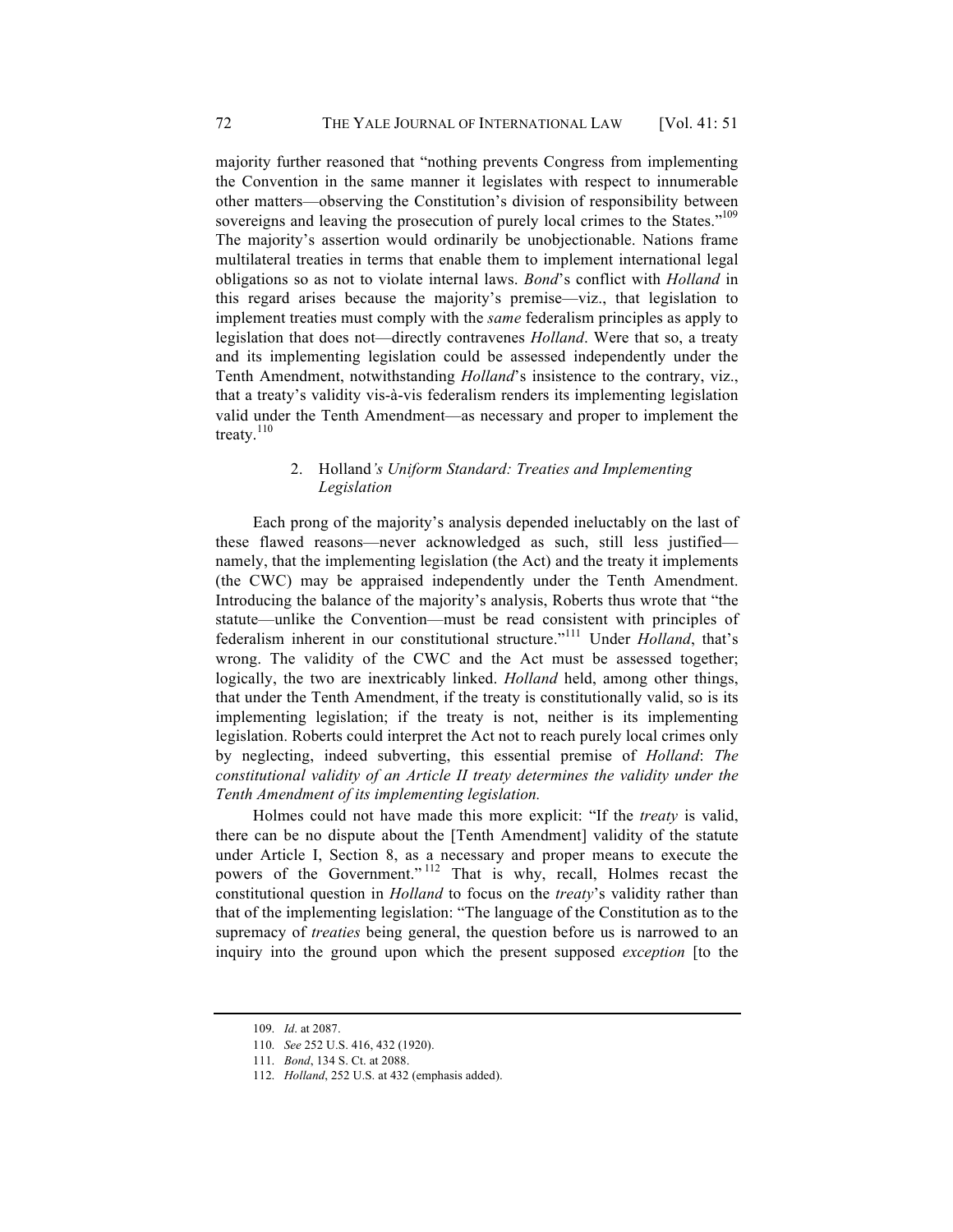treaty power] is placed."<sup>113</sup> Recall, too, that by "exception," Holmes meant exception to the treaty power based on the Tenth Amendment, not exception to the Necessary and Proper Clause.<sup>114</sup> In other words, the Tenth Amendment validity of the implementing legislation is derivative of and determined by the Tenth Amendment validity of the treaty.<sup>115</sup> That is why Holmes could conclude without hesitation that the holdings of the two federal district courts striking down similar laws—laws that did *not*, however, implement a treaty were irrelevant to the real issue in *Holland*. In contrast, *Carey v. South*  Dakota,<sup>116</sup> which found the 1913 Migratory Bird Act unconstitutional, did not raise the "test of the treaty power"<sup>117</sup> at issue in *Holland*. Holmes accordingly prioritized analysis of the *treaty*. He assessed the validity of the treaty, not its implementing legislation, in light of the Tenth Amendment.

*Holland* therefore began with the text of the 1916 treaty between the United States and the United Kingdom concerning the preservation of migratory birds. It "provided . . . that the two powers would take or propose to their lawmaking bodies the necessary measures for carrying the treaty out."<sup>118</sup> Those measures, the implementing legislation challenged by Missouri, were passed "to give effect to the convention."<sup>119</sup> For the *Holland* Court, however, the validity of that convention, not its implementing legislation, determined the Tenth Amendment's relevance *vel non*.

After reframing the question, appropriately, as an "inquiry into the ground upon which the present supposed exception [to the treaty power based

<sup>113.</sup> *Id*. (emphasis added).

<sup>114.</sup> As part of the resurgence of federalism in the 1980s and 1990s, the Supreme Court established federalism limits on the Necessary and Proper Clause itself. It is therefore arguable that, even before *Bond*, these limits abrogated *Holland*'s holding that the treaty power enables Congress to regulate some subjects beyond those enumerated in Article I, Section 8 (or delegated elsewhere to the federal government). Principles of federalism now apply also, and directly, to limit the ambit of the Necessary and Proper Clause, U.S. CONST. art. I, § 8, cl. 18. *See, e*.*g*., Printz v. United States, 521 U.S. 898, 924 (1997) (finding that a federal law that "violates the principle of state sovereignty" can never be necessary and proper to execute Congress's powers); New York v. United States, 505 U.S. 144, 160-62 (1992) (holding that although the federal government had the power to regulate the radioactive waste at issue, the Tenth Amendment limited the *means* by which it could do so because federalism limits the Necessary and Proper Clause itself); *accord* Nat'l Fed. of Indep. Bus. v. Sebelius, 132 S. Ct. 2566, 2592 (2012); Alden v. Maine, 527 U.S. 706, 728-29 (1999). Because federalism now directly constrains the Necessary and Proper Clause vis-à-vis Article I, it is technically an open question (especially bearing in mind that this body of case law postdates *Holland* by decades) whether the same constraints apply to legislation necessary and proper to implement an otherwise valid treaty. In other words, do federalism limits on the Necessary and Proper Clause in the context of Congress's Article I enumerated powers *alone* apply equally to Congress's powers to implement a treaty concluded by the President and Senate under Article II? In our view, the arguments advanced in this Article in support of *Holland*'s analysis of putative Tenth Amendment limits on Congress's *substantive* enumerated powers to effectuate a treaty apply with equal force to the limits now imposed by the Court on the *means* at Congress's disposal under the Necessary and Proper Clause. The logic of *Holland* does not depend in any obvious way on such a means-ends distinction. But it is conceivable that the prohibition on commandeering state political institutions, for example, might apply to a statute that would otherwise be necessary and proper to implement a treaty.

<sup>115.</sup> Again, implementing legislation might, of course, be unconstitutional for other reasons, such as a violation of the Bill of Rights. *E*.*g*., Reid v. Covert, 354 U.S. 1, 16 (1957). *Holland* involved only its constitutionality under the Tenth Amendment. Holmes did not consider issues like prosecutorial discretion (surely a question in *Bond*) or the Necessary and Proper Clause's rational basis requirement.

<sup>116.</sup> Carey v. South Dakota, 250 U.S. 118 (1919).

<sup>117.</sup> *Holland*, 252 U.S. at 432.

<sup>118.</sup> *Id*. at 431.

<sup>119.</sup> *Id*.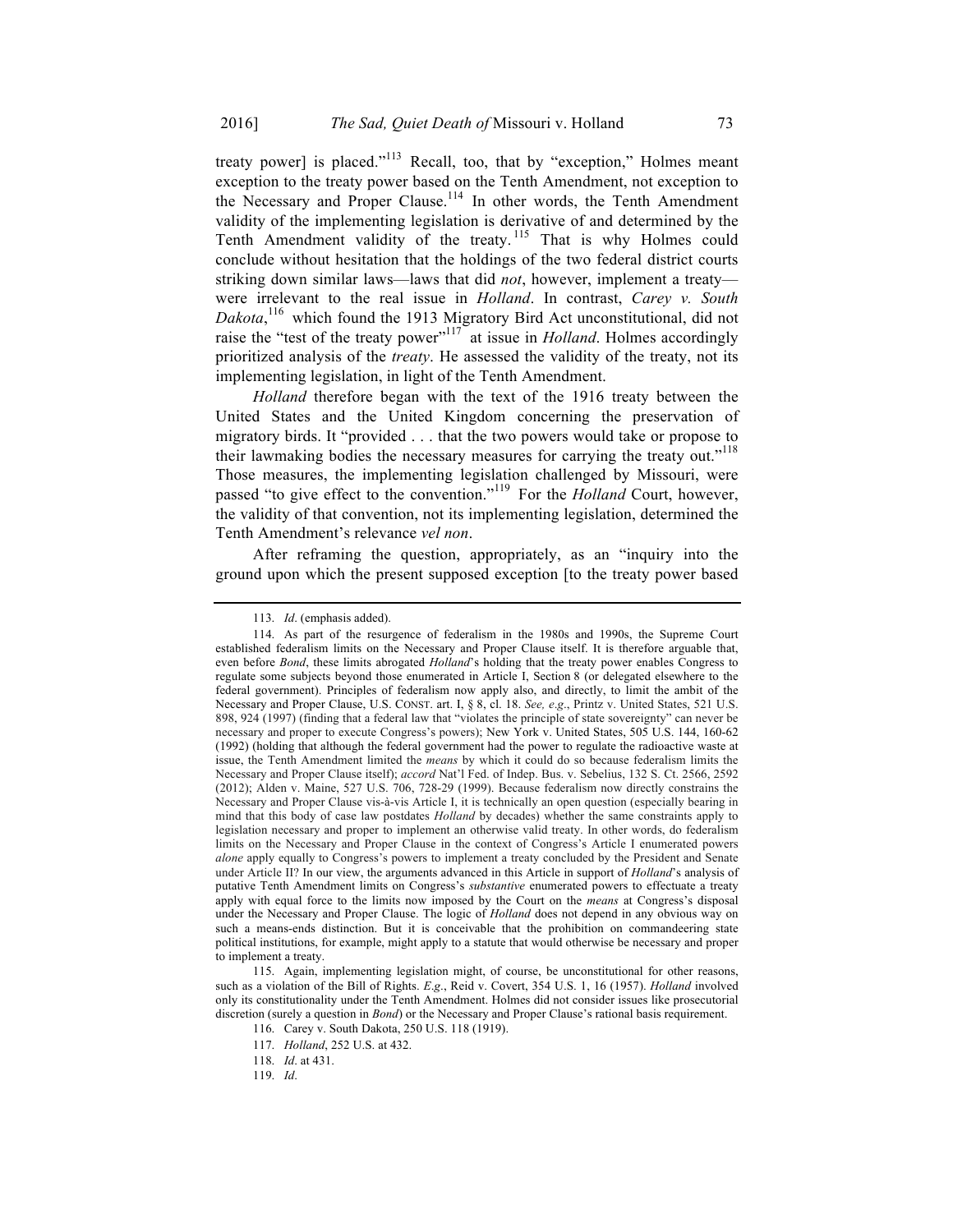on the Tenth Amendment] is placed, $v^{120}$  Holmes thus considered the state's principal argument: that "a *treaty* cannot be valid if it infringes the Constitution," in particular federalism limits, and that "what an act of Congress could not do unaided, in derogation of the powers reserved to the States, a *treaty* cannot do."<sup>121</sup> This is the core argument—an argument that turns on the *treaty's* validity—that *Holland* considered and rejected: "The treaty in question," Holmes reasoned, not the implementing legislation, "does not contravene any prohibitory words to be found in the Constitution."<sup>122</sup> He also recognized that "but for the treaty," not the implementing legislation, "the State would be free to regulate this subject itself."<sup>123</sup> Consequently, he concluded, "the *treaty* and statute must be upheld."<sup>124</sup>

#### 3*. The Unavoidable Conflict Between Holland and Bond*

Now reconsider *Bond*. The justices took the constitutional validity of the treaty for granted.<sup>125</sup> They did not question that the CWC involves "a national interest of very nearly the first magnitude," deals with an issue as to which "the States individually are incompetent to act," or requires "action in concert" with other nations.<sup>126</sup> In short, they did not regard the CWC's constitutionality as the relevant issue. Here again, the *Bond* Court's abandonment of *Holland*  emerges clearly in Roberts's proclamation that the Court had "no need to interpret the scope of the Convention" because *Bond* was prosecuted under [section 229], and the statute—unlike the Convention—must be read consistent with principles of federalism inherent in our constitutional structure."<sup>127</sup>

These words, and the balance of the analysis predicated upon them, mark a dramatic departure from *Holland*. The *Holland* defendants, too, were prosecuted under a law that Congress had enacted to implement a treaty. Unlike the *Bond* Court, however, the *Holland* Court did not state or imply that this law "must be read consistent with principles of federalism inherent in our constitutional structure."<sup>128</sup> Justice Holmes held to the contrary that, for Tenth Amendment purposes, a valid treaty renders generic "principles of federalism inherent in our constitutional structure" nugatory as putative limits on congressional power to implement that treaty. Assuming it to be, as both Chief Justice Roberts and Justice Holmes did, an otherwise constitutional treaty, *Holland* thus held *immaterial* the very same canon of statutory construction that *Bond* held *mandatory*. Stated otherwise, in the context of treatyimplementing legislation, Holmes characterized *Bond*'s "principles of federalism inherent in our constitutional structure" as an irrelevant "invisible

<sup>120.</sup> *Id*. at 432.

<sup>121.</sup> *Id*. (emphasis added).

<sup>122.</sup> *Id*. at 433 (emphasis added).

<sup>123.</sup> *Id*. at 434 ("No doubt the great body of private relations usually fall within the control of the State, but a treaty may override its power.").

<sup>124.</sup> *Id*. at 435 (emphasis added).

<sup>125.</sup> Bond v. United States, 134 S. Ct. 2077, 2087 (2014); *accord id*. at 2098 (Scalia, J., concurring in the judgment); *id*. at 2111 (Alito, J., concurring in the judgment).

<sup>126.</sup> *See id*. at 2083-84.

<sup>127.</sup> *Id*. at 2088.

<sup>128.</sup> *Id*.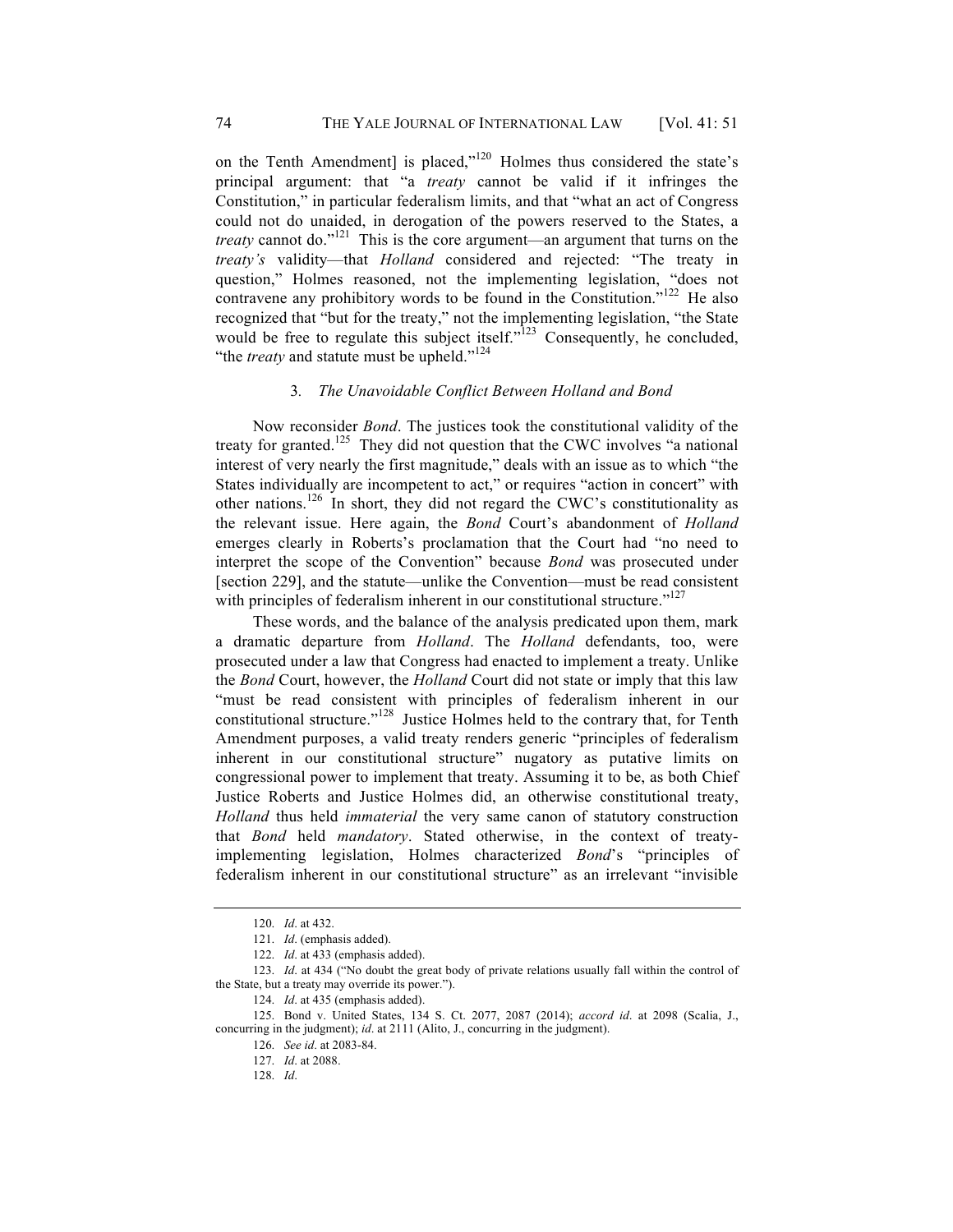radiation from the general terms of the Tenth Amendment."<sup>129</sup>

Consider also the sharp (and irreconcilable) distinction between how Justice Holmes and Chief Justice Roberts framed the issue in, respectively, *Holland* and *Bond*—notwithstanding that each case arose in substantially the same posture and raised substantially the same constitutional question. Holmes focused first and foremost on the *treaty*: The precise "question before us," he wrote, "[can now be] narrowed to an inquiry into the ground upon which the present supposed exception [to the treaty power] is placed."<sup>130</sup> Chief Justice Roberts, in contrast, focused foremost, indeed exclusively, on the implementing legislation: "The question presented . . . is whether the *Implementation Act* . . . reaches a purely local crime."<sup>131</sup> In fact, in the *Bond* Court's view, this focus obviated the need to consider the treaty.

#### 4*. Bond's Misguided "Background Principle"*

Only by rejecting *Holland*'s insistence on the mutual dependence of the treaty and its implementing legislation for Tenth Amendment purposes could the *Bond* Court shift its focus to the statute alone, which it then analyzed as though it were a routine exercise in statutory interpretation. And only by abandoning *Holland* could the *Bond* Court conclude that the Tenth Amendment constrained the reach of the Act. In contrast to *Holland*, *Bond* treated the federalism-based canon of constitutional avoidance as mandatory.

The orthodox reading of *Bond* interprets the majority opinion to introduce a clear statement rule in the context of laws implementing treaties: Congress must be explicit if it intends implementing legislation to abrogate the usual limitations imposed by federalism. Illustrative of this reading is Professor Bradley's conclusion that "[*Bond*] extends a federalism-based clear statement requirement, which was originally developed by the Supreme Court in the context of purely domestic legislation, into the realm of treaty-implementing legislation." $132$ 

To be sure, much language in the *Bond* opinion seemingly lends itself to this view. The Court characterized the clear statement rule as a "background principle<sup>[]</sup> of construction<sup> $n^{133}$ </sup> and "conclude<sup>[d]</sup> that, in this curious case, we can insist on a clear indication that Congress meant to reach purely local crimes before interpreting the statute's expansive language in a way that intrudes on the police power of the States." $134$  In part because of such statements, it is understandable that *Bond* has been read to impose a modest clear-statement rule on treaty-implementing legislation rather than to abandon (or even reach) the constitutional issue in *Holland*.

The Supreme Court could have, plausibly if controversially,<sup>135</sup> held that

<sup>129.</sup> Missouri v. Holland, 252 U.S. 416, 434 (1920).

<sup>130.</sup> *Id*. at 432.

<sup>131.</sup> *Bond*, 134 S. Ct. at 2083 (emphasis added); *see also id*. at 2088.

<sup>132.</sup> Bradley, *supra* note 7, at 493.

<sup>133.</sup> *Bond*, 134 S. Ct. at 2088.

<sup>134.</sup> *Id*. at 2090.

<sup>135.</sup> Justice Scalia, like the Third Circuit, argued that textualism sufficed to show that the Act reached Bond's conduct and left no room for ambiguity. *Id*. at 2094.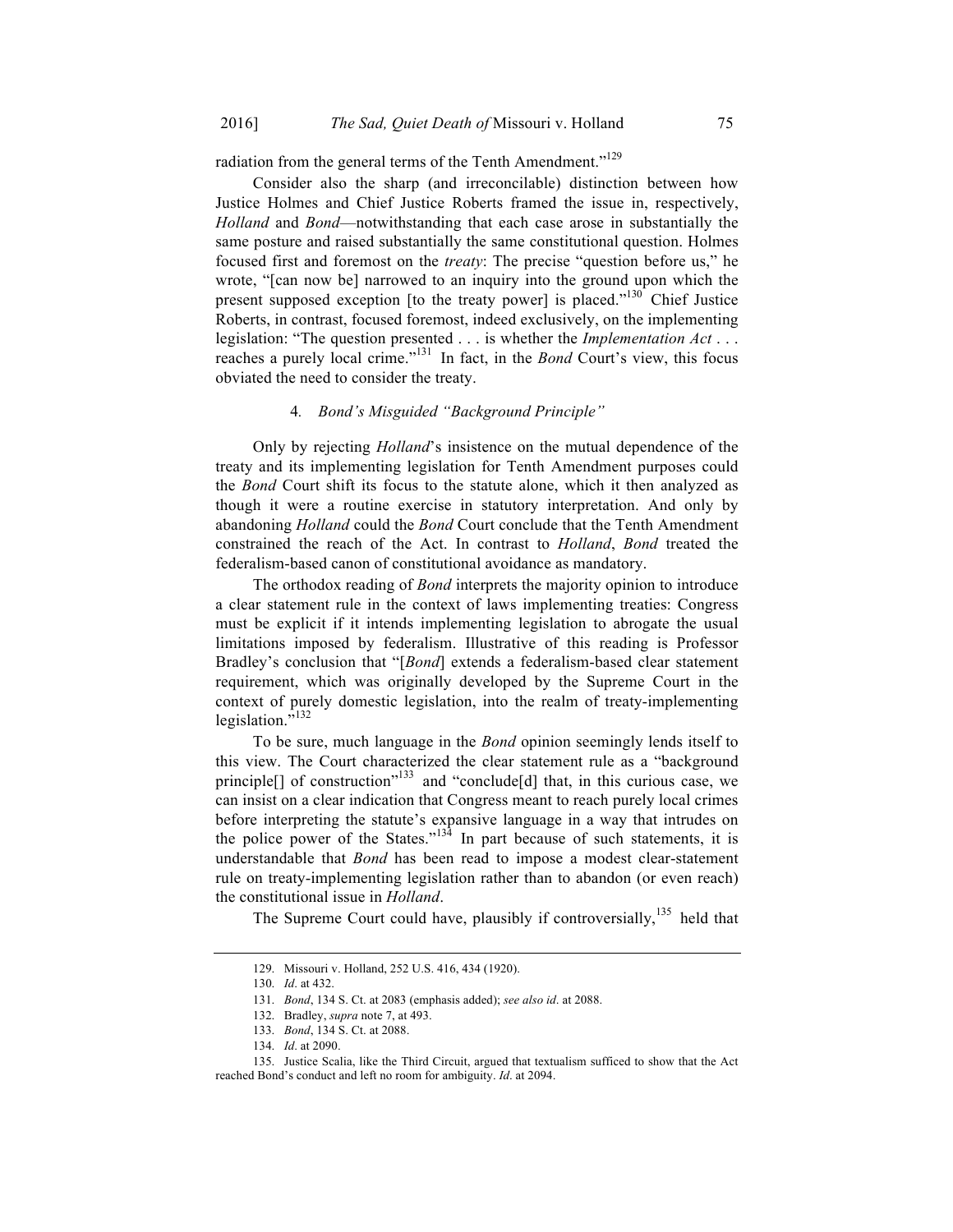the Act did not reach Bond's conduct by means of a variety of canons of statutory interpretation—*without* invoking the canon of constitutional avoidance based on federalism; after all, as Karl Llewelyn famously pointed out, there's no shortage of them available to support particular results.<sup>136</sup> But the Court saw the federalism background principle and canon as all but determinative, the principal factor that resolved section 229's perceived ambiguity.

We have repeatedly quoted the Court's analytic predicate that "the statute—unlike the Convention—must be read consistent with principles of federalism in our constitutional structure"<sup>137</sup> because it so clearly underscores *Bond*'s abandonment of *Holland.* It also directly illustrates the Court's misguided assumptions: first, that a mandatory federalism limit applies to laws implementing valid treaties; and, second, that the statute and treaty may be assessed separately under the Tenth Amendment. *Holland* rejected both of these assumptions. Still, lest it seem that this is a case of cherry-picking one misguided quotation, note that the quoted proposition is not an anomaly. The majority's analysis relied on it. Roberts stressed, time and again, that interpreting section 229 to reach Bond's local crimes would raise serious constitutional questions based on the structural principle that the federal government exercises only delegated powers and that crimes such as Bond's would ordinarily fall within the state's "police power." In sum, the Court's pervasive reliance on a federalism "background principle" and canon of constitutional avoidance to resolve section 229's ambiguity was not just one factor among many; it was, in the majority's view, dispositive.<sup>138</sup>

From the perspective of the orthodox reading, one might raise the following objection: Leave aside the Tenth Amendment. The majority did not try to avoid deciding whether the Act violates that Amendment; it only sought to resolve section 229's perceived ambiguity without considering whether *Holland* remains good law.<sup>139</sup> The easiest way to accomplish this was to apply a routine canon of avoidance that counsels construing the Act such that *Holland*'s continuing validity would not affect the Act's analysis regardless. That is why the Court insisted on "a clear indication that Congress meant to

<sup>136.</sup> Karl N. Llewelyn, *Remarks on the Theory of Appellate Decision and the Rules or Canons About How Statutes Are to Be Construed*, 3 VAND. L. REV. 395, 396 (1950). The *Bond* majority indeed referred to some of these principles. Roberts cited, for example, the Act's ordinary meaning, context, and purpose; the intention of the nations that ratified the CWC; the circumstances culminating in Bond's prosecution; the absurd results that would presumably follow from a broader reading of the Act; and non-constitutional inferences about Congress's intent in implementing the CWC. *Bond*, 134 S. Ct. at 2085-91.

<sup>137.</sup> *Bond,* 134 S. Ct at 2088.

<sup>138.</sup> *See id*. at 2086. It is unnecessary to catalogue every instance where the Court relied on the avoidance canon predicated on pre-*Holland* federalism to construe section 229. A few examples suffice to show the extent to which it pervades the Court's statutory analysis. *See, e*.*g*., *id*. at 2086 ("A criminal act committed wholly within a State cannot be made an offence against the United States, unless it have some relation to the execution of a power of Congress, or to some matter within the jurisdiction of the United States.") (internal quotation marks omitted); *id*. at 2088 (stating that a contrary interpretation would "dramatically intrude upon traditional state criminal jurisdiction") (internal quotation marks omitted); *id*. at 2088-89 (mentioning federalism as a "background principle" of construction); *id*. at 2090 ("[I]t is appropriate to refer to basic principles of federalism embodied in the Constitution to resolve ambiguity in a federal statute.").

<sup>139.</sup> We thank Mike Dorf for pointing to the need for this clarification.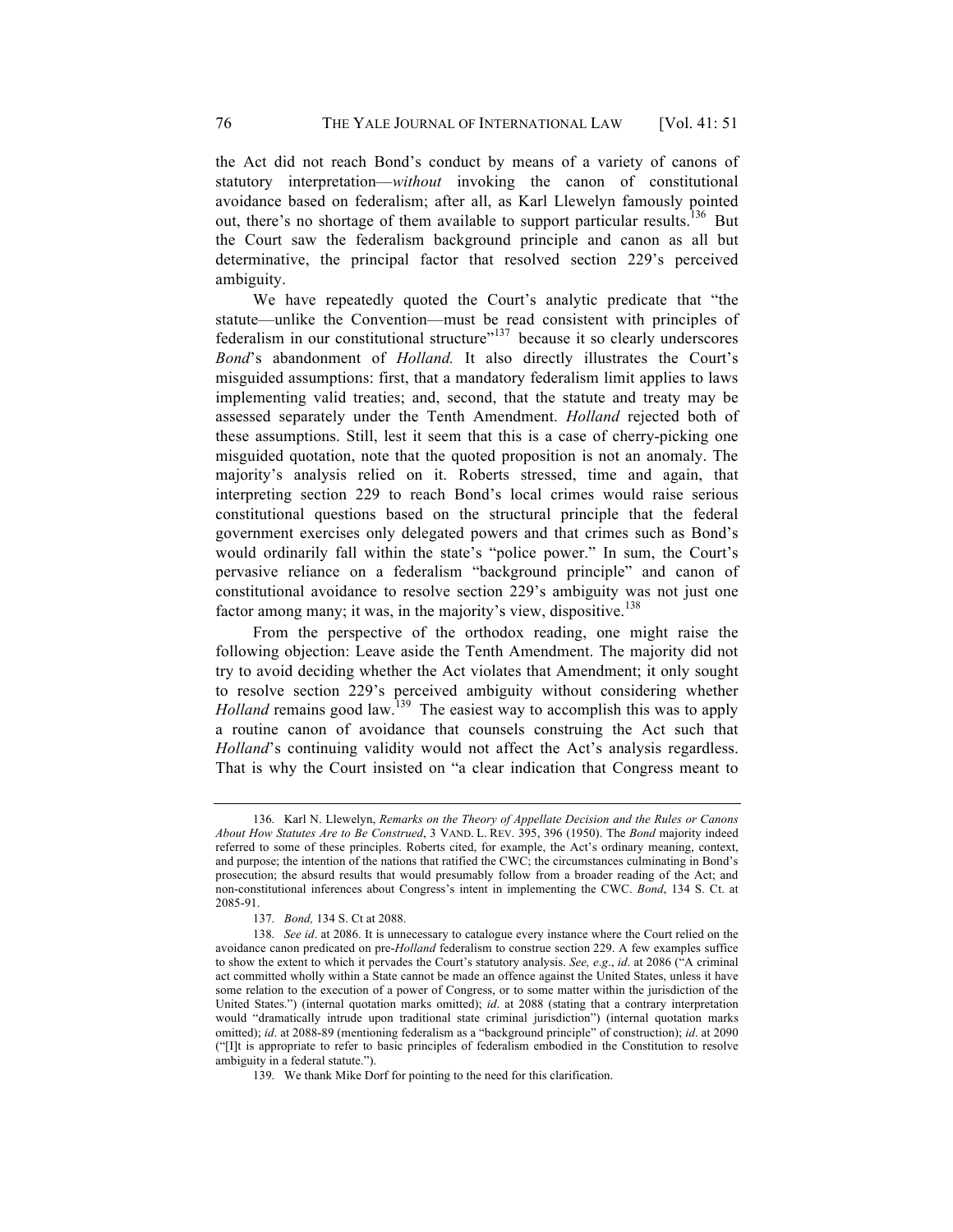reach purely local crimes, before interpreting the statute's expansive language in a way that intrudes on the police power of the States."<sup>140</sup> For if the Court had *not* required this clear indication, then it *would* have needed to decide whether the statute's expansive language intruded on police powers vouchsafed to the states by the Tenth Amendment. That is all, one might argue, the Court did; it avoided the constitutional issue in *Holland* by assuming that for treatyimplementing legislation, as for other federal statutes, Congress legislates mindful of the background principle that federalism limits the reach of federal criminal law.

Yet if that characterization of the Court's approach is accurate, the majority misunderstood the implications of its analysis. After *Holland*, generic federalism principles are no longer a sound reason to believe that a treatyimplementing statute violates the Tenth Amendment. The *Bond* Court's application of the constitutional avoidance canon on this basis, however, assumes the contrary. *Holland* held, in relevant part, that an "invisible radiation from the terms of the Tenth Amendment,"<sup>141</sup> or in Chief Justice Roberts's substantively equivalent words, general "principles of federalism inherent in our constitutional structure," $142$  do not carve out an exception to the otherwise plenary federal treaty power. That does not mean, as Holmes said, that there are *no* limits on the treaty power.<sup>143</sup> It does, however, mean that in the context of a statute implementing a treaty, there are no limits based on general principles of federalism. <sup>144</sup> *Holland*, like any other precedent of the Supreme Court interpreting the Constitution, is (or was) itself *part of* the constitutional principles (here, of federalism) that, according to the Court, Congress must be presumed to respect when it legislates.<sup>145</sup> The Court's constitutional decisions have the same legal status as the document's text—Congress may not supersede them.  $146$  The Court's federalism background principle and associated canon of constitutional avoidance are themselves inconsistent with the Court's own authoritative interpretation of the Tenth Amendment in *Holland*, <sup>147</sup> unless and until the Court expressly overrules the case.

145. *Cf.* DAVID STRAUSS, THE LIVING CONSTITUTION (2012); David Strauss, *Common Law Constitutional Interpretation*, 63 U. CHI. L. REV. 877 (1996).

146. *See* Dickerson v. United States, 530 U.S. 428, 437 (2000) (citing City of Boerne v. Flores, 521 U.S. 507, 517-21 (1997)).

<sup>140.</sup> *Bond*, 134 S. Ct. at 2090.

<sup>141.</sup> *Holland*, 252 U.S. at 434.

<sup>142.</sup> *Bond*, 134 S. Ct. at 2088.

<sup>143.</sup> *Holland*, 252 U.S. at 433.

<sup>144.</sup> *See* HENKIN, *supra* note 24, at 193. Citing several scholars, Henkin speculates that "[t]he Constitution probably protects some few states' rights, activities, and properties against federal invasion, even by treaty." Though the Court has held that the Guarantee Clause, U.S. CONST. art. IV, § 4, is nonjusticiable, given that Clause's specific "prohibitory words," *Holland*, 252 U.S. at 433, it would, for example, be doubtful that the treaty-makers could enter into a treaty requiring a state to adopt an authoritarian government. HENKIN, *supra* note 24, at 193. *Holland* rejected the notion that abstract or general principles of federalism, without more, constrain the federal government's power to make treaties under Article II or to implement them by means of Congress's Article I, Section 8 power to make laws necessary and proper to carry those treaties into effect.

<sup>147.</sup> Roberts invoked the avoidance canon in an effort to decide *Bond* without being compelled to revisit the constitutional issue in *Holland*. But the only reason there *was* a constitutional issue to avoid was that the Court had tacitly rejected *Holland*. In the treaty context, the principles of federalism inherent in our constitutional structure, which emanate from the Tenth Amendment, *as the Court has construed it*, include *Holland,* thus obviating the same federalism concerns that, in *Bond*, animated its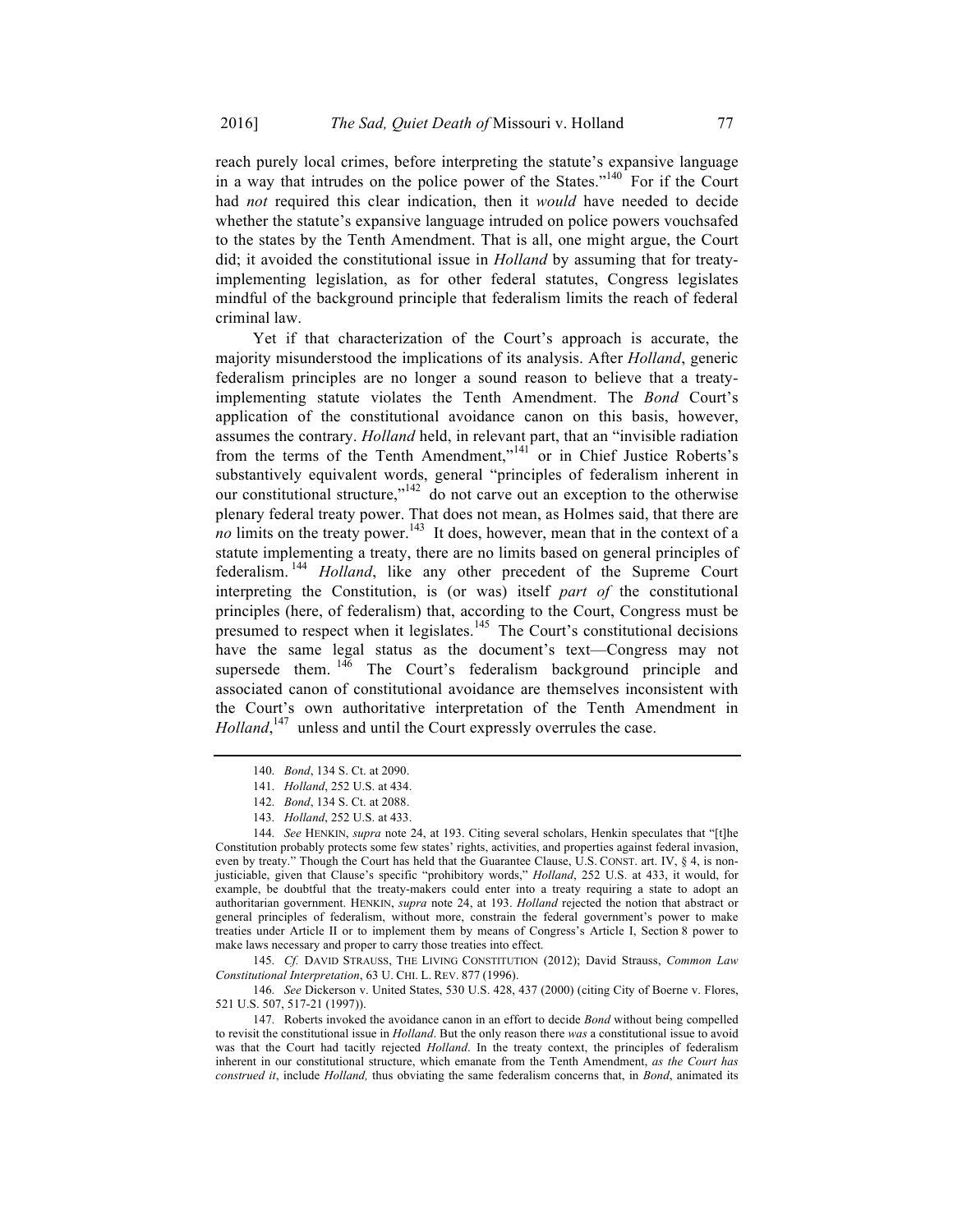The point merits some elaboration. The Court began its analysis of federalism in Part III.A of the *Bond* opinion by criticizing the government's interpretation of section 229, according to which the statute reaches local crimes like Bond's. It said that "this interpretation would dramatically intrude upon traditional state criminal jurisdiction, and we avoid reading statutes to have such reach in the absence of a clear indication that they do.<sup> $7148$ </sup> Then, at the close of this Part, after exploring a series of cases (none of which, tellingly, involved treaties) that invoked federalism as a principle of statutory interpretation, the Court concluded:

These precedents make clear that it is appropriate to refer to basic principles of federalism embodied in the Constitution to resolve ambiguity in a federal statute. In this case, the ambiguity derives from the improbably broad reach of the key statutory definition given the term—"chemical weapon"—being defined; the deeply serious consequences of adopting such a boundless reading; and the lack of any apparent need to do so in light of the context from which the statute arose—a treaty about chemical warfare and terrorism. We conclude that, in this curious case, we can insist on a clear indication that Congress meant to reach purely local crimes, before interpreting the statute's expansive language in a way that intrudes on the police power of the States.

The problem with this conclusion is twofold. First, because section 229 implements a treaty, there *is* no dramatic intrusion upon traditional state criminal jurisdiction—unless the Court has tacitly abandoned *Holland*. Second, assuming, as the *Bond* Court implicitly did by trying to avoid the constitutional issue in *Holland*, that the latter case remains good law, the presumption that Congress legislates against a federalism background principle cannot do the interpretive work that the majority supposed. In the treaty context, after *Holland*, there is no reason to presume that Congress sought to preserve the usual federal-state balance that obtains outside the treaty context. Rather, the "principles of federalism inherent in our constitutional structure" include *Holland*'s doctrine that those principles do *not* compel federalism constraints on statutes implementing treaties.<sup>150</sup> Provided the Act were enacted to implement a constitutionally valid treaty (as all of the Justices in *Bond* regarded the CWC to be), generic "principles of federalism inherent in our constitutional structure" would have been immaterial to, not the mandatory lodestar of, statutory construction. And it would have been equally immaterial that the Act, *absent the treaty*, might have intruded upon background principles of federalism against which Congress may be assumed ordinarily to legislate.

invocation of the avoidance canon in the first place.

<sup>148.</sup> Bond v. United States, 134 S. Ct. 2077, 2088 (2014) (internal quotation marks omitted). 149. *Id*. at 2090.

<sup>150.</sup> *Id*. The Court might, of course, have logically concluded that because the CWC does not require implementation by federal criminal law, Congress exercised its discretion to respect general, non-doctrinal federalism concerns in implementing the CWC. After all, the federal government routinely does consider federalism when it negotiates treaties, and Congress may and likely does consider it as well in deciding how to implement treaties. In *Holland*, in contrast, the 1916 treaty arguably required Congress to intrude upon traditional federalism limits, and the evidence could not have been clearer that Congress also intended to transgress those limits. *Bond*'s assumption that Congress sought to respect the usual federal-state balance despite the CWC might be right; the legislative history behind the Act apparently did not clarify Congress's intent in this regard. But, after *Holland*, the Court cannot assume that legislation implementing a treaty should be construed, if possible, to adhere to the *same* federalstate balance as in a purely domestic context.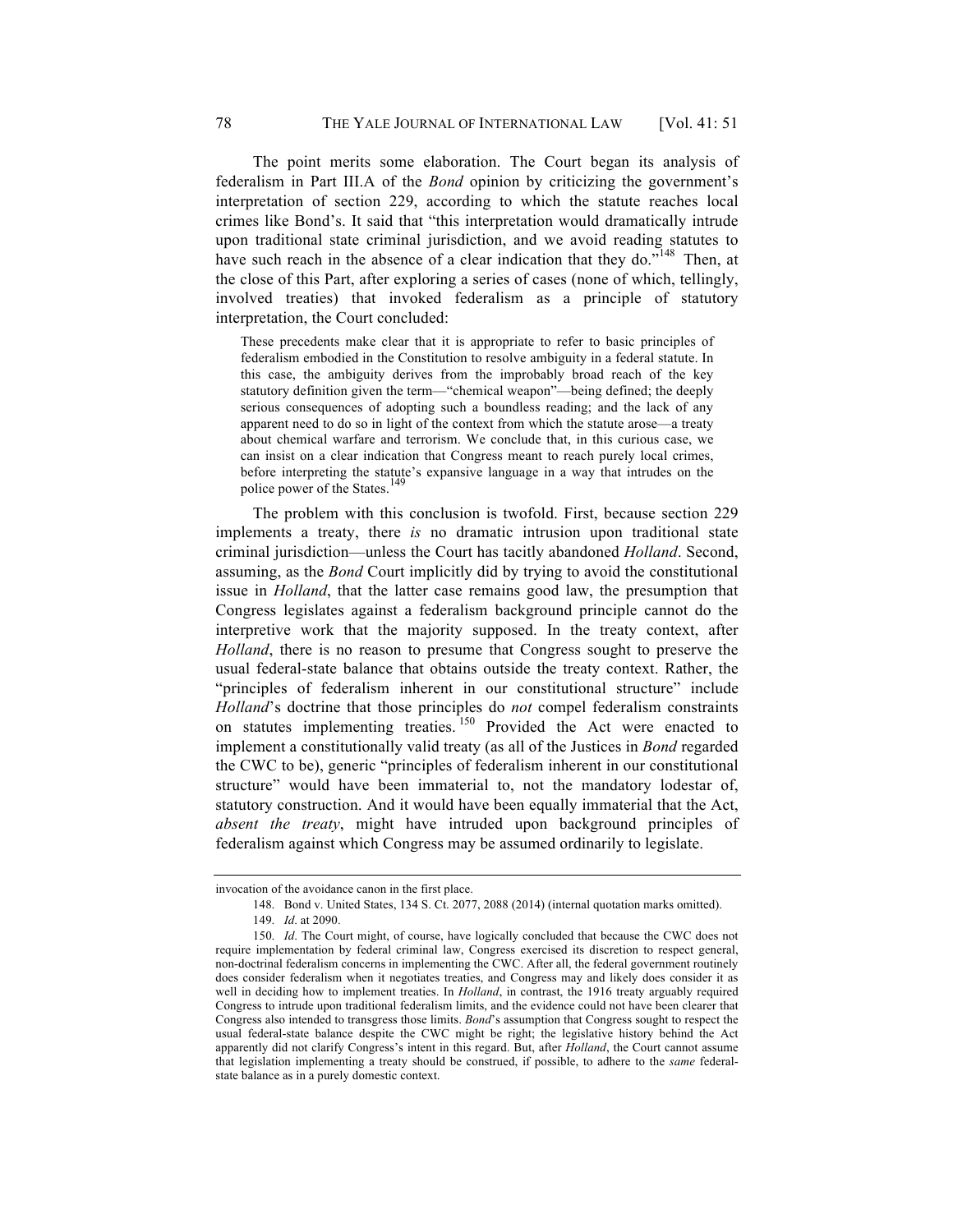#### 5*.* Carey v. South Dakota*: The Constitutional Avoidance Canon in Context*

The prudential rationale for the canon of constitutional avoidance bears emphasis. It adjures judges to avoid interpreting an ambiguous statute in a manner that might raise a constitutional doubt—but only *if* another construction is equally plausible. We need not defend any position here on the merits of the *Bond* majority opinion's approach to the Act's statutory interpretation in contrast to that of Justice Scalia's concurrence.<sup>151</sup> But it is instructive to call attention to Scalia's exasperation that, in his view, the majority misapplied the canon of constitutional avoidance *in order to find* the implementing legislation ambiguous based on federalism rather than, as it should have done, applied that canon only *if and after* finding the statute ambiguous—and only *because* of that ambiguity. $15$ 

It is ironic in this regard, but not coincidental, that in the absence of a treaty, Justice Brandeis in *Carey*, like Chief Justice Roberts in *Bond*, also applied the canon of constitutional avoidance to a federal statute (for Brandeis, the Migratory Bird Act of 1913). For Brandeis's opinion in *Carey* reveals how Roberts misunderstood the real issue in *Bond*. In short, Roberts treated *Bond* as the functional equivalent of *Carey* rather than *Holland*. But *Carey* arose under a federal law that did *not* implement a treaty. That law, the 1913 Migratory Bird Act, like the CWC Act in *Bond*, arguably raised Tenth Amendment issues, especially given the Court's precedents affirming state authority over the regulation of migratory birds.<sup>153</sup> But because of the treaty in *Holland*, unlike in *Carey* (decided only the previous year), Justice Holmes found no place for the canon of constitutional avoidance that Brandeis had applied in *Carey*. Brandeis agreed—for in *Holland*, unlike in *Carey*, the question had been the constitutional validity of the treaty and only derivatively that of the implementing legislation.

In *Carey*, by contrast, the question had been the constitutionality of the 1913 law, which substantively resembled the 1916 Migratory Bird Treaty Act, but did not implement a treaty. Yet in *Bond*, Chief Justice Roberts applied the *non*-treaty analysis in *Carey* rather than the treaty analysis in *Holland*. It is telling that Brandeis, *Carey*'s author, joined *Holland* without reservation.<sup>154</sup> His distinct approaches to *Carey* and *Holland*, which he regarded as constitutionally consistent, show that Brandeis agreed with Holmes that a treaty fundamentally reorients the Tenth Amendment analysis.<sup>155</sup>

<sup>151.</sup> *Bond*, 134 S. Ct. at 2094 (Scalia, J., concurring in the judgment).

<sup>152.</sup> *Id*. at 2095-97.

<sup>153.</sup> *See* Carey v. South Dakota, 250 U.S. 118, 120, 122 (1919).

<sup>154.</sup> The Tenth Amendment, that is, motivated Justice Brandeis to apply the constitutional avoidance canon in *Carey*. Chief Justice Roberts reasoned that the same goes for *Bond*. But *Carey* did not consider the constitutional test of the treaty power. Nor did *Carey* require the Supreme Court to consider whether that test should include a federalism exemption to the treaty power, as did *Missouri v*. *Holland*, 252 U.S. 416, 434 (1920).

<sup>155.</sup> *Id*. at 432-33. Just as the 1916 migratory bird treaty in *Holland* rendered general Tenth Amendment limits irrelevant to its implementing statute, so too, in *Bond*—were it truly the case that it did not overrule *Holland*—should the CWC have rendered Tenth Amendment limits irrelevant to *its* implementing legislation.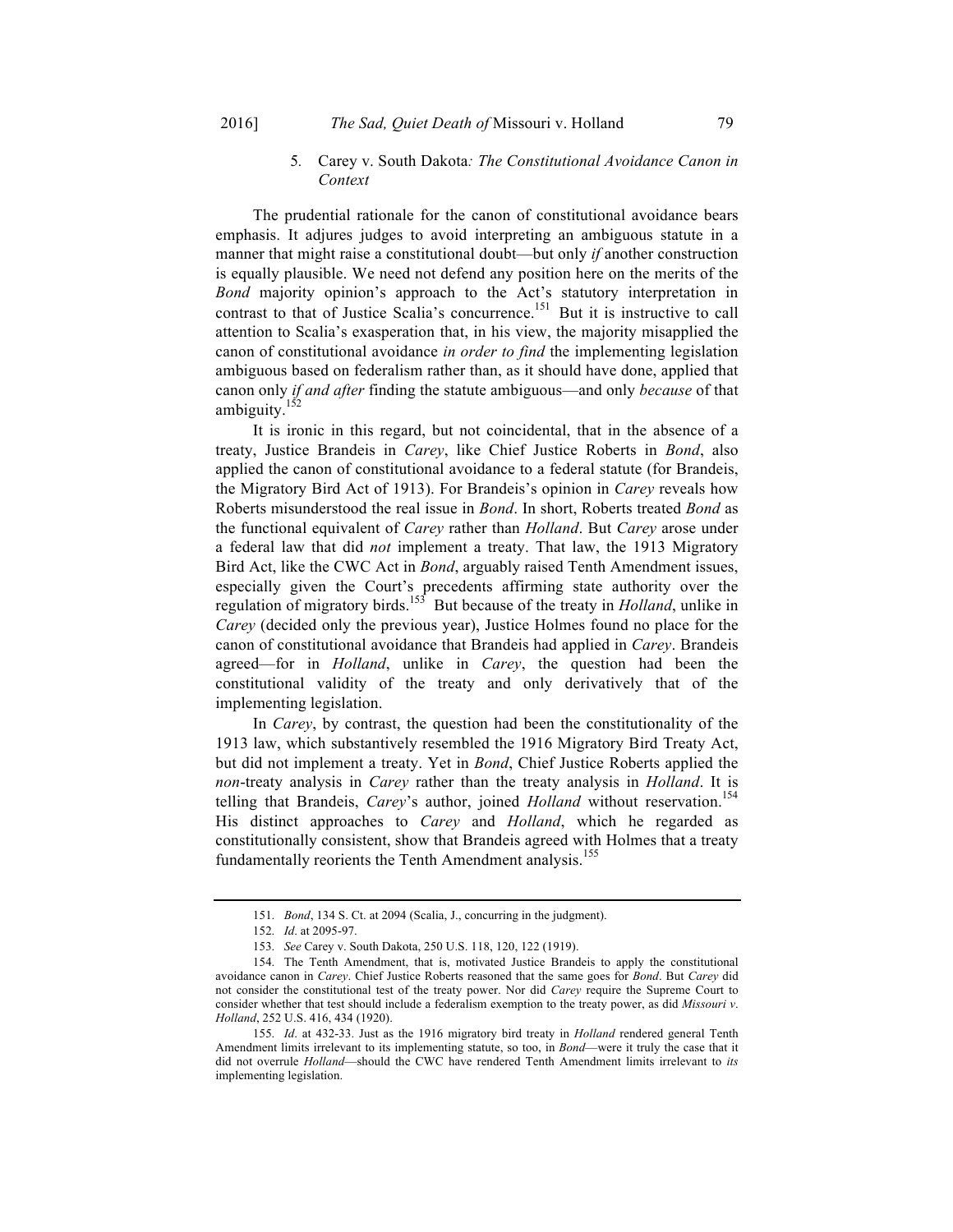In sum, had Chief Justice Roberts honored *Holland*, the real question in *Bond* would have been the federal government's authority to enter into the CWC itself *notwithstanding potential limits imposed by the Tenth Amendment*. <sup>156</sup> Justice Holmes did not (because he had no need to) speculate on the comparable issue in *Holland*. He simply said that the Court did not mean to imply that the treaty power has no limits.<sup>157</sup> Under *Holland*, then, either a treaty is beyond the federal government's Article II power—that is, an international agreement that the President plus two-thirds of the Senate may never constitutionally conclude—or it is not. If it is beyond the treaty power, then of course no statute to implement it could be constitutional. If it is not, then "principles of federalism inherent in our constitutional structure" would not apply to its implementing legislation, just as they would not apply to the same treaty were it self-executing. Either Tenth Amendment limits apply to both, or they apply to neither. And in the event of an arguable ambiguity in the implementing legislation, mandatory application of the canon of constitutional avoidance based on federalism principles would be erroneous—or at least, contrary to what the *Bond* Court suggested, inconsistent with *Holland*.

*Bond*'s application of the avoidance canon, which it deemed mandatory, not precatory, cannot be reconciled with *Holland*. There is only a reason to apply the canon—only a constitutional issue to avoid—if one assumes, as the Court did, that the statute might otherwise conflict with general principles of federalism. But if the Court did not disturb *Holland*, as it supposed, there *is* no worry that generic federalism principles call into question the Tenth Amendment validity of a statute that implements a concededly constitutional treaty—rendering the canon of constitutional avoidance superfluous. Instead, the *Bond* Court relied on that canon, albeit among other principles of statutory interpretation, to interpret a purportedly ambiguous statute one way rather than another.

Because the Court did not see the presence of the CWC as relevant to the Tenth Amendment appraisal of the Act, it decided *Bond* by asking if the Act would be valid absent the treaty.<sup>158</sup> And absent the treaty, the *Bond* Court held that it was not only "appropriate to apply the background assumption that Congress normally preserves the constitutional balance between the National Government and the States" but also required by "the very structure of the Constitution."<sup>159</sup> Had the Court, holding all else constant, employed that same assumption in *Holland*, Missouri would have prevailed: the law implementing the 1916 treaty would have been constitutionally required to conform to the same "principles of federalism inherent in our constitutional structure"<sup>160</sup> that would have applied in the absence of the treaty; and the Supreme Court had

<sup>156.</sup> In theory, Congress might enact an absurdly broad or otherwise manifestly inappropriate statute, ostensibly to implement a treaty—and that statute would be invalid. But it would not be invalid because of the Tenth Amendment; it would be invalid because it would not be a genuinely necessary and proper means to implement the treaty. Not surprisingly, given the political safeguards of federalism, the Supreme Court has never had occasion to consider this issue.

<sup>157.</sup> *See Holland*, 252 U.S. at 433.

<sup>158.</sup> Bond v. United States, 134 S. Ct. 2077, 2087 (2014).

<sup>159.</sup> *Id*. at 2091.

<sup>160.</sup> *Id*. at 2088.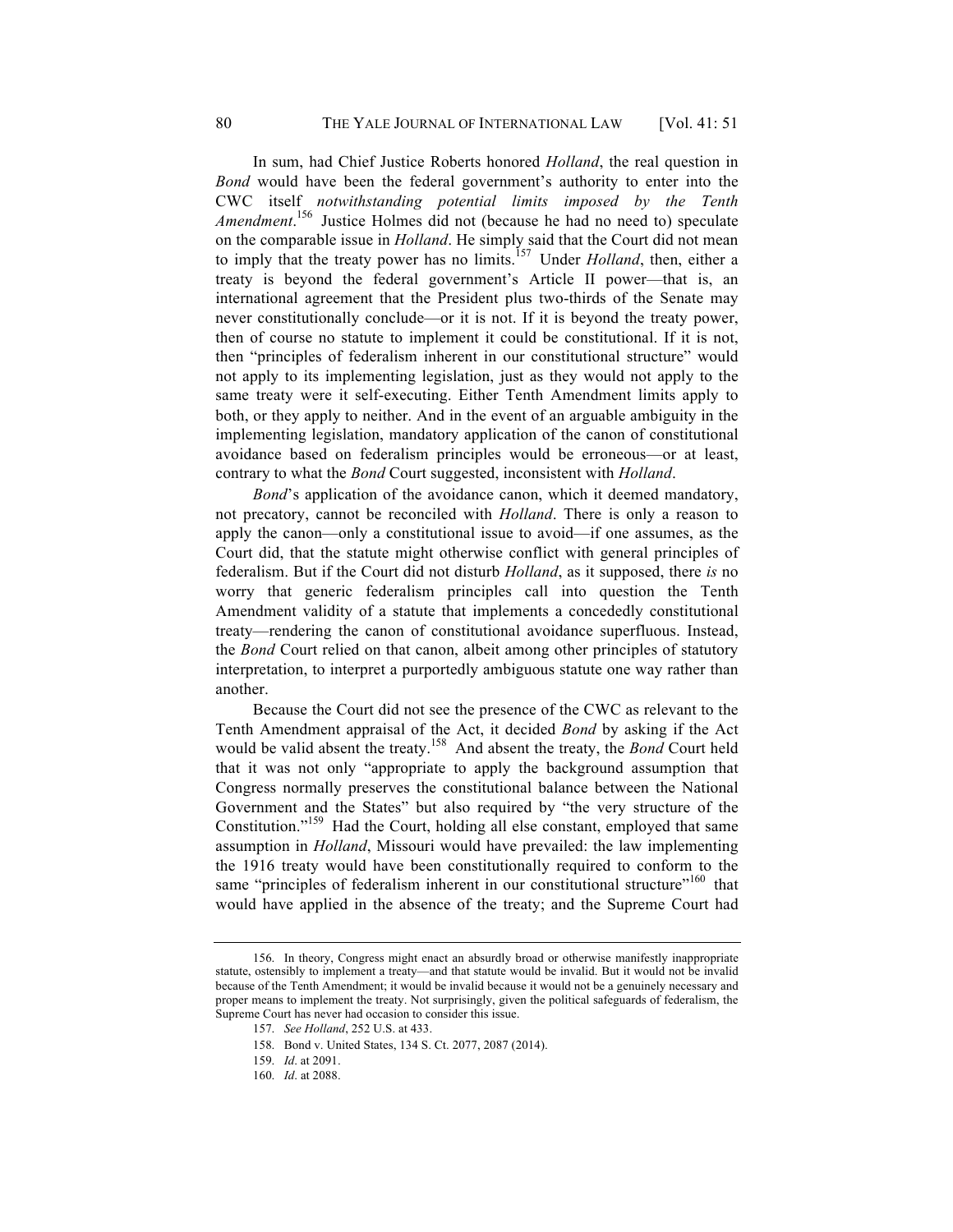held in *Geer* and *Carey*, both of which arose in a non-treaty context, that the regulation of the taking of migratory birds falls within the state's police power despite incidental effects on commerce. Applying *Bond*'s methodology in *Holland*, the Court would therefore have been obliged to strike down the Migratory Bird Treaty Act as a violation of the Tenth Amendment—for as Holmes affirmed, "but for the treaty, the State would be free to regulate this subject itself."<sup>161</sup> Consensus to the contrary notwithstanding, *Bond* abandoned *Holland*.

#### IV. CRITIQUES OF *HOLLAND*: THEORY AND PRACTICE

Whether *Holland*'s substantive demise is cause for celebration is, of course, a different question. Fears of *Holland*'s supposed implications have never entirely receded. If we are right that *Bond* either effectively overruled *Holland* or, at a minimum, eviscerated its foundations, a word on the likely effects of this development is in order. In this and the following parts, we consider, respectively, the force of the chief critiques of *Holland* and the probable consequences, in a vastly changed international legal order, of the Court having now hobbled *Bond*. We point out how abandoning *Holland* will impede the United States's ability to carry out certain international obligations. We begin in the first Section with a brief review of the nation's experience with *Holland* in the century before *Bond*, for it supplies the appropriate empirical light in which to assess the chief objections to and critiques of *Holland.* In the latter two Sections, we then turn to the political and legal constraints, which, we suggest, dramatically mitigate, if not obviate, the threats *Holland* allegedly poses to our constitutional order.

#### A. *Before* Bond*: States' Rights, Individual Rights, and the Lessons of History, Experience, and Jurisprudence*

Holmes's opinion has never lacked critics.<sup>162</sup> It generated controversy from the outset. Scholars almost immediately speculated about potential threats *Holland* might pose to both state and individual rights.<sup>163</sup> Nine years after *Holland*, former Secretary of State and later Chief Justice Hughes launched a broadside against *Holland* in a speech to the American Society of International Law, arguing that the treaty power extends only to "properly" international  $issues.<sup>164</sup>$ 

<sup>161.</sup> *Holland*, 252 U.S. at 434.

<sup>162.</sup> Some commentators therefore bemoaned the *Bond* Court's perceived refusal to revisit the constitutional issue. *See, e*.*g*., Julian Ku & John Yoo, *The Supreme Court Misses Its Chance to Limit the Treaty Power*, FORBES (June 12, 2014), http://www.forbes.com/sites/realspin/2014/06/12/the-supreme -court-misses-its-chance-to-limit-the-treaty-power.

<sup>163.</sup> *E*.*g*., Thomas Reid Powell, *Constitutional Law in 1919-20*, 19 MICH. L. REV. 1, 12-13  $(1920)$ 

<sup>164.</sup> *See* Power Auth. of N.Y. v. Fed. Power Comm'n, 247 F.2d 538, 543 (D.C. Cir. 1957) (quoting Proc. Am. Soc'y Int'l L. 194, 196 (1929)), *vacated as moot*, 355 U.S. 64 (1957); *see also Bond*, 134 S. Ct. at 2110 (Thomas, J., concurring in the judgment), HENKIN, *supra* note 24, at 197, 471-72 n.87; Louis Henkin, *The Treaty Makers and the Law Makers: The Niagara Reservation*, 56 COLUM. L. REV. 1151 (1956); *accord* RESTATEMENT (SECOND) OF FOREIGN RELATIONS LAW § 117 (1965). Hughes's objections reflected those made by Thomas Jefferson early in the nation's history. *See* David M. Golove, *Treaty-Making and the Nation: The Historical Foundations of the Nationalist Conception of*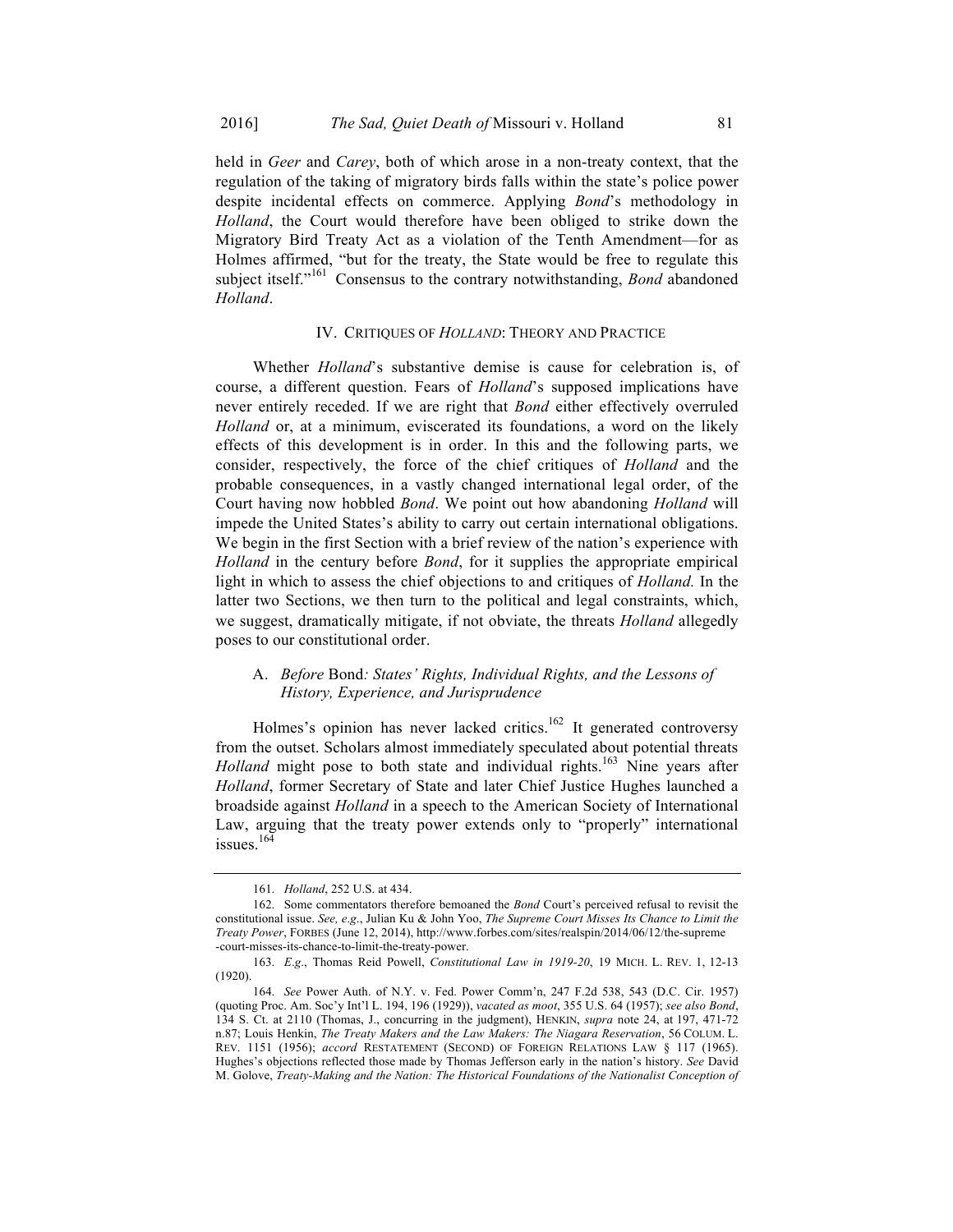After World War II, *Holland* also provoked a political backlash. The postwar rise of international institutions and multilateral human rights treaties raised fears among some politicians that treaties would intrude upon national sovereignty. Foremost in the mind of many were worries that such treaties might empower the federal government to enact civil rights legislation that would preempt state segregation and other racially discriminatory laws. In 1953, these fears culminated in Ohio Senator Bricker's proposal of the infamous Bricker Amendment, which sought to overrule *Holland* by amending the Constitution to add that "[a] treaty shall become effective as internal law in the United States only through legislation that would be valid in the absence of a treaty."<sup>165</sup> The most prominent variation of the Amendment narrowly failed after President Eisenhower opposed it.<sup>166</sup> But many continued to fear that *Holland* could be used to avoid *all* constitutional limits—not only, as Holmes had more judiciously put it, "some invisible radiation from the general terms of the Tenth Amendment."167 The Supreme Court found a welcome opportunity to put that fear to rest—or at least attempt to do so—in 1957.

In *Reid v. Covert*, <sup>168</sup> the plaintiffs argued that Article 2(11) of the Uniform Code of Military Justice—which, in conformity with executive statusof-forces agreements, authorized the trial of civilian dependents of military service members abroad by court-martial—deprived them of due process under the Constitution.<sup>169</sup> Echoing *Holland*, the government countered that Article 2(11) could be "sustained as legislation which is necessary and proper to carry out the United States' obligations under the international agreements made with" the host states.<sup>170</sup> Justice Black, writing for a plurality, replied that "no agreement with a foreign nation can confer power on the Congress, or on any other branch of Government, which is free from the restraints of the Constitution . . . . The prohibitions of the Constitution . . . cannot be nullified by the Executive *or by the Executive and the Senate combined*,"<sup>171</sup> thus implying that the same result would be forthcoming under an Article II treaty as opposed to the executive agreements at issue in *Reid*. <sup>172</sup> The *Reid* plurality also carefully distinguished *Holland*, in which, Black stressed, "[T]he treaty involved was not inconsistent with any specific provision of the Constitution.

- 169. *Id*. at 3-4, 15-16; *see* U.S. CONST. art. III, § 2; *id*. amends. V & VI.
- 170. *Reid*, 354 U.S. at 16.

*the Treaty Power*, 98 MICH. L. REV. 1075, 1187-88 (2000); Lawson & Seidman, *supra* note 41, at 15- 16.

<sup>165.</sup> S. REP. NO. 412, at 1, amend. 2 (1953).

<sup>166.</sup> Jide Nzelibe, *Partisan Conflicts Over Presidential Authority*, 53 WM. & MARY L. REV. 389, 428 (2011). *See generally* DUANE TANANBAUM, THE BRICKER AMENDMENT CONTROVERSY: A TEST OF EISENHOWER'S POLITICAL LEADERSHIP (1988).

<sup>167.</sup> Missouri v. Holland, 252 U.S. 416, 434 (1920).

<sup>168.</sup> 354 U.S. 1 (1957).

<sup>171.</sup> *Id*. at 16-17 (emphasis added). Because *Reid* involved only sole executive agreements, its reference to Article II treaties ("the Executive and Senate combined") is dicta (in a plurality opinion); it therefore did not and could not overrule *Holland*.

<sup>172.</sup> *Id*. at 5-6. Justice Harlan concurred on the narrow ground that the defendants were tried for capital offenses. *Id*. at 65. But a majority of the Court found that distinction irrelevant three years later. Kinsella v. U.S. *ex rel*. Singleton, 361 U.S. 234 (1960); *accord* RESTATEMENT (THIRD) OF THE FOREIGN RELATIONS LAW OF THE UNITED STATES § 721 (1987); *see also* Boos v. Barry, 485 U.S. 312, 323-24 (1988).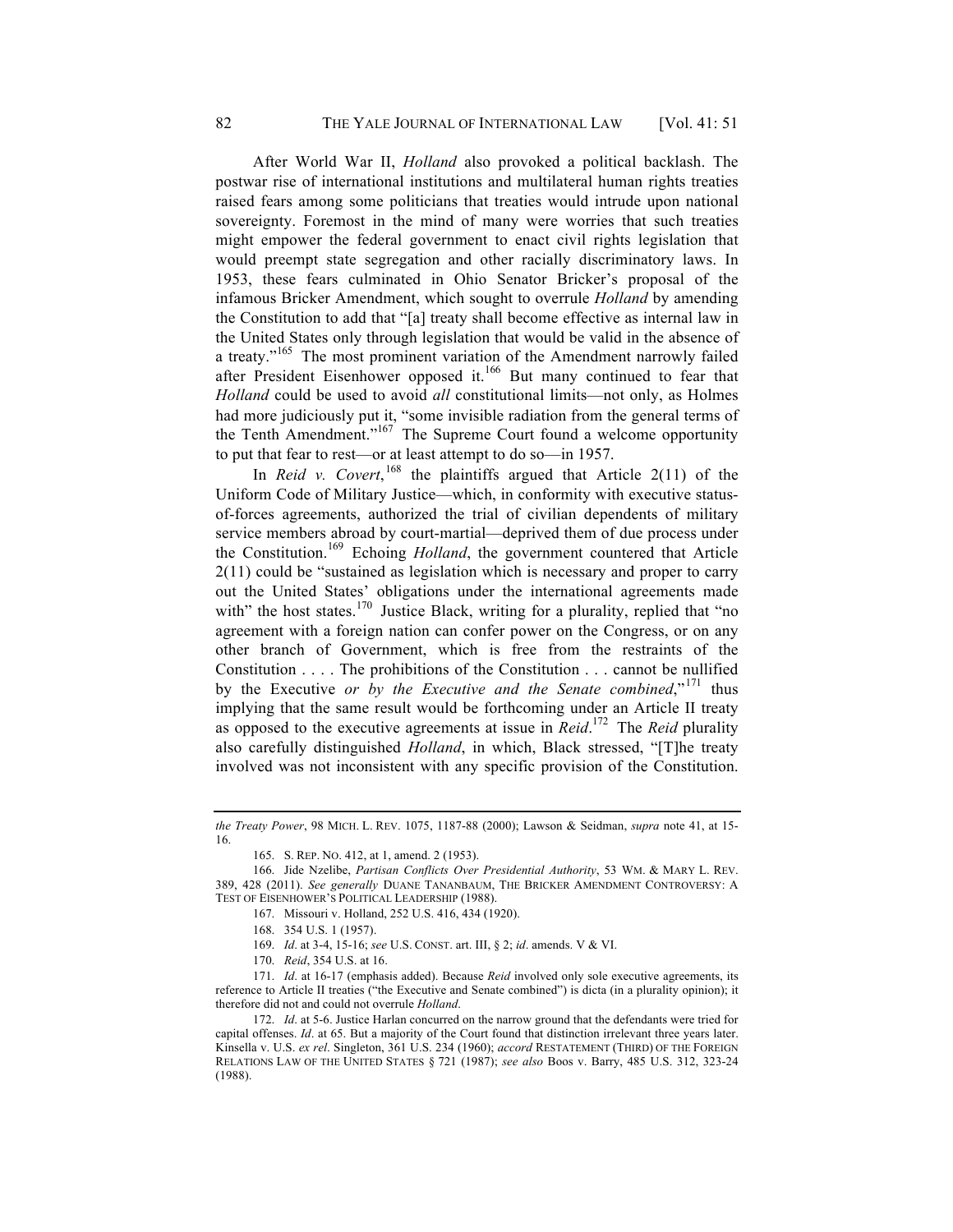The Court was concerned with the Tenth Amendment which reserves to the States or the people all power not delegated to the National Government.<sup>"173</sup>

*Reid* has long been understood, correctly, to allay fears that *Holland*  implies that treaties can supersede clear constitutional constraints. In 1987, the American Law Institute did not hesitate to codify in the new *Restatement* that "[n]o provision of an agreement may contravene any of the prohibitions or limitations of the Constitution applicable to the exercise of authority by the United States."174 The following year, the Supreme Court, citing *Reid*, struck down on First Amendment grounds a provision of the D.C. Code prohibiting the display of any sign, or the congregation of three or more persons, within 500 feet of a foreign embassy, if the display or congregation tended to bring that foreign government into public "odium" or "disrepute."<sup>175</sup> The Court so held even though, first, Congress enacted it pursuant to its power to "define and punish  $\ldots$  Offenses against the Law of Nations,"<sup>176</sup> and, second, the Vienna Convention on Diplomatic Relations, to which the United States is a party and which "represents the current state of international law," requires states "to take all appropriate steps to protect the premises of the mission against any intrusion or damage and to prevent any disturbance of the peace of the mission or impairment of its dignity."<sup>177</sup>

By the late twentieth century, it therefore seemed clear that *Holland* did not affect constitutional provisions apart from arguable Tenth Amendment limits. But the vitality of the Tenth Amendment as a check on the treaty power remained unclear. The Supreme Court continued to cite *Holland* in cases in which the Tenth Amendment might otherwise have presented a fatal barrier.<sup>178</sup> In fact, as of 2006, the Court's Justices had cited *Holland* in thirty-four opinions, none of which overturned it.<sup>179</sup> Lower courts too have applied and cited *Holland* as good law.<sup>180</sup>

Yet for most intents and purposes, *Holland* scarcely mattered for decades. Roughly between the Bricker Amendment's defeat in 1953 and the resurgence of states' rights jurisprudence in the 1980s, the Court's broad reading of the Commerce Clause enabled Congress to regulate virtually any activity, however attenuated its connection to federal interests. Canonical cases like *Wickard v. Filburn*,<sup>181</sup> *Katzenbach v. McClung*,<sup>182</sup> and other post-New Deal and Civil

<sup>173.</sup> *Reid*, 354 U.S. at 18.

<sup>174.</sup> RESTATEMENT (THIRD) OF THE FOREIGN RELATIONS LAW OF THE UNITED STATES § 302(2) & cmt. b (1987).

<sup>175.</sup> *Boos*, 485 U.S. at 315 (quoting D.C. CODE § 22-1115 (1987)). *But see* Lawson & Seidman, *supra* note 41, at 6, 16-18 (arguing that the First Amendment does not apply to the treaty power).

<sup>176.</sup> U.S. CONST. art. I, § 8, cl. 10; *see Boos*, 485 U.S. at 316.

<sup>177.</sup> Vienna Convention on Diplomatic Relations art. 22, Apr. 18, 1961, 23 U.S.T. 3227, 500 U.N.T.S. 95.

<sup>178.</sup> *E*.*g*., United States v. Lara, 541 U.S. 193, 201, 225 (2004); Minnesota v. Mille Lacs Band of Chippewa Indians, 526 U.S. 172, 204 (1999).

<sup>179.</sup> See Duncan B. Hollis, *Executive Federalism: Forging New Federalist Constraints on the Treaty Power*, 79 S. CAL. L. REV. 1327, 1353 (2006).

<sup>180.</sup> *E*.*g*., United States v. Lue, 134 F.3d 79, 82-85 (2d Cir. 1998); United States v. Belfast, 611 F.3d 783, 805-06 (11th Cir. 2010); Cunard S.S. Co. v. Lucci, 222 A.2d 522, 527 (N.J. Super. Ct. Ch. Div. 1966); *see also* Martin v. State, 24 Ill. Ct. Cl. 6, 10 (1960).

<sup>181.</sup> 317 U.S. 111 (1942).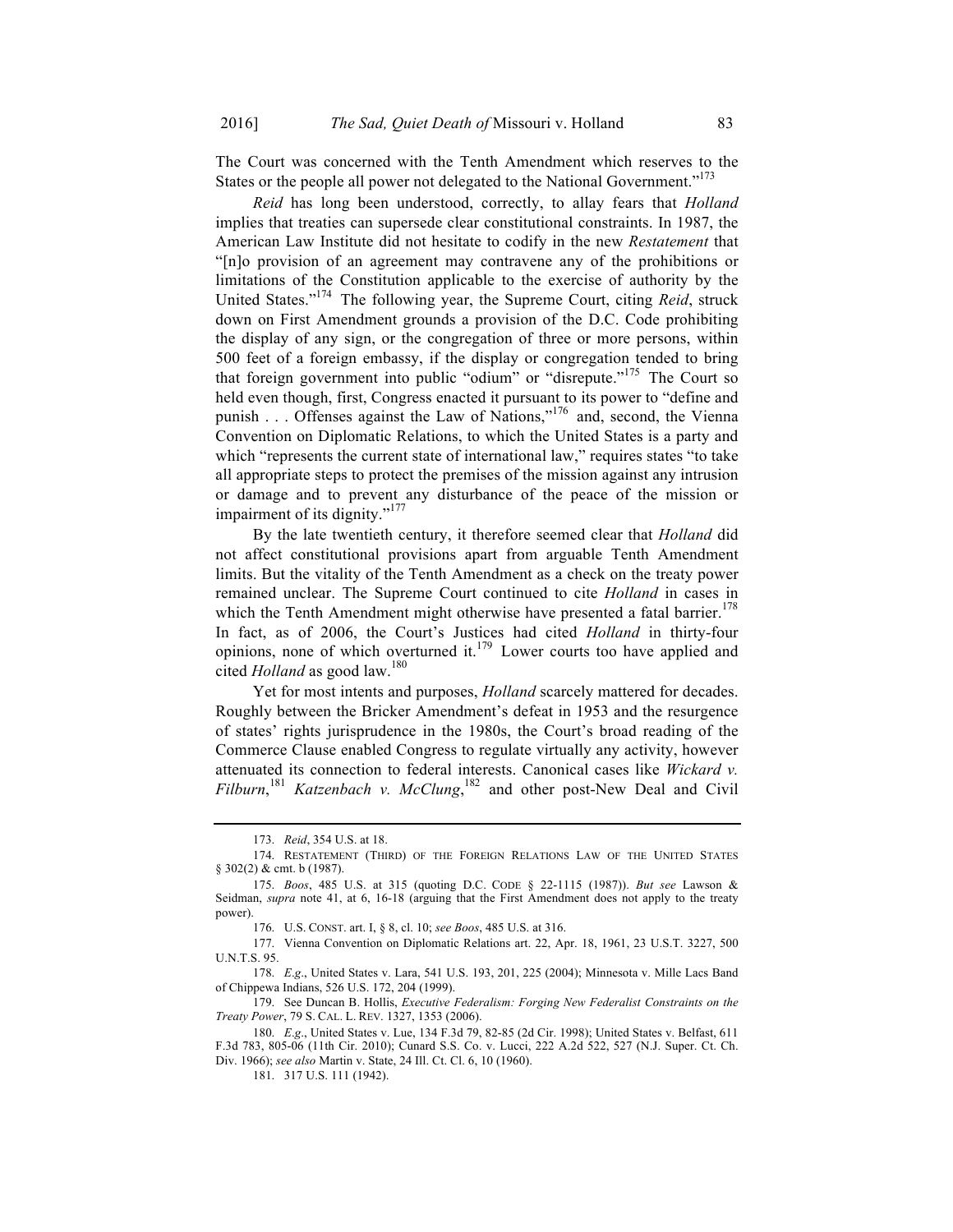Rights era cases expanded the scope of the Commerce Clause to all but eliminate constraints on Congress's power to regulate issues that once might have been deemed clearly reserved to the states. To be sure, as late as 1976, in *National League of Cities v. Usery*, <sup>183</sup> the Supreme Court, 5-4, said that the Tenth Amendment protects certain traditional or integral state functions from federal regulation (although it did not identify them). But a decade later, in *Garcia v. San Antonio Metropolitan Transit Authority*, a similarly divided Court overturned *National League*, concluding that the distinction between traditional and non-traditional state functions could not be sustained "for purposes of state immunity under the Commerce Clause."<sup>184</sup> It "reject[ed], as unsound in principle and unworkable in practice, a rule of state immunity from federal regulation that turns on a judicial appraisal of whether a particular governmental function is 'integral' or 'traditional."<sup>185</sup>

The Court thus embraced the idea that limits on federal power reside solely in the political safeguards of federalism,<sup>186</sup> that is, structural features of the Constitution that "protect the States from overreaching by Congress," for example, by giving the states prominent "role[s] in the selection both of the Executive and the Legislative Branches of the Federal Government."<sup>187</sup> For as long as this view prevailed, *Holland*'s merits seemed mostly academic. Jurisprudential developments since 1920 would have rendered it unnecessary for the federal government to protect migratory birds that routinely cross international and state borders by concluding a treaty. The Commerce Clause would have sufficed. No longer, in other words, did it seem "obvious" that there were "matters of the sharpest exigency for the national well being that an act of Congress could not deal with but that a treaty followed by such an act could."<sup>188</sup>

But the jurisprudential tide shifted under Chief Justice Rehnquist's leadership as the Court breathed new life into federalism. Among other developments reinvigorating federalism, the Rehnquist Court invalidated federal laws commandeering state legislatures and executive officials;  $189$ expanded the scope of the Eleventh Amendment to confer upon the states immunity from suit in most cases; $190$  and for the first time since the New Deal, struck down federal laws as beyond the reach of the Commerce Clause.<sup>191</sup> Furthermore, although the Court has not overruled *Garcia* explicitly, it has

189. Printz v. United States, 521 U.S. 898 (1997); New York v. United States, 505 U.S. 144 (1992)

190. Alden v. Maine, 527 U.S. 706 (1999); Seminole Tribe of Florida v. Florida, 517 U.S. 44 (1996).

<sup>182.</sup> 379 U.S. 294 (1964).

<sup>183.</sup> 426 U.S. 833, 854-55 (1976).

<sup>184.</sup> 469 U.S. 528, 530 (1985).

<sup>185.</sup> *Id*. at 546-47.

<sup>186.</sup> *See* Herbert Wechsler, *The Political Safeguards of Federalism: The Role of the States in the Composition and Selection of the National Government*, 54 COLUM. L. REV. 543 (1954). The Supreme Court has expressly adopted this view in several cases. *E*.*g*., *Wickard*, 317 U.S. at 120.

<sup>187.</sup> *Garcia*, 469 U.S. at 551.

<sup>188.</sup> Missouri v. Holland, 252 U.S. 416, 433 (1920).

<sup>191.</sup> United States v. Morrison, 529 U.S. 598 (2000); United States v. Lopez, 514 U.S. 549 (1995).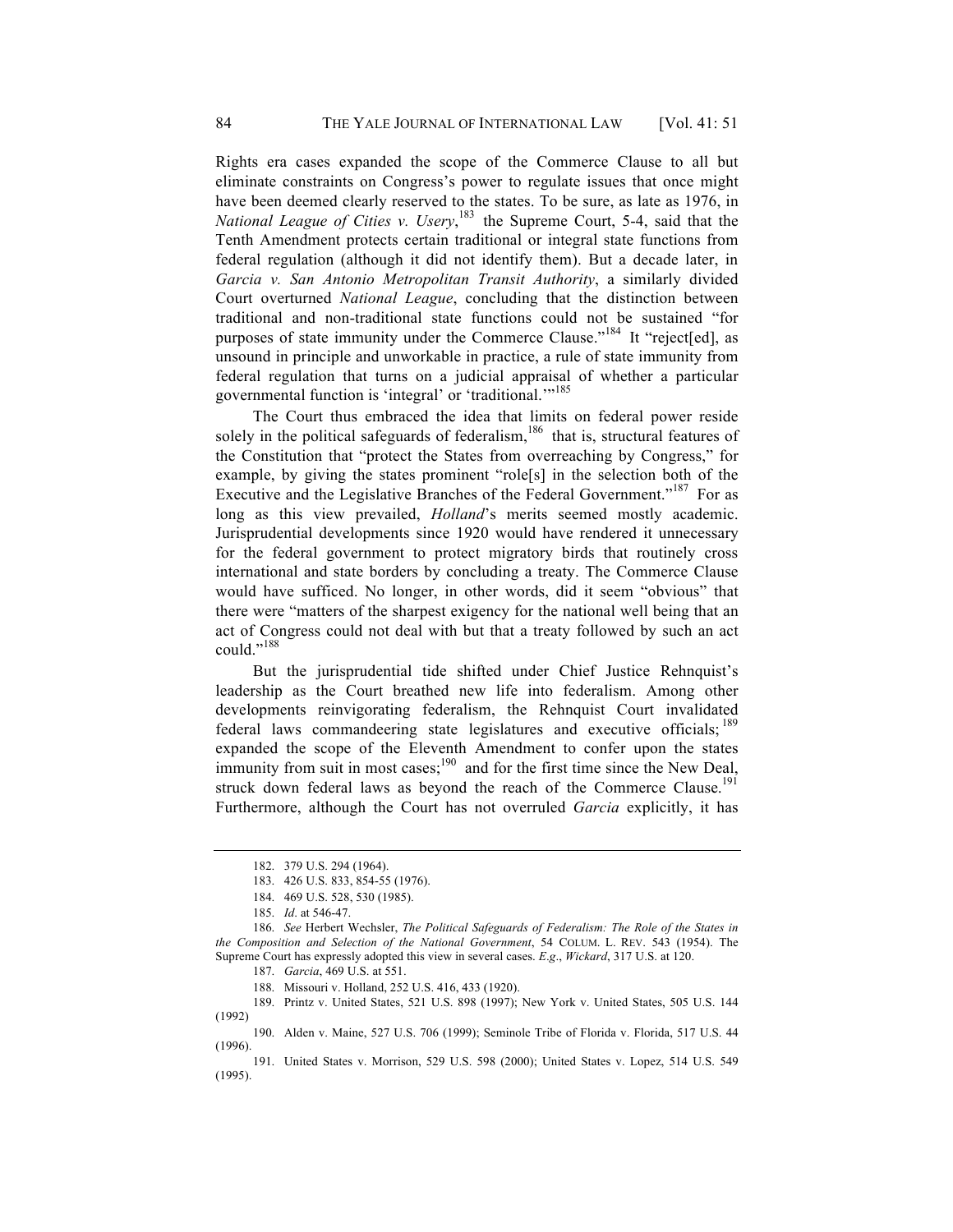decided several cases that seem to be in considerable tension with *Garcia*'s rejection of the idea of traditional state functions. <sup>192</sup> *Holland*'s potential implications therefore began to resurface insofar as they might enable the federal government to accomplish by treaty what is now foreclosed by the Tenth Amendment. This prospect has long been among the chief critiques of Holland,<sup>193</sup> and it has reemerged because of developments in both national and international law.

#### B. *The Political and Legal Limits of* Holland

#### 1. *Political Constraints: A Short, Not-So-Horrible Parade*

Before considering *Bond*'s future consequences more closely, it is prudent to put into some perspective a red herring that persists despite a century of experience with *Holland*: the parade of horribles that *Holland* supposedly set to march. Critics of *Holland* have long constructed a variety of implausible hypothetical scenarios. Justice Scalia's concurrence in *Bond* is a recent exemplar:

[T]he possibilities of what the Federal Government may accomplish, with the right treaty in hand, are endless and hardly farfetched. . . . For example, the holding that a statute prohibiting the carrying of firearms near schools went beyond Congress's enumerated powers, *United States v. Lopez*, 514 U.S. 549, 512 (1995), could be reversed by negotiating a treaty with Latvia providing that neither sovereign would permit the carrying of guns near schools.<sup>194</sup>

Similarly, Justice Scalia suggested, the United States could bar "state inheritance taxes on real property" to implement a treaty. Among other jurists over the years, he concluded based on such speculation that "*Holland* places Congress only one treaty away from acquiring a general police power."<sup>195</sup>

Hypotheticals of this sort have been bandied about since the Court decided *Holland*. Any competent law professor can construct countless others. Senator Bricker and his colleagues took them seriously, and Justice Scalia's concurrence shows that this worry persists. Yet it *is* both fair and accurate to describe such hypotheticals as farfetched. *Holland* has been good law for almost a century. No one can point to a single real example of abuse. In the ninety-four years since *Holland*—through World War II, global economic integration, massive immigration flows, the modern conflict with transnational terrorism, and all the familiar dislocations that beset the modern world—the federal government has never, *never*, sought to evade a Supreme Court decision or otherwise circumvent the Constitution by concluding a contrived treaty with a foreign nation. It is not difficult to see why.

First, whatever the general force of the political safeguards of federalism,

<sup>192.</sup> *See, e*.*g*., Am. Ins. Ass'n v. Garamendi, 539 U.S. 396 (2003). *See generally* John C. Yoo, *The Judicial Safeguards of Federalism*, 70 S. CAL. L. REV. 1311 (1997).

<sup>193.</sup> *E*.*g*., Bond v. United States, 134 S. Ct. 2077, 2100 (2014) (Scalia, J., concurring in the judgment).

<sup>194.</sup> *Id*.

<sup>195.</sup> *Id*. at 2101.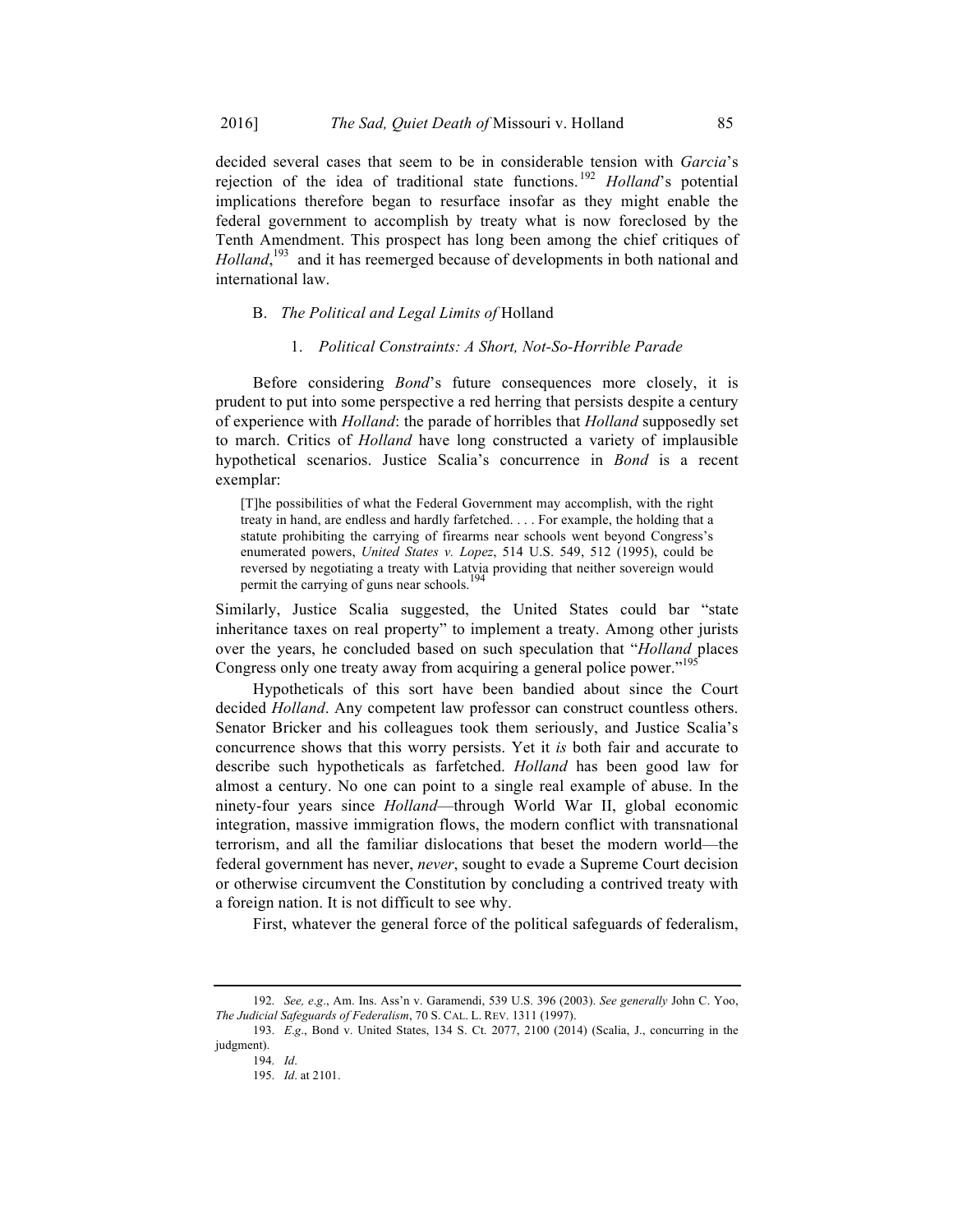they prove manifestly effective in the treaty realm.<sup>196</sup> The Constitution deliberately makes it difficult to conclude treaties. Under Article II, the President may ratify a treaty only with the concurrence of two-thirds of the Senate.<sup>197</sup> Securing that concurrence is no simple matter—and it shows.<sup>198</sup> Consider a few examples: the United States has refused to ratify, among other treaties, the Convention on the Rights of Persons with Disabilities.<sup>199</sup> which essentially codified U.S. law internationally;<sup>200</sup> the Convention on the Rights of the Child, which only the United States has not ratified;  $201$  and the Convention on the Law of the Sea, despite a widespread belief that it would further the national interest.<sup>202</sup>

Second, constituents hold senators accountable. Except perhaps in (historically unprecedented) exigent circumstances, senators would be highly unlikely to agree to an ersatz treaty crafted by the executive branch simply to override state authority or "overrule" a disfavored Supreme Court decision. As Professor Epps observed, commenting on Justice Scalia's hypothetical treaty with Latvia, "67 senators or so (depending on the number voting), after a public debate, would have to agree that Latvian-U.S. relations should govern guns in American high schools," and because the Constitution guarantees all states two senators regardless of their populations, "[e]ven in a harmonious Senate, senators representing roughly 7.5 percent of the population could block a gun treaty."203

Third, it is unclear why the federal government would have an interest in arrogating to itself power over traditional state functions like probate. It is no accident that it has never sought to conclude a treaty for the purpose of taking over a traditional state police power. To the contrary, it has become commonplace for the federal government to insert federalism clauses in international agreements in order to protect the states from intrusion upon their

200. *Convention on the Rights of Persons with Disabilities Hearing Before the S*. *Comm*. *on Foreign Relations*, 113th Cong. (2013) (statement of C. Boyden Gray), http://www.foreign.senate.gov /imo/media/doc/Gray\_Testimony.pdf.

201. Convention on the Rights of the Child, Nov. 20, 1989, 1577 U.N.T.S. 3. Federalism is one reason the United States has not ratified the Convention on the Rights of the Child (CRC). Some fear that the CRC will interfere with family matters traditionally reserved to the states. *See Why Won't America Ratify the UN Convention on Children's Rights?*, ECONOMIST (Oct. 6, 2013), http://www .economist.com/blogs/economist-explains/2013/10/economist-explains-2.

202. *See, e*.*g*., Thomas Wright, *Outlaw of the Sea*, FOREIGN AFF. (Aug. 7, 2012), https://www .foreignaffairs.com/articles/oceans/2012-08-07/outlaw-sea.

<sup>196.</sup> Martin S. Flaherty, *Are We to be a Nation? Federal Power vs*. *"States' Rights" in Foreign Affairs*, 70 U. COLO. L. REV. 1277, 1308-09 (1999); Wechsler, *supra* note 186.

<sup>197.</sup> U.S. CONST. art. II, § 2.

<sup>198.</sup> *See, e*.*g*., GLEN S. KRUTZ & JEFFREY S. PEAKE, TREATY POLITICS AND THE RISE OF EXECUTIVE AGREEMENTS 32-35 (2009).

<sup>199.</sup> Convention on the Rights of Persons with Disabilities, Dec. 13, 2006, 2515 U.N.T.S. 3. President Bush signed the Convention, but despite former Senator Dole's memorable appearance in a wheelchair to encourage Senate approval, the treaty did not even make it out of committee. Michael Kranish, *The Story of Washington Gridlock Seen Through the Eyes of Bob Dole*, BOSTON GLOBE (Mar. 24, 2013), http://www.boston.com/news/politics/2013/03/23/the-story-washington-gridlock-seen -through-the-eyes-bob-dole/zyQ05CKoGMKjPBDcNJGAVP/story.html.

<sup>203.</sup> Garrett Epps, Bond v. U.S. *Doesn't Mean Latvian Cops Are Coming for Your Guns*, THE ATLANTIC (June 5, 2014), http://www.theatlantic.com/politics/archive/2014/06/bond-v-us-doesnt-mean -that-latvian-cops-are-coming-for-your-guns/372263/.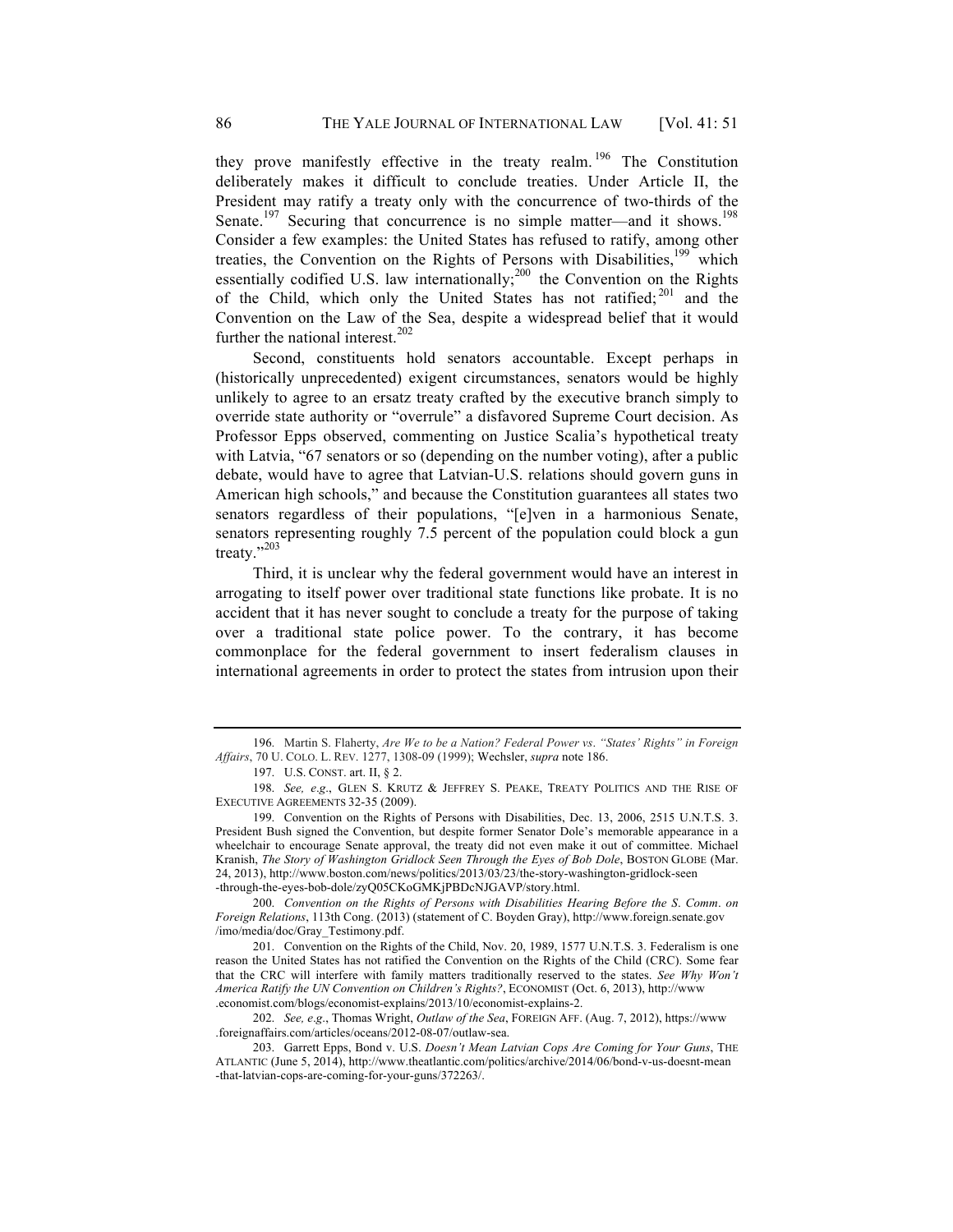traditional powers.<sup>204</sup> Senators often insist upon these provisions as a condition of their consent, often because the states carry out their functions ably, and Senators see no need to fix what does not need fixing.

Finally, of course, treaties require two parties: the United Kingdom and the United States had a mutual interest in cooperating to preserve migratory birds that traversed international, not just state, borders. Absent a similar mutual interest, it would require a good measure of (passing strange) collusion for Latvia, or any foreign nation, to enter into a contrived treaty with the United States to enable the federal government to keep guns out of school zones—or, in general, to expand federal power at the expense of the states.<sup>205</sup> And it is a virtual certainty that any such contrivance would become evident long before the treaty received the consideration, still less approval, of the Senate.

In sum, "*Holland* places Congress only one treaty away from acquiring a general police power"<sup>206</sup> only in an imaginary world—not the one in which we live.

#### 2. *Legal Constraints: The Scope of* Holland

The lessons of practice, experience, and history notwithstanding, some critics object to *Holland*'s supposed theoretical scope: did the Framers really vest the federal government with the potential power to vitiate the Tenth Amendment altogether, subject to finding the right treaty partner? How could that be consistent with the foundational principle that the Constitution establishes a federal government with delegated powers only, all residual authority remaining with the states? Tellingly, Holmes did not offer a general theory of the scope and limits of the treaty power. *Holland* did not require it. Extensive dicta on such a critical constitutional issue would have been, literally and figuratively, injudicious. We cannot and should not, therefore, try to draw any firm conclusions about Holmes's view of issues beyond those he addressed. Indeed, far from offering needless, imprudent speculation in *Holland*, the dicta in Holmes's brief opinion served only to reinforce the limited scope of his decision. Properly understood, Holmes's analysis does not conflict with the principle that the Constitution established a federal government of delegated, limited powers.

Holmes predicated his analysis in *Holland* on an Article II treaty.<sup>207</sup> The

<sup>204.</sup> *See* Hollis, *supra* note 179, at 1373-75. The federalism clause in the International Labor Organization's Constitution encouraged federal states, such as the United States, Australia, and Canada, to seek similar clauses in other international agreements. The United States inserted federal-state clauses in the 1967 Protocol to the Convention Relating to the Status of Refugees and the Cybercrime Convention. *Id*. at 1375-76; *see also* David M. Golove, *Treaty-Making and the Nation: The Historical Foundations of the Nationalist Conception of the Treaty Power*, 98 MICH. L. REV. 1075, 1273 (2000).

<sup>205.</sup> "The United States and Latvia have not in fact negotiated such a treaty. Why not? Could it be that countries do not enter into treaties that regulate internal matters because they have no reason to do so?" *Bond v*. *United States*, ERIC POSNER (June 2, 2014), http://ericposner.com/bond-v-united-states. Posner is likely correct that the "unstated target of the [concurrence] is the international human rights treaty." *Id*. The ghost of Senator Bricker lives on. Louis Henkin, *U*.*S*. *Ratification of Human Rights Conventions: The Ghost of Senator Bricker*, 89 AM. J. INT'L L. 341 (1995).

<sup>206.</sup> Bond v. United States, 134 S. Ct. 2077, 2101 (2014) (Scalia, J., concurring in the judgment).

<sup>207.</sup> Because *Holland*'s doctrine is limited to Article II treaties, the federalism issue it raises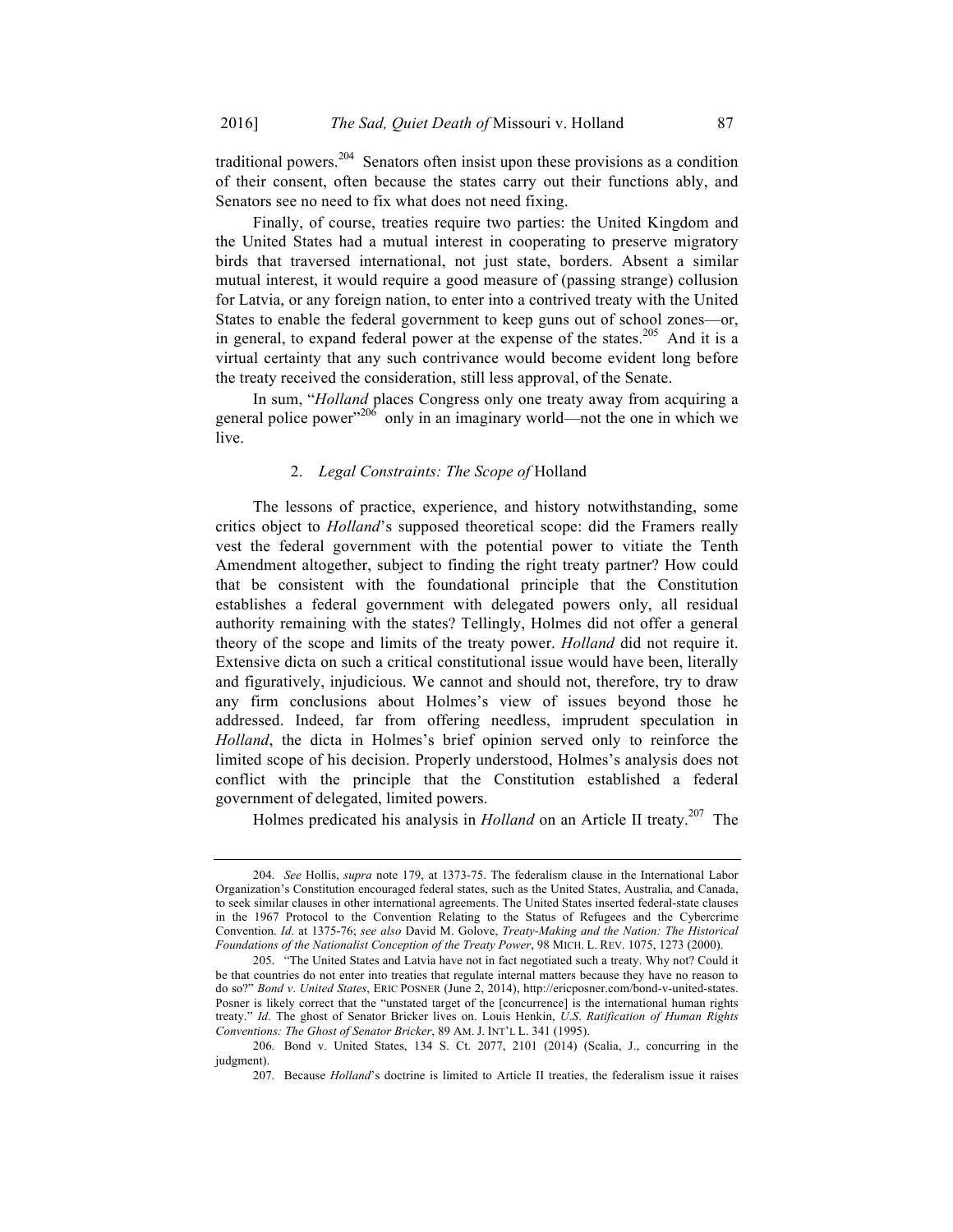decision's logic is properly limited to that context. Holmes presupposed that Article II establishes a federal lawmaking power in the President and Senate that is conceptually and in its scope distinct from that of Congress under Article I. That is why, Holmes argued, an act of Congress to implement an Article II treaty may sometimes accomplish what an act of Congress under Article I, Section 8, alone, may not. Beyond doubts in some scholarly quarters about the constitutionality of other types of U.S. international agreements,  $208$  it is therefore clear that neither congressional-executive nor sole executive agreements suffice under *Holland*. Henkin aptly summarized Holmes's logic in this regard:

What he said, simply, was that the Constitution delegated powers to various branches of the federal government, not only to Congress; the Treaty Power was delegated to the federal treaty-makers, a delegation additional to and independent of the delegations to Congress. Since the Treaty Power was delegated to the federal government, whatever is within its scope is not reserved to the states: the Tenth Amendment is not material. Many matters, then, may appear to be 'reserved to the States' as regards domestic legislation if Congress does not have power to regulate them; but they are not reserved to the states so as to exclude their regulation by international agreement.<sup>209</sup>

In other words, certain matters fall within the domain of the treaty power, and hence the federal government, even though they do not fall within the domain of congressional power.

Henkin's insight posits two additional legal limits on *Holland*'s doctrinal scope. First, *Holland* "did not say that there were no limitations on the Treaty Power in favor of the states, only that there were none in any 'invisible radiation' from the Tenth Amendment."<sup>210</sup> The phrase "invisible radiation" is a rhetorical flourish, but Holmes's essential point is clear. The general terms of the Tenth Amendment (reserving to the states or the people what the Constitution does not delegate to the federal government) do not establish a nebulous penumbra of state authority that limits the treaty power. Scholars have argued, however, that *specific* federalism constraints exist, for example, that the federal government may not, by treaty, cede state territory to a foreign nation without that state's consent, deny to any state a republican form of government, or abolish state militias.<sup>211</sup> We take no position on these issues here, except to say that we see no basis for the limitation suggested by Justice Thomas in *Bond*, and by Hughes and others before him, namely, the supposed distinction between "proper" international and (qualitatively distinct) domestic issues.<sup>212</sup>

Second, *Holland*'s doctrine is limited to the structural *allocation* of power

will almost always arise in the context of what Hughes, Jefferson, and others have described as "genuine" or "proper" international treaties. Lawson & Seidman, *supra* note 41, at 14; *cf*. *Bond*, 134 S. Ct. at 2110 (Thomas, J., concurring in the judgment). The principal exception is the international human rights treaty, which does not conform to the contractual model dominant in earlier centuries. *Cf*. Henkin, *Ghost of Senator Bricker*, *supra* note 205.

<sup>208.</sup> *See, e*.*g*., Laurence H. Tribe, *Taking Text and Structure Seriously: Reflections on Free-Form Method in Constitutional Interpretation*, 108 HARV. L. REV. 1221 (1995).

<sup>209.</sup> HENKIN, *supra* note 24, at 191.

<sup>210.</sup> *Id*. at 193.

<sup>211.</sup> *See* HENKIN, *supra* note 24, at 193 & nn.72-75. Nor, almost surely, could a treaty deprive a state of its voice in the Senate. *See* U.S. CONST. art. V.

<sup>212.</sup> 134 S. Ct. at 2110 (Thomas, J., concurring in the judgment).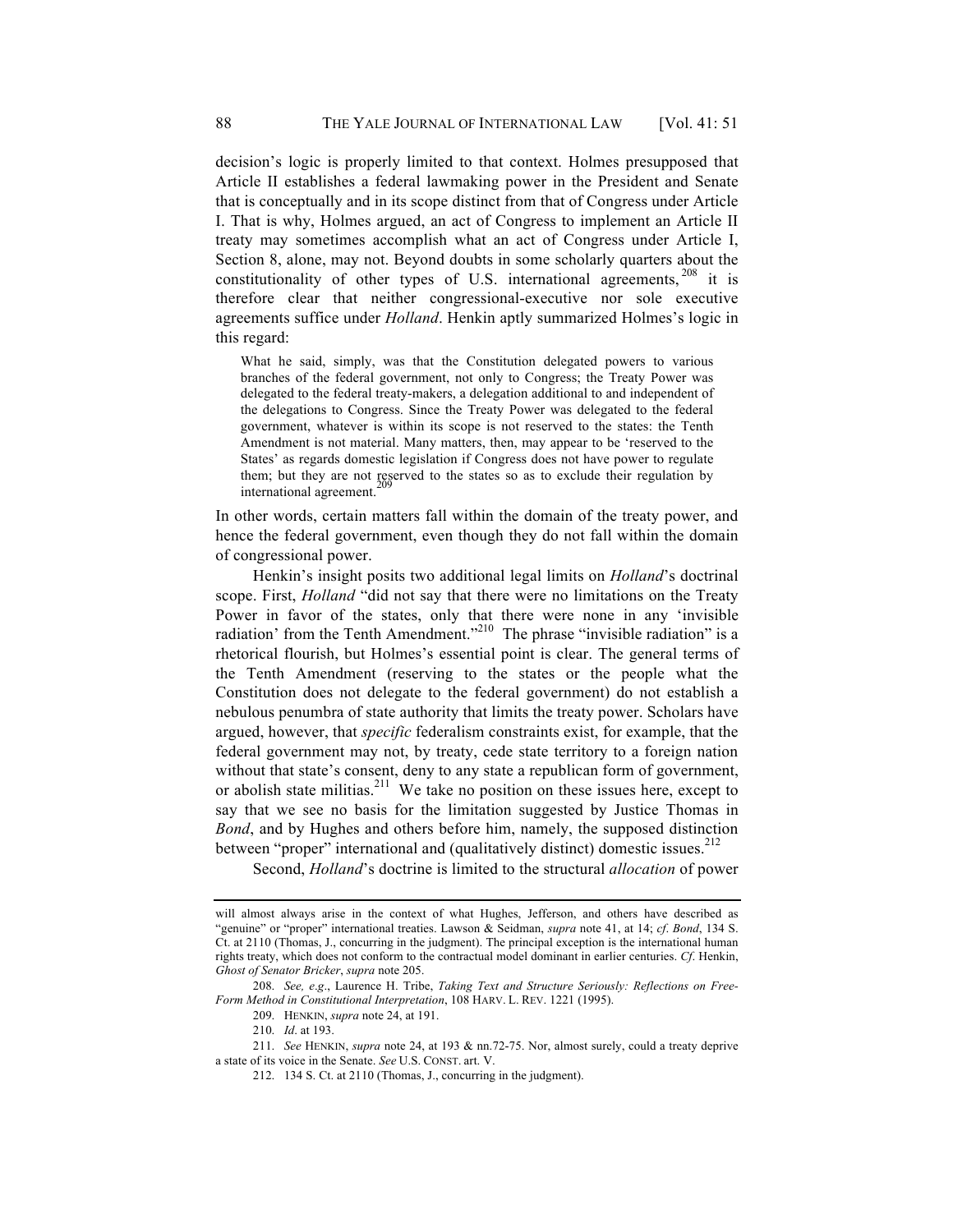between the federal and state governments. "Many matters," Henkin wrote, "may appear to be 'reserved to the States' as regards domestic legislation if Congress does not have power to regulate them; but they are not reserved to the states so as to exclude their regulation by international agreement.<sup> $213$ </sup> Justice Holmes interpreted the Treaty Clause relative to the Tenth Amendment, not any other provision of the Constitution. In particular, he neither said nor implied anything about the Bill of Rights. As the Court has since held, no treaty may infringe individual rights, such as the right to grand jury indictment, jury trial, and freedom of expression. Note, therefore, that after *District of Columbia v.*  Heller,<sup>214</sup> not only would a hypothetical gun treaty with Latvia, as a political matter, stand no chance of being concluded, it would also, as a legal matter, be presumptively unconstitutional under *Reid* insofar as it infringed upon the right to possess a handgun for lawful purposes as affirmed in *Heller*.

It may be objected, as it has been, that there is no principled basis upon which to limit *Holland* to the Tenth Amendment alone, insulating the rights of individuals, but not states, from the doctrine's ambit. Not so. *Holland* speaks to a structural issue raised by the Tenth Amendment about the allocation of federal and state authority. It does not increase the aggregate power of government within the United States (state and federal) at the expense of the governed. In other words, *Holland* holds that treaties may adjust *which* government has authority to exercise a particular power.<sup>215</sup> But nowhere does Holmes suggest that treaties confer on government, state or federal, any power that the Constitution otherwise denies to government in the aggregate.

Consider *Holland* itself: it established that to the extent necessary to carry out treaty obligations to the United Kingdom, federal rather than state government had the power to regulate migratory birds. Absent the 1916 treaty, the same power existed; it is just that the power would have remained with the states rather than the federal government. No one argued (it would have been absurd) that the Constitution protects the people from governmental regulation of migratory birds—as it protects the people from, for example, deprivation of liberty without due process of law. Nor did Justice Holmes suggest that the 1916 treaty gave government, state and federal, any power it would otherwise lack under the Constitution. In *Bond*, similarly, Bond challenged the *federal* government's right to make it a crime to prosecute her for a "purely local" assault with a chemical weapon.<sup>216</sup> She did not dispute that Pennsylvania, the

<sup>213.</sup> HENKIN, *supra* note 24, at 191.

<sup>214.</sup> 554 U.S. 570 (2008).

<sup>215.</sup> From an originalist perspective, this limitation on *Holland*'s doctrine makes sense. The Tenth Amendment deals with an issue of structure and the allocation of authority. The reasonable person of 1789 surely understood that one of the virtues of the new Constitution would be its amelioration of the problems created by state refusal under the Articles of Confederation to abide by national treaty obligations. Because international law, today as in 1789, regards nations, not their political subdivisions, as the repository of state responsibility, *see* Articles on Responsibility of States for Internationally Wrongful Acts, *in* Report of the International Law Commission on the Work of its Fifty-third Session art. 4, U.N. GAOR, 56th Sess., Supp. No. 10 at 44, U.N. Doc. A/56/10 (2001), violation of, for example, the Jay Treaty, would have placed the nation as a whole at risk, potentially the risk of war, in 1789, *see* THE FEDERALIST NO. 28, at 102 (Alexander Hamilton) (Jacob E. Cooke ed., 1961). Enabling treaties to ameliorate this risk by empowering the federal government, under a treaty, to exert greater authority relative to the states than usual would be a logical response to this risk.

<sup>216.</sup> Bond v. United States, 134 S.Ct. 2077, 2087-88 (2014).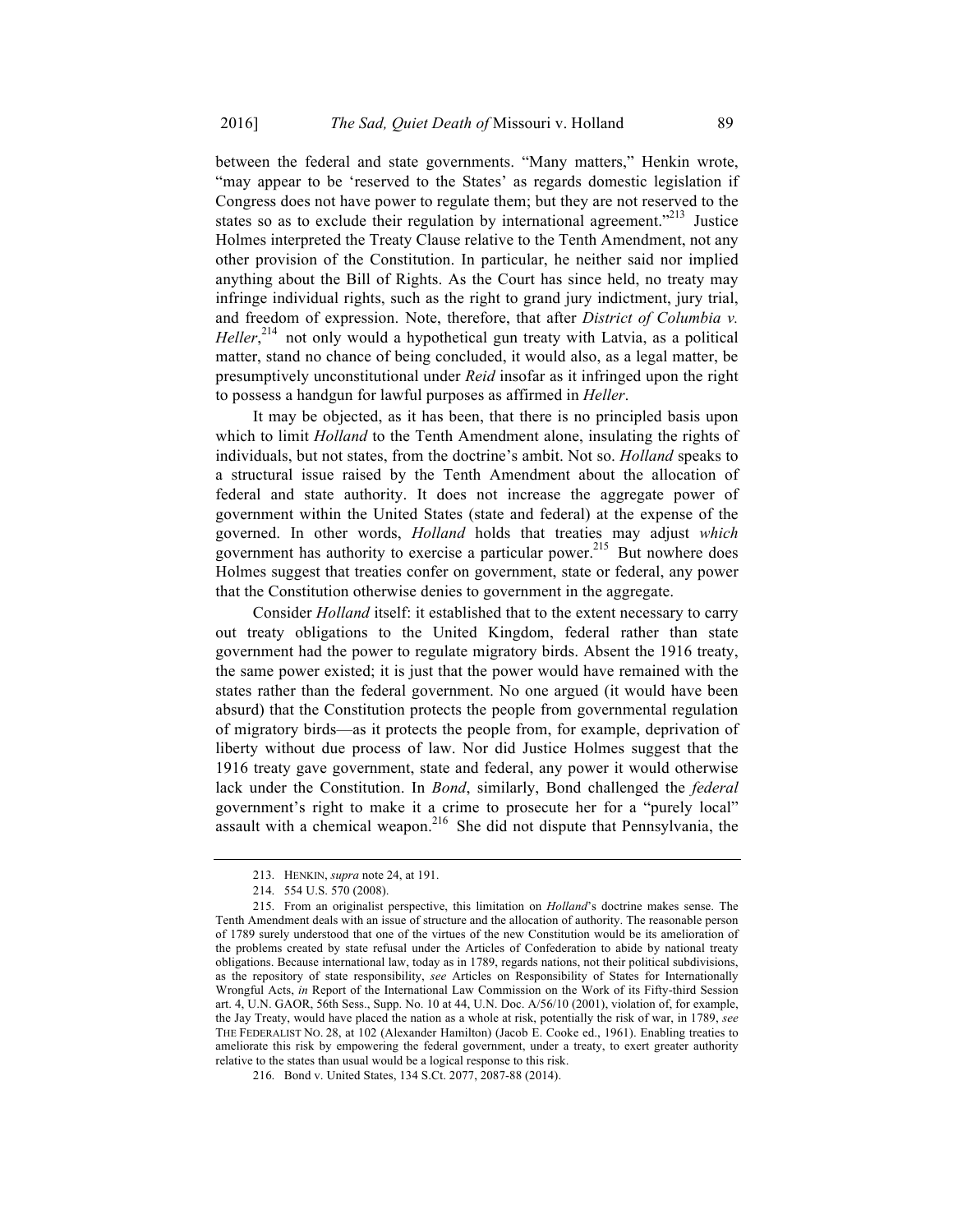relevant *state* government, had the power to make precisely the same conduct a crime and to prosecute her under its laws. The Court agreed: "It is . . . clear that the laws of the Commonwealth of Pennsylvania (and every other State) are sufficient to prosecute Bond. Pennsylvania has several statutes that would likely cover her assault. . . . And state authorities regularly enforce these laws in poisoning cases."<sup>217</sup> All this is to reaffirm from another perspective the abiding truth of Justice Black's reassurance in *Reid v. Covert*. 218

Finally, *Holland* may not have proclaimed as broad a doctrine as some of its critics suppose. To see why, reconsider two passages from the opinion. First, early in the analysis, Holmes wrote:

We do not mean to imply that there are no qualifications to the treaty-making power; but they must be ascertained in a different way. It is obvious that there may be matters of the sharpest exigency for the national well being that an act of Congress could not deal with but that a treaty followed by such an act could, and it is not lightly to be assumed that, in matters requiring national action, 'a power which must belong to and somewhere reside in every civilized government' is not to be found*. Andrews v. Andrews*, 188 U.S. 14 (1902). What was said in that case with regard to the powers of the States applies with equal force to the powers of the nation in cases where the States individually are incompetent to act.<sup>2</sup>

Later, he concluded:

Here a national interest of very nearly the first magnitude is involved. It can be protected only by national action in concert with that of another power. . . . It is not sufficient to rely upon the States. The reliance is vain, and were it otherwise, the question is whether the United States is forbidden to act.

These passages may suggest a narrower legal doctrine, which, quite apart from the political safeguards of federalism, does not necessarily place traditional state powers at the mere whim of the federal government. Holmes began with the "general question" of the test of the treaty power's scope in the face of a claimed Tenth Amendment "exemption." He rejected the argument that the Tenth Amendment, *as such*, creates an omnibus exemption. Article II, he observed, delegates the treaty power to the federal government, and hence, "whatever is *within its scope* is not reserved to the states: the Tenth Amendment is not material. $n^{221}$  That observation need not, and presumably does not, mean that just anything is "within its scope"; if anything, it implies the contrary. Holmes said only that the limits of the treaty power "must be ascertained in a different way." $222$  But with reference to the rationale of *Andrews* and *Holland*'s language, that way may depend on the ability of the United States to vindicate national interests in circumstances where, first, effective regulation necessitates "national action in concert with that of another power"; and, second, either the states would be "incompetent to act" or reliance upon them would be "vain"—a more circumscribed conception of *Holland*'s doctrinal reach.

<sup>217.</sup> *Id*. at 2092.

<sup>218.</sup> 354 U.S. 1, 3, 16 (1957).

<sup>219.</sup> Missouri v. Holland, 252 U.S. 416, 433 (1902).

<sup>220.</sup> *Id*. at 435.

<sup>221.</sup> HENKIN, *supra* note 24, at 191 (emphasis added).

<sup>222.</sup> *Holland*, 252 U.S. at 433.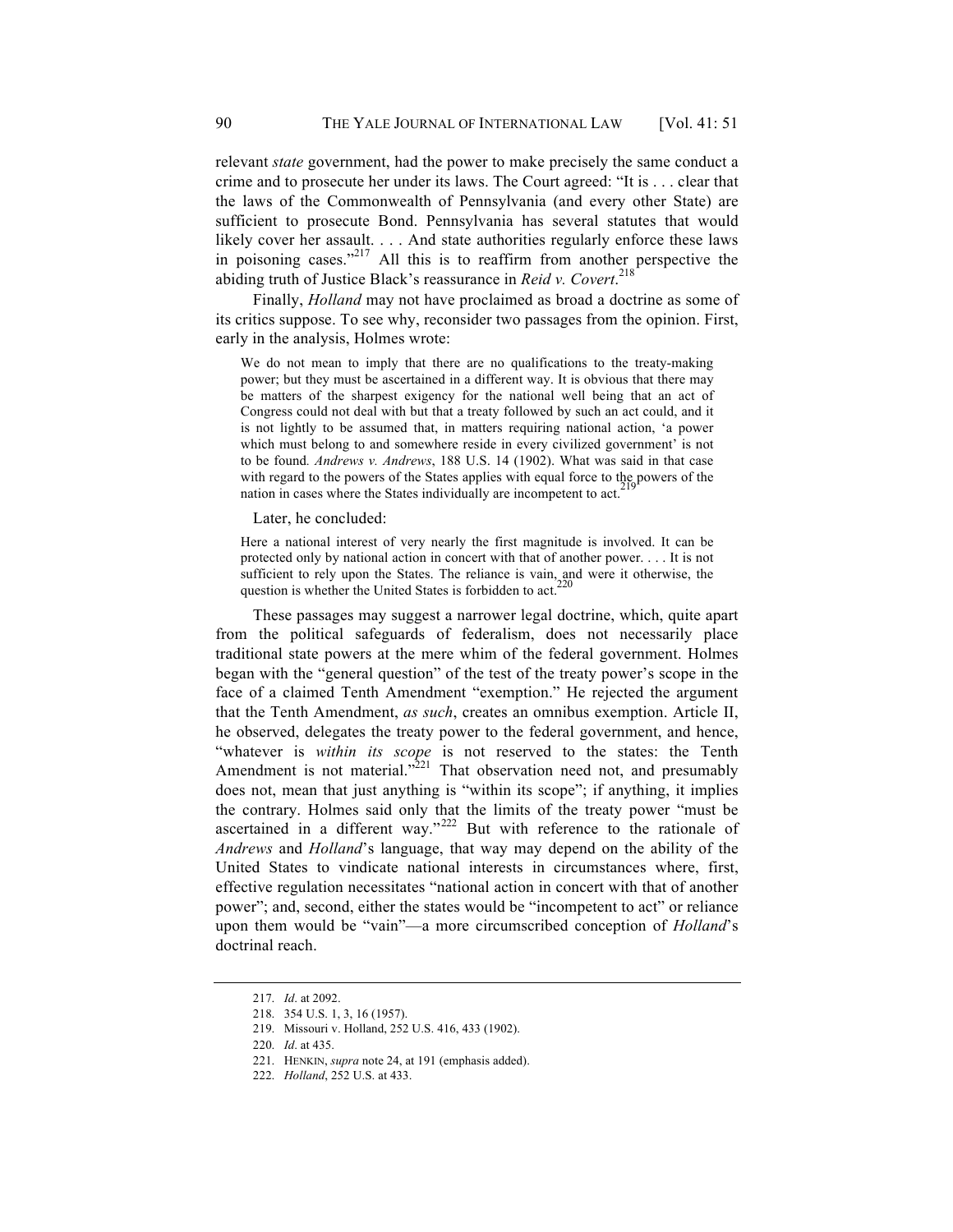Holmes, again, took a pragmatic view of constitutional adjudication. He saw "nothing in the *Constitution* that compels the Government" to stay its hand despite the manifest inability of the states to handle a pressing national issue.<sup>223</sup> The Constitution establishes a functional and durable government for the whole nation. It should not be interpreted to deprive government in the aggregate, state and federal, of the ability to act effectively to address a critical national need. In *Andrews*, as we saw above, Justice White confronted a situation in which the interaction of the Full Faith and Credit Clause and a Massachusetts state law might yield the conclusion that neither federal nor state government could effectively regulate a vital legal issue—the institution of marriage, as it was understood at the time. Holmes therefore quoted *Andrews* for the proposition that "it is not lightly to be assumed that, in matters requiring national action, 'a power which must belong to and somewhere reside in every civilized government' is not to be found . . . . What was said in that case with regard to the powers of the States applies with equal force to the powers of the nation in cases where the States individually are incompetent to act."<sup>224</sup>

Both *Andrews* and *Holland* thus resolved perceived conflicts between state and federal power *internal* to the Constitution. We need not, in other words, read the passages in these cases about "civilized government" and the like to refer to extraconstitutional conceptions of law inherent in sovereignty or nationhood.<sup>225</sup> Nor should we. It is well-known that Holmes disdained such metaphysical or transcendental conceptions of natural law.<sup>226</sup>

Because the Constitution establishes a government intended to endure and

226. Oliver Wendell Holmes, Jr., *Natural Law*, 32 HARV. L. REV. 40 (1918); *cf*. Southern Pac. Co. v. Jensen, 244 U.S. 205, 222 (1917).

<sup>223.</sup> *Id*. at 435 (emphasis added).

<sup>224.</sup> *Id*. at 433.

<sup>225.</sup> It would be mistaken to read *Holland* to endorse any doctrine comparable to Justice Sutherland's notoriously flawed theory in *United States v*. *Curtiss-Wright Export Corp*., 299 U.S. 304 (1936), especially insofar as it suggests plenary presidential power in foreign affairs. We have both critiqued *Curtiss-Wright* elsewhere. Michael J. Glennon, *Two Views of Presidential Foreign Affairs Power:* Little v. Barreme *or* Curtiss-Wright*?* 13 YALE J. INT'L L. 5 (1988); Robert D. Sloane, *Is* Curtiss-Wright*'s Characterization of Executive Power Correct*?*: The Puzzling Persistence of Curtiss-Wright Based Theories of Executive Power*, 37 WM. MITCHELL L. REV. 5072 (2011). And the Supreme Court recently rejected the broad reading of *Curtiss-Wright* long advocated by the executive branch. Zivotofsky v. Kerry*,* 135 S. Ct. 2076 (2015). The most plausible, which is not to say persuasive, argument in favor of presidentialism today is a functional claim about the national security needs of the nation since World War II. Functionalism takes two different forms, however, only one of which we attribute to Holmes. The first is a claim that, in the event of ambiguity, the Constitution should be construed in a manner that allows it to work—to create a competent government that integrates, rather than contravenes, the structural values that animate the instrument as a whole. Among those values, institutional pluralism is preeminent. That functionalist claim, however, is quite distinct from the kind of functionalist argument that Sutherland advanced for extraconstitutional presidential power beyond what Article II spells out. As Justice Brandeis reminded us, "[t]he doctrine of the separation of powers was adopted by the convention of 1787 not to promote efficiency but to preclude the exercise of arbitrary power. The purpose was not to avoid friction, but, by means of the inevitable friction incident to the distribution of the governmental powers among three departments, to save the people from autocracy." Myers v. United States, 272 U.S. 52, 293 (1926). There is nothing functional in this regard about sweeping presidential power; to the contrary, it is *dysfunctional* from a U.S. constitutional perspective: it institutionalizes the executive role by deinstitutionalizing the roles of the legislature and courts. Valorization of the president's potential capacities and resources in foreign affairs may be factually true (e.g., he has greater access to information, the ability to respond more quickly and decisively than Congress, and so forth). But the Framers deliberately rejected this vision of functionalism and efficiency, and the Constitution should not be interpreted to the contrary.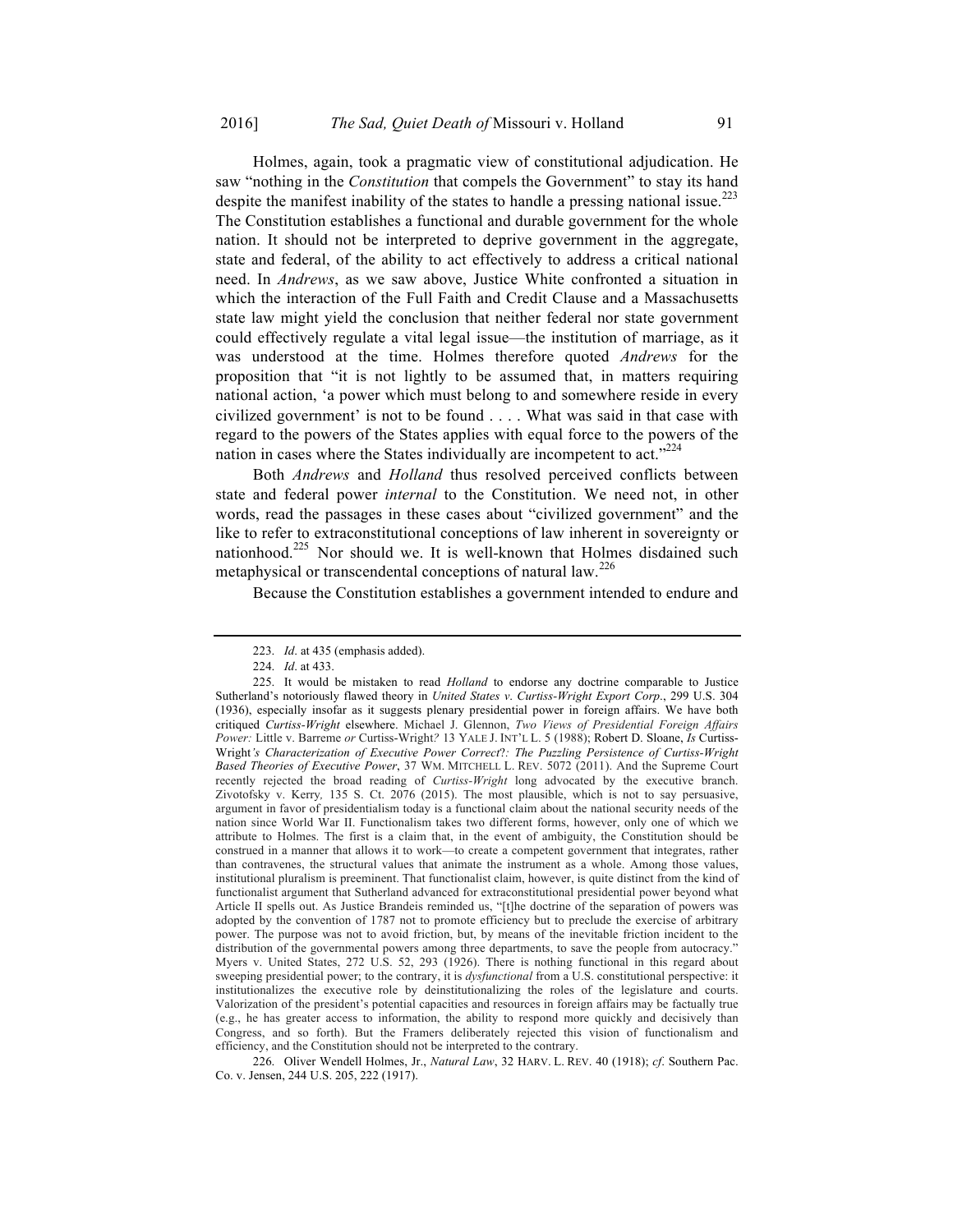function for ages to come, it would be dysfunctional for the Constitution hence "not lightly to be assumed"—to disable the federalist system it establishes from enabling *government*, state or federal as the case may be, from meeting real though unforeseen, and perhaps unforeseeable, challenges. *Holland*, read in light of *Andrews*, construed the treaty power to extend to situations where the nation seeks to vindicate an interest of "very nearly the first magnitude"; reliance upon the states would be in vain; and action in concert with another country would empower government to address the issue effectively. There is no reason to construe the Constitution to disallow *Holland*'s reading of the treaty power based on an "invisible radiation from the general terms of the Tenth Amendment."<sup>227</sup>

*Holland*'s doctrine therefore does not, as a matter of law, risk the kind of expansion of federal power at the expense of the states that worries its critics. *Andrews* and *Holland* alike imply legal, as well as political, limits on the latter's doctrine. Justice Black's opinion in *Reid* suggests the same, for its consistency with *Holland* rests on Black's statement that *Holland* had not been concerned with "any specific provision of the Constitution," only the scope of the Tenth Amendment. $^{228}$ 

#### V. *HOLLAND* AND THE MODERN LAW OF TREATIES

#### A. *After* Bond*: The Treaty Power and Federalism in Contemporary Perspective*

Scholars have, as noted, criticized *Holland* on historical, structural, textual, and other grounds.<sup>229</sup> Many of these critiques can be, and have been, answered on their own terms,  $^{230}$  persuasively or not, and it would be superfluous to rehearse them. Yet the scholarly debate over *Holland* has taken place largely within the confines of constitutional methodologies that Justice Holmes would have rejected. Consequently, they tend to miss the force of *Holland*'s abiding functionalist, adaptivist rationale.

Holmes was a pragmatist.<sup>231</sup> His methodology of constitutional adjudication reflected it, $\frac{232}{3}$  as, of course, did *Holland*. The decision relied, as Holmes candidly wrote, on a vision of the Constitution as an organic document that has adapted, as it should, to evolving national conditions in the light of history, practice, and experience. Constitutional adjudication should preserve and contribute to the strong foundation established by the Constitution for the United States as "a *nation*."<sup>233</sup> Holmes did not believe the Tenth Amendment

<sup>227.</sup> Missouri v. Holland, 252 U.S. 416, 434 (1920).

<sup>228.</sup> Reid v. Covert, 354 U.S. 1, 18 (1957).

<sup>229.</sup> *See, e*.*g*., Lawson & Seidman, *supra* note 41; Michael D. Ramsey, Missouri v. Holland *and Historical Textualism*, 72 MO. L. REV. 969 (2008); Rosenkranz, *supra* note 7.

<sup>230.</sup> *See, e*.*g*., Edward T. Swaine, *Putting* Missouri v. Holland *on the Map*, 73 MO. L. REV 1007 (2008); Carlos Manuel Vazquez, Missouri v. Holland*'s Second Holding*, 73 MO. L. REV. 939 (2008).

<sup>231.</sup> *See* LOUIS MENAND, THE METAPHYSICAL CLUB 432-33 (2002).

<sup>232.</sup> *See* RICHARD POSNER, *Introduction*, *in* THE ESSENTIAL HOLMES, at xi (Richard Posner ed., 1992).

<sup>233.</sup> Missouri v. Holland, 252 U.S. 416, 433 (1920) (emphasis added).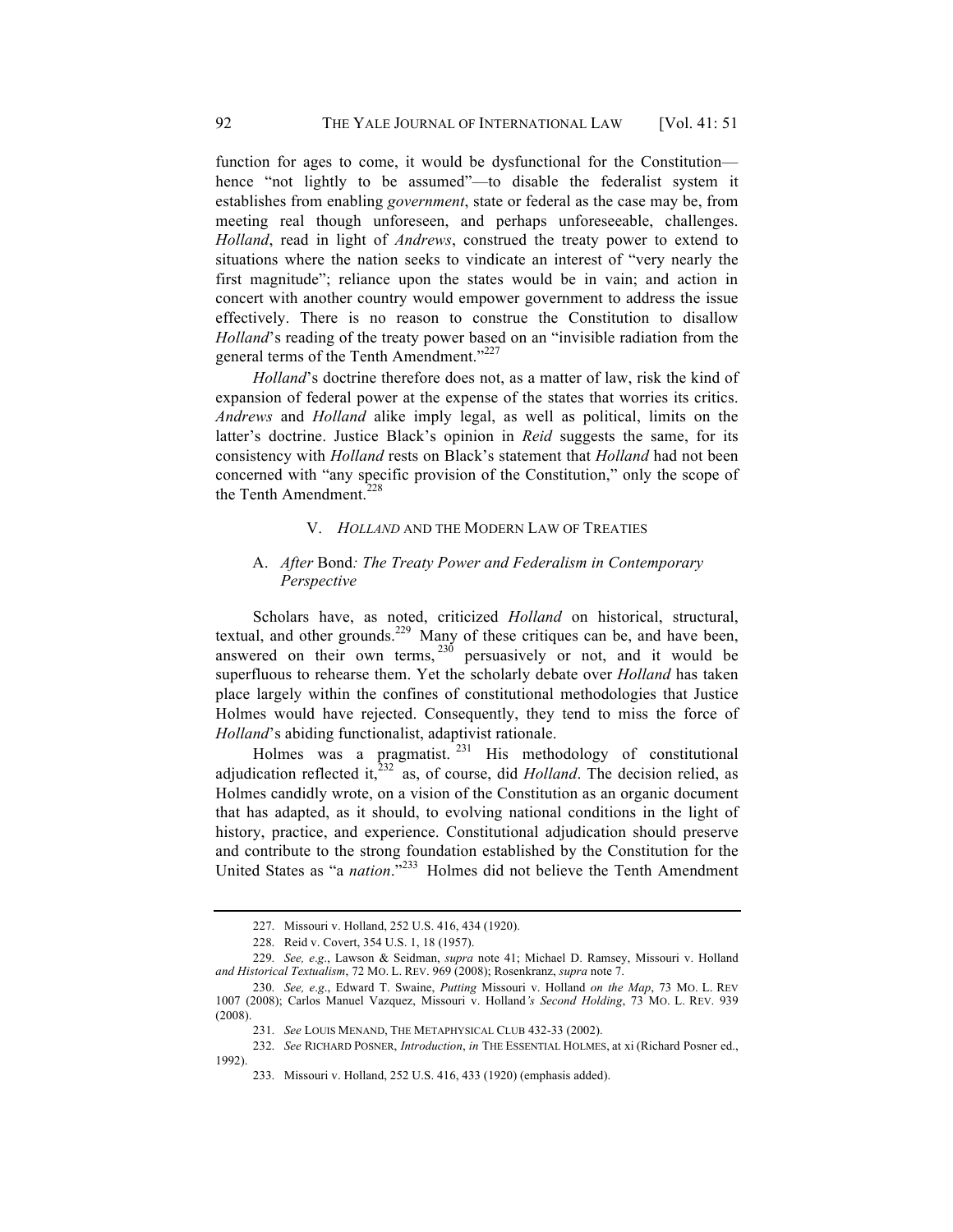froze in time a static set of rights reserved to thirteen agrarian states in a precarious seaboard republic of 3.5 million people.<sup>234</sup>

Echoing Chief Justice Marshall*,* he wrote of the Constitution as a foundational but organic document, constitutive of a nation, and "intended to endure for ages to come, and consequently, to be adapted to the various *crises* of human affairs."<sup>235</sup> The Constitution therefore does not establish a set of "immutable rules," which could disable the nation's government from responding to future "exigencies which, if foreseen at all, must have been seen dimly, and which can be best provided for as they occur."<sup>236</sup> To the contrary, like Justice White in *Andrews*, Justice Holmes sought to interpret the Constitution to *work*—to function as durable, foundational law for the system of government it establishes, including, but not limited to, the federal structure of the United States. *Holland* interpreted the Article II treaty power to enable a functional, but interstitial, adjustment of the allocation of authority between the states and the federal government, which the Constitution, respectively, presupposed and established.

One may, of course, reject Holmes's jurisprudential approach. By describing it, we do not blithely dismiss critiques of *Holland* that sound in other approaches to constitutional adjudication. We do, however, consider it appropriate to assess *Holland* on its own terms. Assuming, as Holmes did, that the Constitution is a document "intended to endure for ages to come"<sup>237</sup>—that it must adapt to "exigencies which, if foreseen at all, must have been seen dimly, and which can be best provided for as they occur"<sup>238</sup>—what might be the consequences for the nation of abandoning *Holland*? If *Bond* effectively eviscerated *Holland*, as we have argued, what effects might we expect in the future?

Despite *Holland*'s periodic citation by the courts,<sup>239</sup> its real-world effects to date, as noted earlier, have been modest. In part, the reason for this is historical and traces to the post-New Deal expansion of congressional power. But the reason is also diplomatic, reflecting the federal government's reluctance to conclude treaties that intrude on traditional state functions. When it has concluded such treaties, it has often included federalism clauses or textual reservations intended to reassure the states or protect traditional state authority.<sup>240</sup> If the federal government's practices in this regard continue, the issue in *Holland* may not arise frequently.

#### B. *What the Future Holds*

Yet *Holland*'s limited influence in the past may be an unreliable barometer of its impact in the future. Today, more than ever before, the nation's

<sup>234.</sup> *Id*. at 434.

<sup>235.</sup> McCulloch v. Maryland, 17 U.S. (4 Wheat.) 316, 415 (1819).

<sup>236.</sup> *Id*.

<sup>237.</sup> *Id*.

<sup>238.</sup> *Id*.

<sup>239.</sup> *See* Duncan B. Hollis, *Executive Federalism: Forging New Federalist Constraints on the Treaty Power*, 79 S. CAL. L. REV. 1327, 1353-54 (2006).

<sup>240.</sup> *See id*. at 1361-62, 1372-75.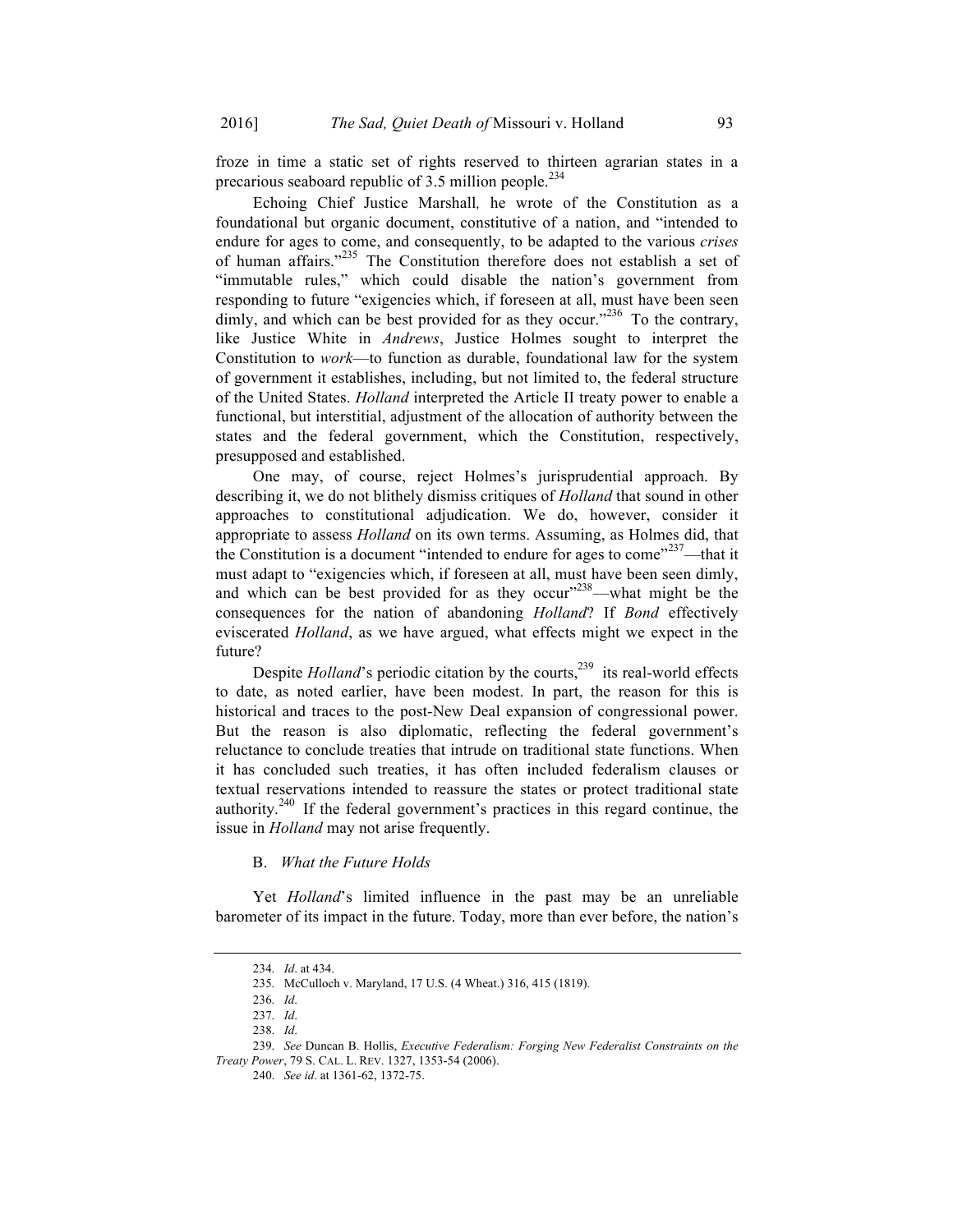needs often require state deference to federal foreign-affairs interests. If this historical trajectory continues, *Bond*'s effects may begin to look both serious and unwelcome.<sup>241</sup> The federal government had substantial reasons for submitting a brief that implored the Court not to overrule *Holland*.<sup>242</sup> Whether *Holland* remains good law might "alter U.S. positions in international negotiations."<sup>243</sup> Why is that a problem? The federal government, as noted, has long sought, often successfully, to accommodate state concerns and interests in the course of treaty negotiations; and the political safeguards of federalism all but guarantee that the government's practices in this regard will persist. Furthermore, if, as we suggested earlier, the most common concerns have been overstated, and if, as we also noted earlier, the effect of *Holland* has thus far been marginal, why might the *Holland* doctrine nonetheless prove to be of more than academic interest? The answer revolves around postwar changes in international law, in particular, the modern law of treaties, which constitute the predominant source of international law today, in contrast to custom's predominance in the past.<sup>244</sup>

#### C. *The Postwar Evolution of Treaty Law*

It is a truism that international law now governs far more than relations between nations. What some scholars call transnational law includes issues of trade, foreign investment, war, international crime, national security, international organizations, jurisdiction, global commons, human rights, and international administrative law. It also subsumes the full spectrum of international dispute resolution: the International Court of Justice; WTO panels; the International Tribunal for the Law of the Sea; private international arbitral tribunals for commercial, investment, and other disputes; ad hoc, hybrid, and permanent international criminal courts; and diverse committees and quasi-judicial bodies established by treaty. The United States participates in all these areas of international law. As the world's largest economic and military power, it has an especially strong interest in its ability to shape and sustain them.

Today, however, the principal source of international law is no longer custom but treaties, often multilateral treaties. Some treaties, such as the U.N. Convention on the Law of the Sea,  $245$  comprehensively regulate fields that were once governed by custom. The law of treaties has also evolved substantially since 1789, as reflected in the Vienna Convention on the Law of

<sup>241.</sup> *Cf*. John C. Yoo, *Globalization and the Constitution: Treaties, Non-Self-Execution, and the Original Understanding*, 99 COLUM. L. REV. 1955, 1956-58 (1999) (observing that modern treaties permeate virtually every aspect of international law, with growing effects on domestic law, including in the realms of environmental, trade, and human rights).

<sup>242.</sup> Brief for Respondent at 47-55, Bond v. United States, 134 S. Ct. 2077 (2014) (No. 12- 158).

<sup>243.</sup> *See* INTERNATIONAL LAW: NORMS, ACTORS, PROCESS 256 (Jeffrey Dunoff et al. eds., 3d ed. 2010).

<sup>244.</sup> Yoo, *supra* note 241, at 1956-57; *see also* Duncan B. Hollis, *Why State Consent Still Matters—Non-State Actors, Treaties, and the Changing Sources of International Law*, 23 BERKELEY J. INT'L L. 137 (2005).

<sup>245.</sup> United Nations Convention on the Law of the Sea, Dec. 10, 1982, 183 U.N.T.S. 397 [hereinafter UNCLOS].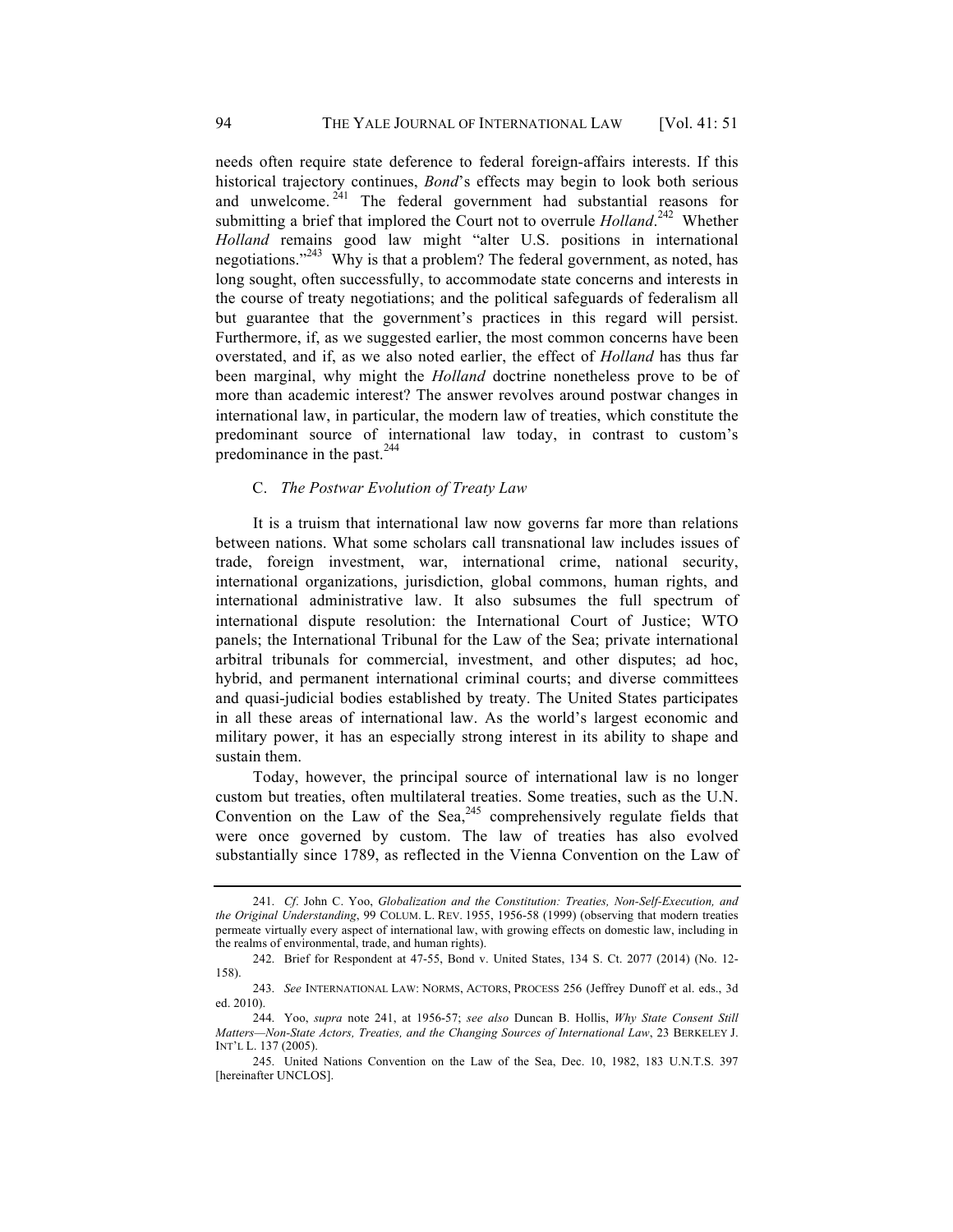Treaties.<sup>246</sup> Many contemporary treaties differ from the contractual paradigm of the nineteenth century.<sup>247</sup> Some multilateral treaties, chiefly international human rights treaties, also govern how a nation treats its own citizens or other traditionally domestic matters.

The idea that only properly international issues may be the subject of treaties—as Charles Evans Hughes, Thomas Jefferson, and others once suggested—is anachronistic. It assumes an unrealistic (and often arbitrary) brightline distinction between domestic and international issues.<sup>248</sup> Most treaties still do not intrude upon "purely local" issues within the realm of traditional state functions. But some do—and as in 1789, reliance on the states to carry out, or uniformly interpret, national treaty obligations may sometimes be in vain. Modern multilateral treaties that deal with matters such as trade, investment, the environment, and international organizations, among other issues, may entail obligations that involve, which need not mean intrude upon, traditional state functions.

With more and more issues requiring international cooperation—for example, global warming—the need to avoid brightline subject-matter limitations on treaties is more pressing than ever. Absent *Holland*'s sensible doctrine, the limitations imposed by the Tenth Amendment would risk undermining confidence in the United States as a treaty partner, as the United States emphasized in its brief in *Bond*.<sup>249</sup> The United States can sometimes accommodate or allay the concerns of potential treaty partners by crafting federalism clauses or including reservations—but not always. Reservations may be at odds with the object and purpose of the treaty. This might be true, for example, of a treaty requiring intrastate environmental regulations. Yet even before *Bond*, the Court suggested that federal regulation of an intrastate body of water might well be in violation of the Tenth Amendment.  $250$  Other reservations might be excluded by the terms of the treaty, as they are, for

<sup>246.</sup> Vienna Convention on the Law of Treaties, May 23, 1969, 1155 U.N.T.S. 331.

<sup>247.</sup> *See, e*.*g*., United States v. Old Settlers, 148 U.S. 427, 467 (1893); Whitney v. Robertson, 124 U.S. 190, 194 (1888); The Amiable Isabella, 19 U.S. (6 Wheat.) 1, 21 (1821). The International Court of Justice's (ICJ) *Reservations to the Genocide Convention* advisory opinion notably led international lawyers to replace the traditional principle of unanimity, requiring each party to agree precisely on the treaty's terms, with a less contractual, more flexible model, authorizing reservations subject to a modest limitation based on the object and purpose of the treaty. Reservations to Convention on Prevention and Punishment of Crime of Genocide, Advisory Opinion, 1951 I.C.J. 15, 24 (May 28).

<sup>248.</sup> *But see* Bond v. United States, 134 S. Ct. 2077, 2110 (Thomas, J., concurring in the judgment) (suggesting that "hypothetical difficulties in line-drawing are no reason to ignore a constitutional limit on federal power").

<sup>249.</sup> Brief for Respondent at 47-55, Bond v. United States, 134 S. Ct. 2077 (2014) (No. 12- 158). One example of a post-*Lopez* situation in which *Holland* influenced treaty negotiations is U.S. opposition to the draft Framework Convention on Tobacco Control. INTERNATIONAL LAW: NORMS, ACTORS, PROCESS, *supra* note 243, at 256. The treaty "would have prohibited the distribution of free tobacco samples to children, because the federal government allegedly lacked authority to regulate the samples under the Commerce Clause," culminating in the treaty's revision to the softer language "prohibit or promote the prohibition." Yet if the United States were to ratify the treaty (it has signed but not ratified), and if *Holland* no longer remains good law, it is still unclear whether it would be constitutional for the federal government to require the states to take action under the treaty as opposed, for example, to merely exhorting them to act. *See id*.; *cf*. Peter Spiro, *Resurrecting Missouri v*. *Holland*, 73 MO. L. REV. 1029, 1040 (2008); Vazquez, *supra* note 230, at 965 (2008).

<sup>250.</sup> Solid Waste Agency of Northern Cook County v. U.S. Army Corps of Engineers, 531 U.S. 159 (2001).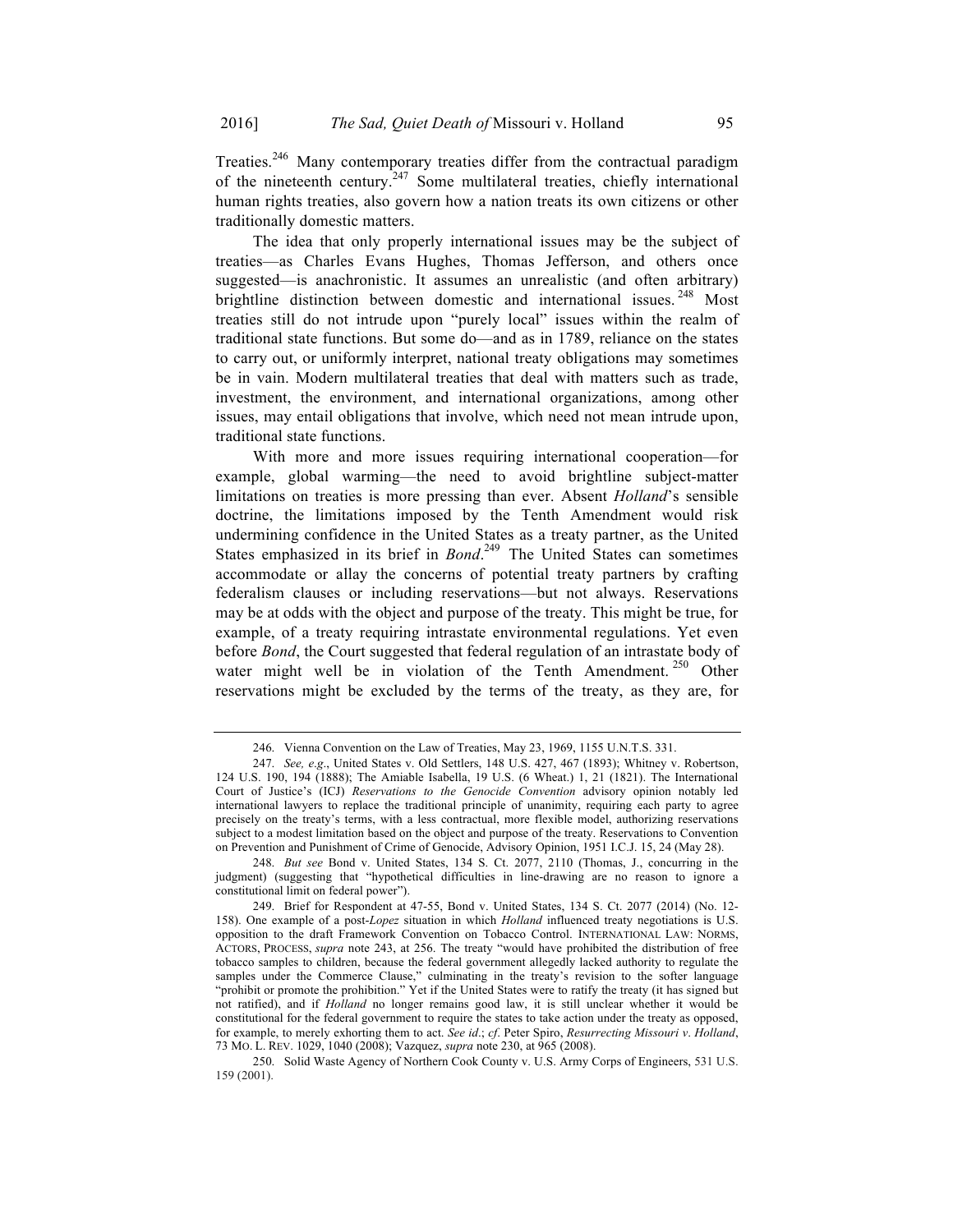example, by the Convention on the Law of the Sea.<sup>251</sup>

These changes reinforce the need to preserve *Holland*'s doctrine. It alone enables the Treaty Clause to deal flexibly with powers and rights that might otherwise be deemed integral state functions and hence immune from, even vital, national regulation. On balance, then, we suggest that it would have been at least valuable, and may well turn out to be critical, to preserve *Holland*. The United States must remain able to adapt to an era in which most international law is based on treaties and in which participation in the international legal system will at times require flexibility in the allocation of federal and state power. Flexibility is imperative in the practice of diplomacy no less than in the Court's own case law concerning diplomacy. Indeed, one consequence of abandoning *Holland* is evident in its effect on one of the most significant Supreme Court decisions on U.S. treaty law in decades, *Medellín v. Texas*. 252 *Bond* has rendered it all but incoherent.

#### D. Medellín*'s New Incoherence*

Beginning with the International Court of Justice's (ICJ) decision in *Breard*<sup>253</sup> and, as a consequence, the Court's brief opinion in *Breard v.*  Greene,<sup>254</sup> the ICJ decided a trio of cases under the Optional Protocol to the Vienna Convention on Consular Relations (Optional Protocol).<sup>255</sup> In each, states had convicted and sentenced foreign nationals to death following their convictions in trials in which the defendants were denied the right to consular assistance under Article 38 of the Vienna Convention on Consular Relations  $(VCCR).<sup>256</sup>$  The United States is a party to the VCCR, and Article 38 is selfexecuting in that it imposes obligations on the United States, including all relevant federal and state officials who act on the nation's behalf, without the need for implementing legislation.<sup>257</sup> Article 38 is, under the Supremacy Clause, the "Law of the Land."<sup>258</sup> In *Avena*, the last of the ICJ cases, the ICJ held that the United States was under an obligation to allow some fifty Mexican nationals on death row in various states, all of whom had been denied their Article 38 right to consular assistance under the VCCR, to have their convictions and sentences reviewed and reconsidered.<sup>259</sup> The ICJ also held that the requirement of review and reconsideration should be carried out by the

<sup>251.</sup> UNCLOS, *supra* note 245, arts. 309-10.

<sup>252.</sup> 552 U.S. 491 (2008).

<sup>253.</sup> Case Concerning the Vienna Convention on Consular Relations (Para. v. U.S.), 37 I.L.M. 810 (1998).

<sup>254.</sup> 523 U.S. 371 (1998).

<sup>255.</sup> The other two are *LaGrand* (Ger. v. U.S.), 1999 I.C.J. 9, Order (Mar. 3), and *Avena and Other Mexican Nationals* (Mex. v. U.S.), Judgment, 2004 I.C.J. 12 (Mar. 31). These cases led to numerous decisions in both state and federal U.S. courts, including, in addition to *Breard*, *Medellín v. Texas*, 552 U.S. 491 (2008), *Sanchez-Llamas v. Oregon*, 548 U.S. 331 (2006), and *Federal Republic of Germany v. United States*, 526 U.S. 111 (1999).

<sup>256.</sup> Vienna Convention on Consular Relations art. 38, Apr. 24, 1963, 23 U.S.T. 3227, 500 U.N.T.S. 95.

<sup>257.</sup> *Medellín*, 552 U.S. at 505.

<sup>258.</sup> U.S. CONST. art. VI.

<sup>259.</sup> *Avena*, 2004 I.C.J. ¶¶ 57, 105.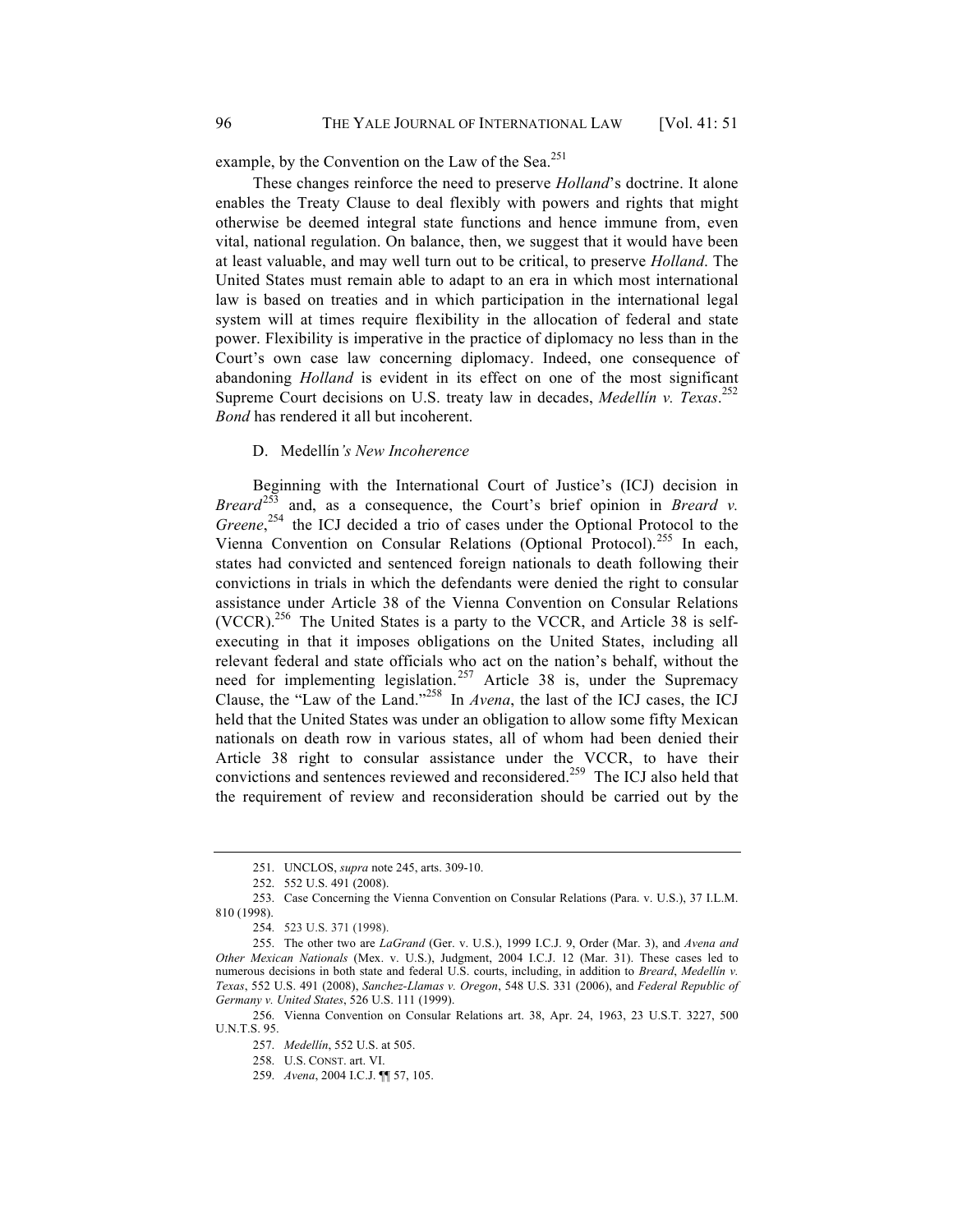judiciary.<sup>260</sup>

After *Avena*, President George W. Bush withdrew from the Optional Protocol, $^{261}$  which had supplied the ICJ with the jurisdiction to decide the VCCR disputes.<sup>262</sup> But under the U.N. Charter, "[e]ach Member of the United Nations undertakes to comply with the decision of the International Court of Justice in any case to which it is a party.<sup> $263$ </sup> As a matter of international law, the United States therefore remained under a treaty obligation to comply with the ICJ's final judgment in *Avena*, <sup>264</sup> which the Court rendered before U.S. withdrawal from the Optional Protocol. President Bush accordingly issued a statement indicating that he had determined that in order to give effect to the ICJ's decision, state courts that had sentenced the Mexican nationals named in *Avena* should give effect to the ICJ requirement of review and reconsideration by applying general principles of comity.<sup>265</sup> Many states refused, even though every state official (governors, state court judges, attorney generals, line prosecutors, and so forth) is part of, and acts on behalf of, the United States as a nation—the legal entity to which the ICJ properly directed its judgment under international law.<sup>266</sup>

Most states either did not recognize the international obligation as legally binding or simply refused to abide by it, $^{267}$  conduct that cannot fail to call to mind the problems experienced by the nation under the Articles of Confederation. But apart from President Bush's unilateral directive, the federal government, too, failed to take action to respect the international obligation imposed by *Avena* (in combination with the VCCR, the Optional Protocol, and the U.N. Charter): Congress did not try to enact legislation authorizing compliance; the U.S. Attorney General did not bring suit to compel enforcement of the international obligation against recalcitrant state officials; and both federal and state judicial officers, by and large, gave the ICJ's judgment, at best, the "respectful consideration" that the Supreme Court had suggested in its brief per curiam opinion from 1998 denying Breard's application for a stay of execution based on a prior provisional order of the

<sup>260.</sup> *Id*. ¶ 122.

<sup>261.</sup> Steve Charnovitz, *Correcting American's Continuing Failure to Comply with the* Avena *Judgment*, 106 AM. J. INT'L L. 572, 573, 579 (2012).

<sup>262.</sup> Optional Protocol to the Vienna Convention on Consular Relations Concerning the Compulsory Settlement of Disputes, art. 1, *opened for signature* Apr. 24, 1963, 21 U.S.T. 77, 596 U.N.T.S. 261.

<sup>263.</sup> U.N. CHARTER art. 94(1).

<sup>264.</sup> Medellín v. Texas, 552 U.S. 491, 504 (2008).

<sup>265.</sup> Charnovitz, *supra* note 261, at 573.

<sup>266.</sup> Before *LaGrand*, the ICJ had never held clearly that provisional measures were binding. State (and federal) officials therefore arguably had the discretion to decline to abide by them. But in *LaGrand*, the ICJ held that provisional measures are binding, LaGrand, (Ger. v. U.S.), 1999 I.C.J. 9, ¶ 29 (Mar. 3), and so in *Avena*, both the Court's provisional measures and the final judgment it rendered bound the United States, including everyone who acts for the United States under U.S. law. *Cf*. Louis Henkin, *Provisional Measures, U*.*S*. *Treaty Obligations, and the States*, 92 AM. J. INT'L L. 679, 680 (1998).

<sup>267.</sup> *See* Robert D. Sloane, *Measures Necessary to Ensure: The ICJ's Provisional Measures Order in* Avena and Other Mexican Nationals, 17 LEIDEN J. INT'L L. 673, 688 (2004); Letter from Advocates for Human Rights et al., on the Implementation of the *Avena* Decision, to Attorney Gen., Eric Holder and Secretary of State, Hillary Clinton, http://www.constitutionproject.org/pdf/375.pdf.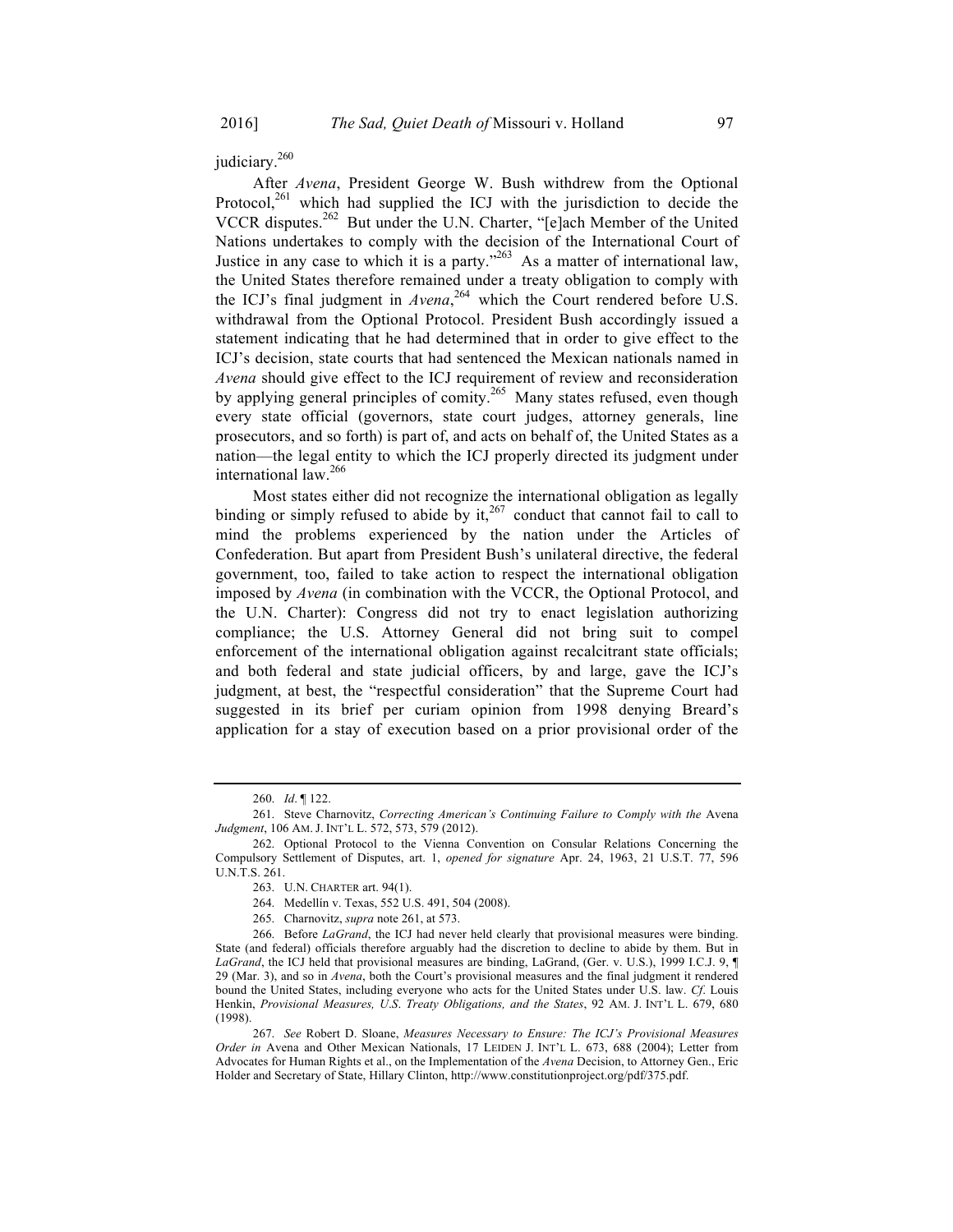ICJ.<sup>268</sup>

When these issues reached the Supreme Court, it too declined to see itself as under a direct obligation to give judicial effect to the ICJ's judgment, in part because it found the U.N. Charter (the treaty that imposed the obligation on the United States to undertake to comply with *Avena*) non-self-executing.<sup>269</sup> It further held that President Bush's directive to the state courts to effectuate the decision by reviewing the convictions and sentences in conformity with general principles of comity exceeded his power: "The President has an array of political and diplomatic means available to enforce international obligations, but unilaterally converting a non-self-executing treaty into a self-executing one is not among them. The responsibility for transforming an international obligation arising from a non-self-executing treaty into domestic law falls to Congress."<sup>270</sup> Nor, the Court held, did the President have power, in effect, to rewrite state judicial standards—that is, rules of decision—to be applied to pending (or any) criminal cases. $271$ 

*Medellín* is, in our view, problematic in many respects; what is relevant here, however, is not its arguable doctrinal deficiencies but its conclusion that responsibility for effectuating U.S. international obligations under *Avena* "falls to Congress."<sup>272</sup> In particular, the Court held that the United States may give "domestic effect to an international treaty obligation under the Constitution" in two potential ways—but in either case, compliance "requires joint action by the Executive and Legislative Branches: The Senate can ratify a self-executing treaty made by the Executive, or, if the ratified treaty is not self-executing, Congress can enact implementing legislation approved by the President."<sup>273</sup>

This resolution seems plausible under *Holland*: Congress could exercise its Necessary and Proper Clause powers to enact federal law to carry into effect U.S. treaty obligations under the U.N. Charter (emanating from the final *Avena*  judgment), and the implementing legislation would bind the states even if, absent treaty obligations, Congress would lack the power to require state courts to review and reconsider the relevant capital convictions and sentences of Mexican nationals. After *Bond*, however, this route to discharging the *Avena*  judgment's obligations would be unconstitutional. After *Bond*, had the federal government sought to effectuate the international obligation imposed by Article 94 of the U.N. Charter, which the Supreme Court found to be non-selfexecuting,  $274$  by passing implementing legislation, that law would have violated the Tenth Amendment. As the *Bond* Court said, a treaty's implementing legislation, that is, "the statute—unlike the Convention—must be read consistent with principles of federalism inherent in our constitutional structure."<sup>275</sup> It is difficult to imagine a state function more integral or

<sup>268.</sup> Breard v. Greene, 523 U.S. 371, 375 (1998).

<sup>269.</sup> Medellín v. Texas, 552 U.S. 491, 517-18 (2008).

<sup>270.</sup> *Id*. at 525-26.

<sup>271.</sup> *Id*. at 530.

<sup>272.</sup> *Id*. at 525-26.

<sup>273.</sup> *Id*. at 527 (internal quotation marks and alterations omitted).

<sup>274.</sup> *See id*. at 508-10.

<sup>275.</sup> Bond v. United States, 134 S. Ct. 2077, 2088 (2014).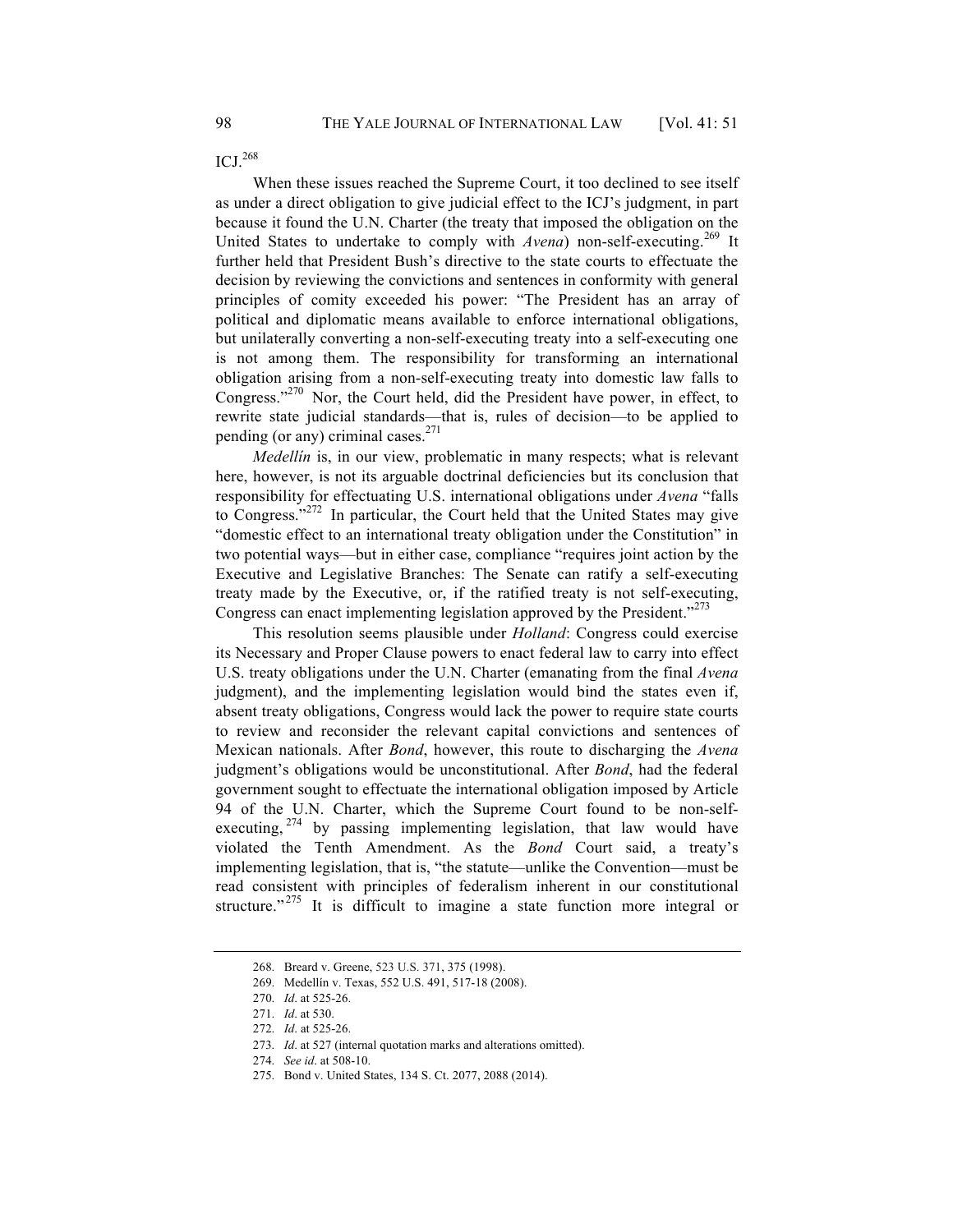traditional than the general police power to define and punish "purely local" crimes.<sup>276</sup> The criminal law at issue in *Bond*, as the Court there insisted, would ordinarily be of "the sort  $\dots$  regulated by the States."<sup>277</sup>

The Mexican nationals within the ambit of *Avena* had likewise been convicted and sentenced under "purely local" state criminal laws. As horrendous as their capital crimes were, none of them fell within the scope of the federal government's power under Article I, Section 8—or any other delegated federal power. Absent the interpretation given to the Treaty Clause's interaction with the Tenth Amendment in *Holland*, the federal government lacks power to interfere with purely local criminal laws and their administration. Congress has no power to compel state courts to review and reconsider state criminal convictions and sentences under a retroactive standard. The *only* way in which Congress could have carried out acknowledged U.S. international obligations emanating from the treaties at issue, as the *Medellin* Court held that it alone could do,<sup>278</sup> would have been by resorting to the Necessary and Proper Clause.<sup>279</sup> In particular, it would have needed to enact legislation necessary and proper to implement the international obligation incurred by the United States based on the combination of four treaties: the VCCR, the Optional Protocol, the *Avena* decision, and the U.N. Charter.

Had *Holland* survived *Bond*, then the means by which the *Medellín* Court suggested that the United States could discharge non-self-executing treaty obligations would at least be intelligible. Congress would have the authority to enact legislation to require the states to carry out U.S. international obligations—notwithstanding that, absent the treaties at issue, authority over "purely local" criminal laws would remain within the reserved powers of the states under the Tenth Amendment. But if *Holland* is no longer good law, then the Supreme Court has held in *Medellín* that the United States, as a nation, is incapable of complying with its international legal obligations under *Avena or any similar obligation in the future*: the President cannot bring the nation into compliance by unilateral declaration.<sup>280</sup> The federal courts cannot require compliance because of the doctrine of non-self-executing treaties, as interpreted in *Medellín*. <sup>281</sup> And now, after *Bond*, Congress too, despite what the Court said in *Medellín*, cannot enforce the nation's international obligations under *either* Article I, Section 8, *or* Article I in combination with the Article II treaty power. *Holland*'s doctrine—that "there may be matters of the sharpest exigency for the national well being that an act of Congress could not deal with but that a treaty followed by such an act could"<sup>282</sup>—was the sole route to compliance with the ICJ's judgment. *Bond* has blocked that route.

<sup>276.</sup> *Id*. at 2090.

<sup>277.</sup> *Id*. at 2111 (Alito, J., concurring in the judgment); *see also id*. at 2088 (opinion of Roberts, C.J.) (enumerating similar federalism presumptions).

<sup>278.</sup> *Medellín*, 552 U.S. at 520.

<sup>279.</sup> *Id*. at 526.

<sup>280.</sup> *Id*. at 529-30.

<sup>281.</sup> *Id*. at 504.

<sup>282.</sup> Missouri v. Holland, 252 U.S. 416, 433 (1920).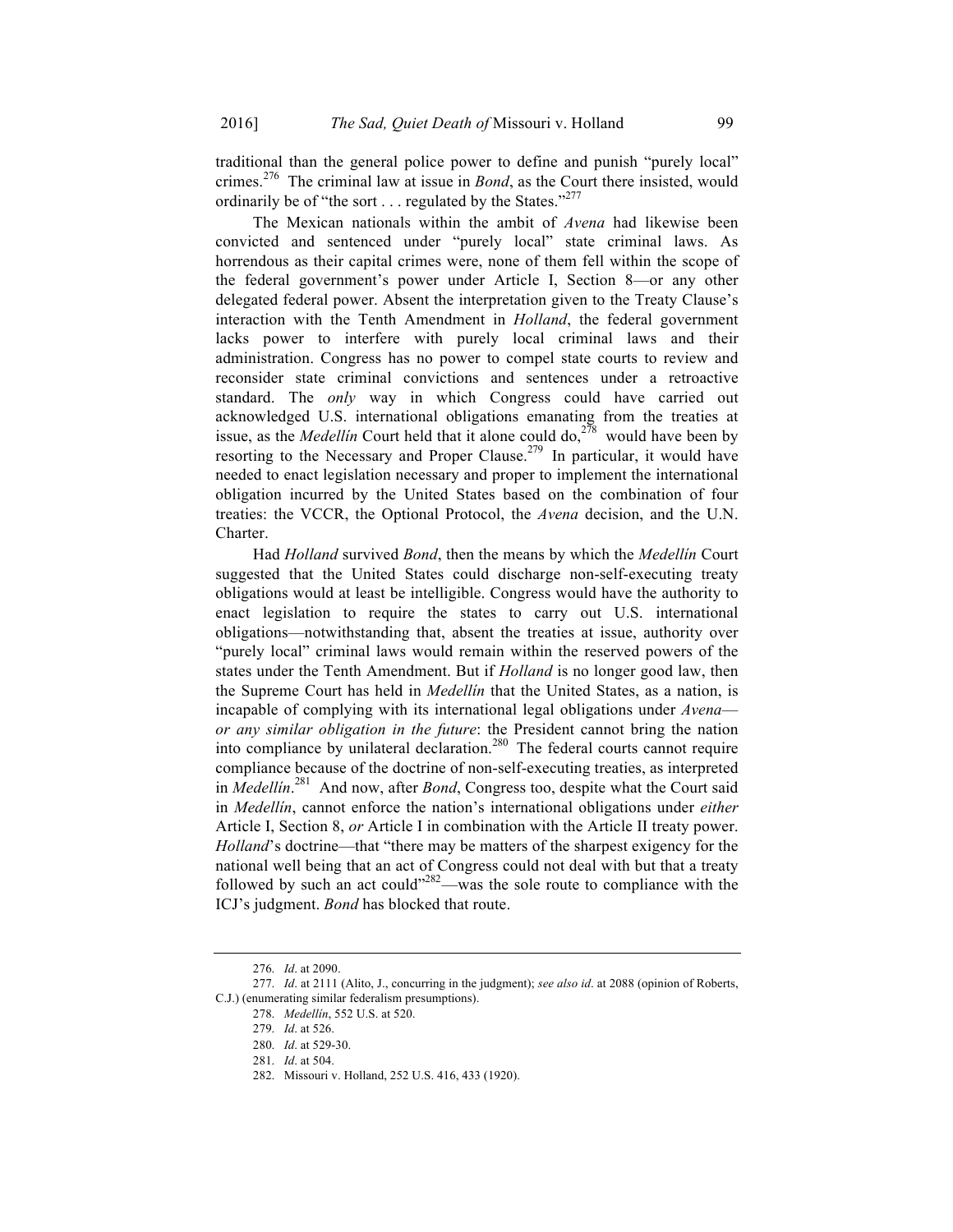#### E. *U.S. Treaty Practice After* Bond

*Avena* aptly illustrates the predicament the United States faces today because of the complexity and nature of modern treaty law.<sup>283</sup> Today, as in 1789 and before, the states cannot always be relied upon to carry out the international obligations of the United States. The resistance of the states to treaty obligations they found distasteful—a paramount motivation for the Philadelphia Convention culminating in the Constitution—did not cease in 1789. And although the United States is obviously not at risk of war with Mexico, the states in *Avena* placed the nation in an awkward, diplomatically harmful situation. To paraphrase Hamilton's remark in *The Federalist*, after *Bond* and contrary to the clear intent of the Framers, "the peace of the WHOLE" may now indeed "be left at the disposal of a PART."<sup>284</sup>

In *Bond*, the Court reasoned that Pennsylvania criminal law would suffice to carry out the nation's CWC international obligation to punish violations under the treaty. Perhaps. But that is merely adventitious. Another state might not have enacted a law that suffices to carry out CWC prosecution obligations—or those contained in other treaties that require conduct in legal domains traditionally deemed "purely local." Why should the ability of the United States to comply with a legitimate treaty obligation depend on the fortuity of whether a state happens to have passed a law sufficient for that purpose?

*Avena* also reinforces the contemporary need to understand the Tenth Amendment within the context of a functional Constitution—one that respects federalism and preserves its value in our constitutional order but does not set it up as a constraint on the nation's ability to act internationally or adhere to international obligations. Justice Holmes's words in *Holland* still ring true today: "We must consider what this country has become in deciding what that Amendment has reserved."<sup>285</sup> By abandoning *Holland*, as the wreckage of *Medellín* suggests, the Supreme Court took a potentially dangerous step backwards toward recreating one of the foremost problems that beset the new nation under the Articles of Confederation. The Framers sought to resolve that problem by making treaties the supreme law of the land and vesting the treaty power exclusively in the federal government, thus giving it the power to enforce international obligations against recalcitrant states. *Bond* makes that not only more difficult but, at times, unconstitutional.

#### **CONCLUSION**

"[I]t is not lightly to be assumed," Holmes wrote, "that, in matters requiring national action, 'a power which must belong to and somewhere reside in every civilized government' is not to be found."<sup>286</sup> To have found a Tenth

<sup>283.</sup> *Avena*, recall, involved an international obligation that arose from (1) the U.N. Charter, triggered by (2) *Avena*, which had been litigated under (3) the Optional Protocol based on violations of (4) the VCCR, and then decided under (5) the Statute of the ICJ—also a treaty.

<sup>284.</sup> THE FEDERALIST NO. 80, at 535 (Alexander Hamilton) (Jacob E. Cook ed., 1961). 285. 252 U.S. at 432-34.

<sup>286.</sup> *Id*. at 433 (1920) (quoting Andrews v. Andrews, 188 U.S. 14, 33 (1903)).